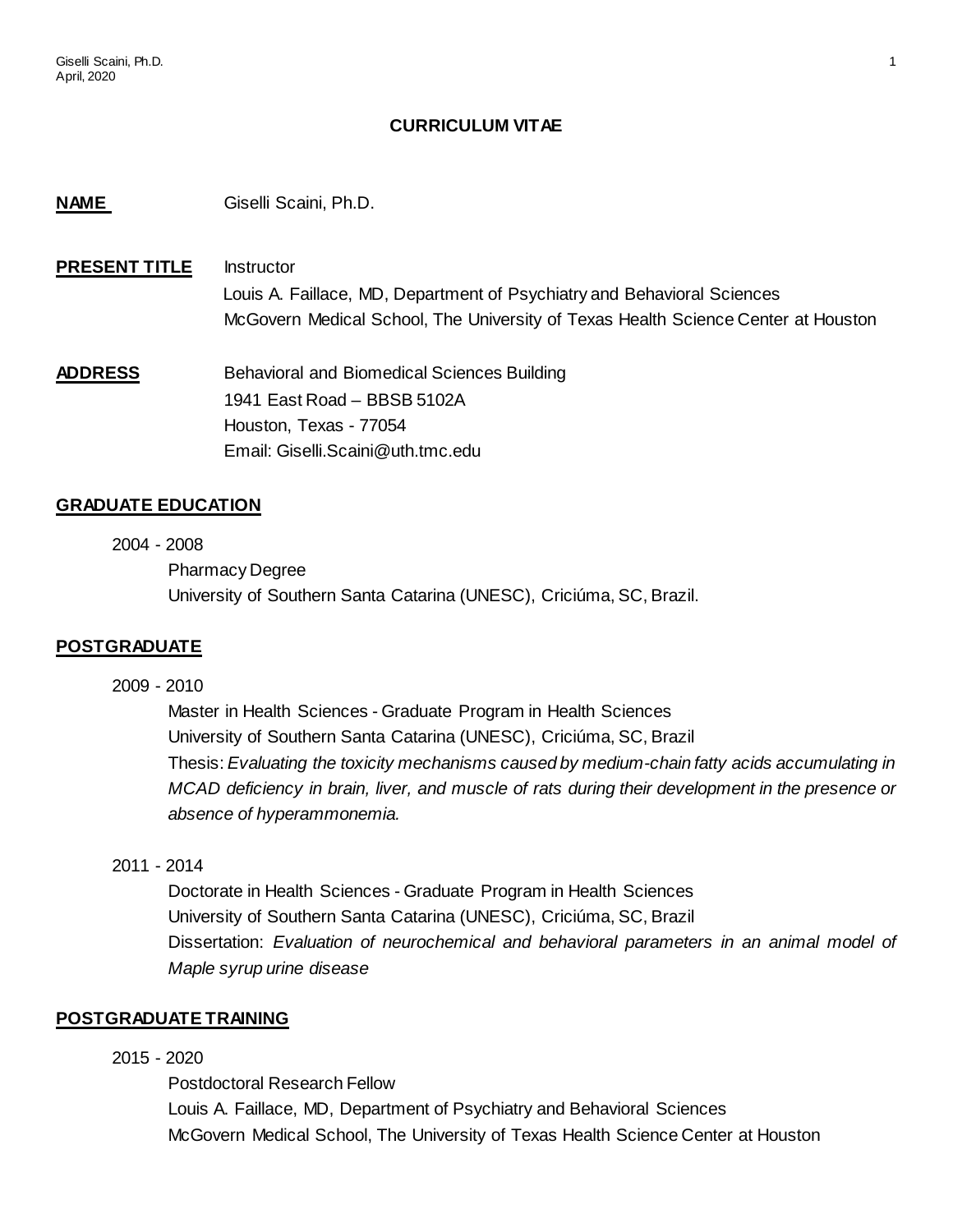2020 - Present

### **ACADEMIC & ADMINISTRATIVE APPOINTMENTS**

**Instructor** Louis A. Faillace, MD, Department of Psychiatry and Behavioral Sciences McGovern Medical School, The University of Texas Health Science Center at Houston **HONORS AND AWARDS** 2020 Chair's Choice Travel Award Recipient, 2020 Society of Biological Psychiatry (SOBP) 75th Annual Meeting. 2020 Rafaelsen Young Investigator Award, The International College of Neuropsychopharmacology (CINP). 2018 Honors Thesis Second Reader. Master of Science. Jennifer N. Oruebor. *"Thesis: Peripheral*  **Blood Biomarkers in Youth With Bipolar Disorder: A Systematic Review". Boston University** School Of Medicine, Division of Graduate Medical Sciences. 2015 Post doctorate scholarship Science without Borders Program, CNPq/CAPES 2014 IBRO International Travel Grants 2014 International Brain Research Organization. 2014 SSIEM Travel Scholarship. Society for the Study of Inborn Errors of Metabolism. 2014 Honorable Mention. Postgraduate Program in Health Sciences-UNESC. 2010 Ranked 1st place at Ph.D. program admission selection at the Graduate Program in Health Sciences, University of Southern Santa Catarina, Brazil. 2010 Top Cited Article 2008. Brain creatine kinase activity in an Animal model of mania. Life Sciences. 2009 Honorable Mention. Postgraduate Program in Health Sciences – UNESC. 2008 Ranked 1st place at M.Sc. program admission selection at the Graduate Program in Health Sciences, University of Southern Santa Catarina, Brazil.

### **PROFESSIONAL MEMBERSHIP**

2020 - Present Member, International College of Neuropsychopharmacology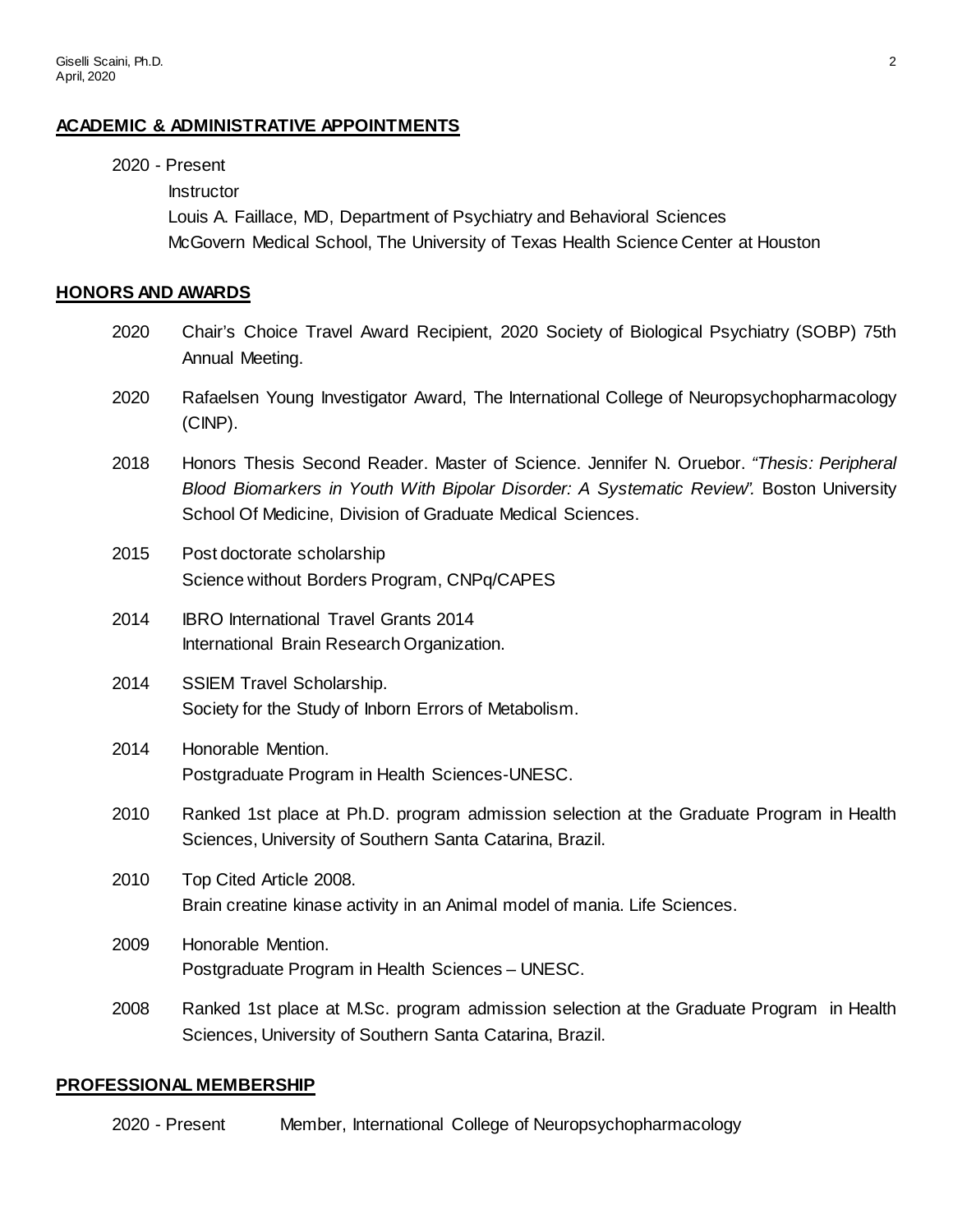# **EDITORIAL POSITIONS**

| 2020 - Present | <b>Associate Editor</b><br>Journal: Brazilian Journal of Psychiatry                |
|----------------|------------------------------------------------------------------------------------|
| 2018 - 2020    | <b>Junior Editor</b><br>Journal: Brazilian Journal of Psychiatry                   |
| 2016 - Present | Editorial board member<br>Journal: Journal of Psychiatry & Mental Disorders        |
| 2016 - Present | Editorial board member<br>Journal: Journal of Psychiatry and Psychiatric Disorders |

# **AD-HOC REVIEWER**

| 2020 - Present | Journal: BBA - Molecular Basis of Disease                    |
|----------------|--------------------------------------------------------------|
| 2019 - Present | Journal: Pharmacological Research                            |
| 2019 - Present | Journal: Chemico-Biological Interactions                     |
| 2018 - Present | Journal: Psychiatry and Clinical Neurosciences               |
| 2017 - Present | Journal: Journal of Neuroimmunology                          |
| 2017 - Present | Journal: Clinica Chimica Acta                                |
| 2017 - Present | Journal: FACETS                                              |
| 2016 - Present | Journal: Molecular Neurobiology                              |
| 2016 - Present | Journal: European Journal of Medical Genetics                |
| 2016 - Present | Journal: Neuropharmacology                                   |
| 2016 - Present | Journal: Metabolic Brain Disease                             |
| 2015 - Present | Journal: The World Journal of Biological Psychiatry          |
| 2015 - Present | Journal: Psychiatry Research (Print)                         |
| 2015 - Present | Journal: Journal of Affective Disorders (Print)              |
| 2015 - Present | Journal: BMC Neurology                                       |
| 2015 - Present | Journal: Aging and Disease                                   |
| 2015 - Present | Journal: International Journal of Developmental Neuroscience |
| 2015 - Present | Journal: Anais da Academia Brasileira de Ciências            |
| 2014 - Present | Journal: Behavioural Neurology                               |
| 2014 - Present | Journal: Metabolism, Clinical and Experimental (Print)       |
| 2013 - Present | Journal: Journal of Neurodegenerative Diseases               |
| 2012 - Present | Journal: Oxidative Medicine and Cellular Longevity (Online)  |
| 2011 - Present | Journal: Brain Research Bulletin                             |
| 2011 - Present | Journal: Acta Neuropsychiatrica                              |

### **MENTORSHIP AND SUPERVISION**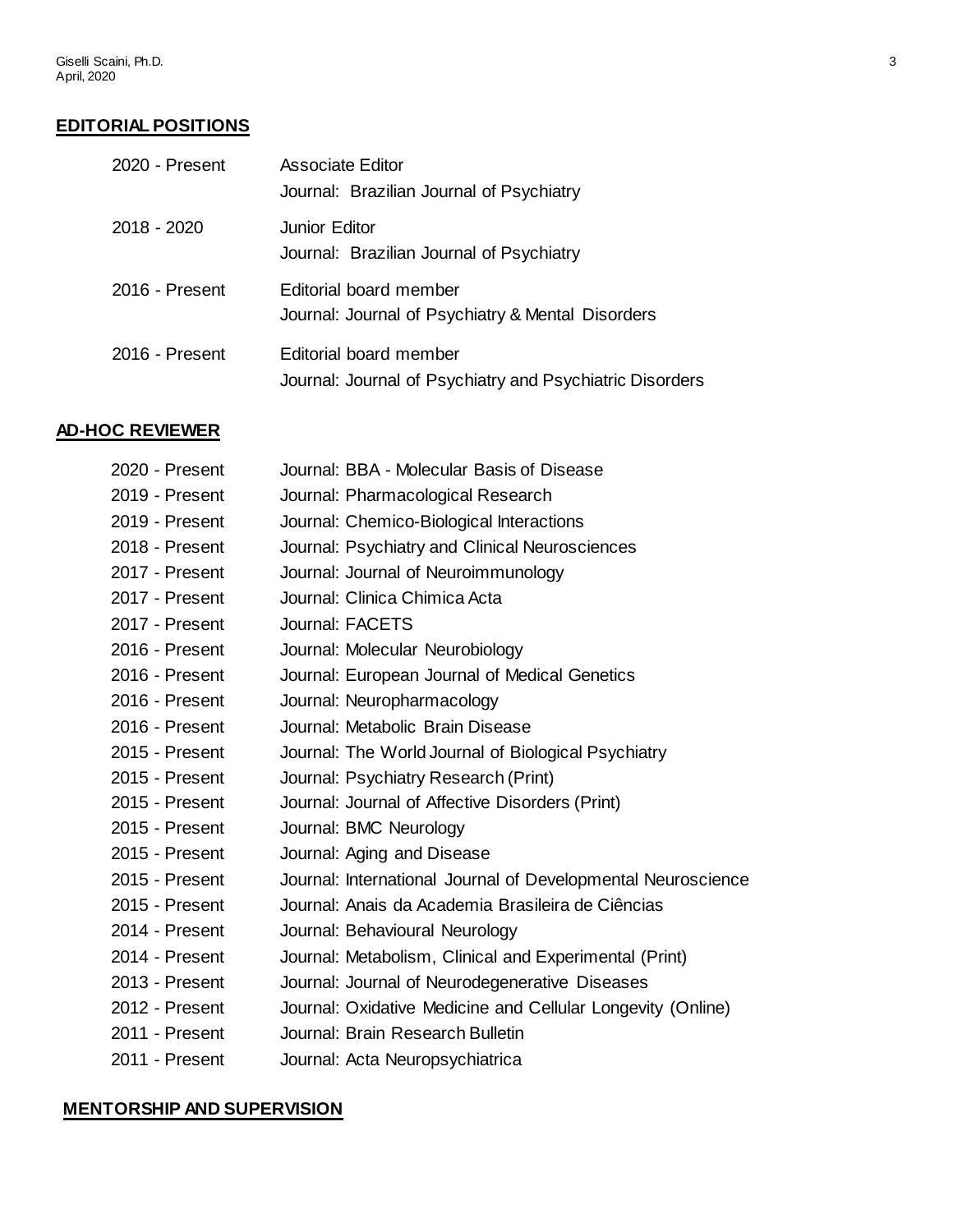05/2019 - 07/2019 **Taylor Andrews.** Summer student. I was her Co-Mentor during the Summer Undergraduate Research Program (GradSURP) at UTHealth. *Project: Targeting mitochondrial TSPO and VDAC to Regulate Mitochondrial Function in Bipolar. Disorder: A Novel Approach to Drug Discovery.*  Institution: The University of Texas Health Science Center at Houston.

09/2018 - 02/2019 **Jennifer N Oruebor.** Professional trainee. I was her Co-Mentor during the period in which she was a professional trainee at our Department. *Project: New insights into the mitochondrial dysfunction in Bipolar Disorder: Clinical and translational implications in the pathophysiology of the disease.* Institution: The University of Texas Health Science Center at Houston.

- 08/2018 11/2018 **Deborah B. Kennedy.** Visiting researcher. I was her Co-Mentor during the period in which she was a visiting researcher at our Department. *Project: New insights into the mitochondrial dysfunction in Bipolar Disorder: Clinical and translational implications in the pathophysiology of the disease.* Institution: The University of Texas Health Science Center at Houston.
- 05/2018 07/2018 **Taylor Andrews.** Summer student. I was her Co-Mentor during the Summer Undergraduate Research Program (GradSURP) at UTHealth. *Project: The Translocator Protein 18kDa (TSPO) and its Role in Mitochondrial Biology in Bipolar Disorder.*

Institution: The University of Texas Health Science Center at Houston.

05/2018 - 07/2018 **Elizabeth A. Kennon.** Summer student. I was her Co-Mentor during the Summer Undergraduate Research Program (GradSURP) at UTHealth. *Project: The Translocator Protein 18kDa (TSPO) and its Role in Mitochondrial Biology in Bipolar Disorder.*

Institution: The University of Texas Health Science Center at Houston.

12/2016 - 10/2017 **Yuzhi Zhou.** Visiting researcher. I was her Co-Mentor during his visiting period. She is a Professor in the Shanxi University, China, and came to our Department to get experience in Research. *Project: The role of mitochondrial dysfunction in Major Depression.*

Institution: The University of Texas Health Science Center at Houston.

02/2014 - 10/2017 **Luciane Taschetto. Ph.D.** Studant. I was the Co-Mentor of her PhD thesis. *Title: Acute and long-term effects of intracerebroventricular administration of αketoisocaproic acid on oxidative stress parameters and cognitive and noncognitive behaviors.*

Instituition: University of Southern Santa Catarina Medical School, Brazil.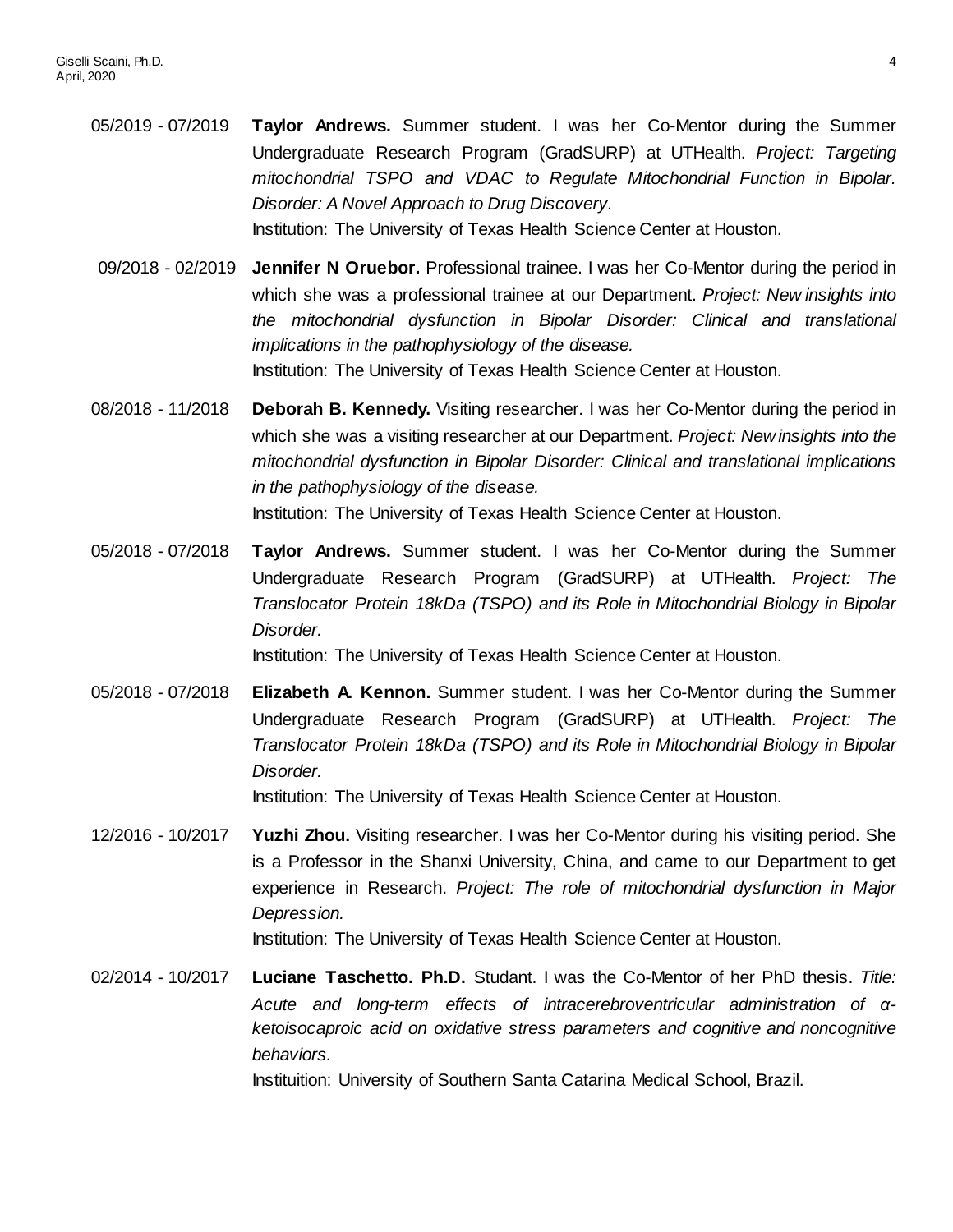02/2014 - 10/2017 **Fábio Almeida Morais.** Ph.D. Studant. I was the Co-Mentor of his PhD thesis. *Title: Behavioral responses in an animal model of maple syrup urine disease treated with tianeptine*. Instituition: University of Southern Santa Catarina Medical School, Brazil.

12/2016 - 10/2017 **Massimo Tusconi.** Visiting researcher. I was his Co-Mentor during his visiting period. He was a Psychiatry resident in Italy and came to our Department to get experience in Research. *Project: Transcriptome and methylome analyses in offspring of bipolar parents.*

Institution: The University of Texas Health Science Center at Houston.

### **TEACHING EXPERIENCE**

| 06/2019 | Course: "Translational Neuroscience", class on "Biological Basis of Depression". This<br>course was taught to graduate students and postdoctoral fellows.<br>Institution: The University of Texas Health Science Center at Houston (UTHealth) |
|---------|-----------------------------------------------------------------------------------------------------------------------------------------------------------------------------------------------------------------------------------------------|
| 04/2014 | Class on "High-resolution respirometry", taught to undergraduate students.<br>Institution: University of Southern Santa Catarina Medical School, Brazil                                                                                       |
| 04/2011 | Class on "Carbohydrate metabolism: Metabolic pathways", taught to undergraduate<br>students.<br>Institution: University of Southern Santa Catarina Medical School, Brazil                                                                     |
| 09/2010 | Class on "Lipid metabolism pathways", taught to undergraduate students.<br>Institution: University of Southern Santa Catarina Medical School, Brazil                                                                                          |
| 07/2010 | Class on "Physiopathology", taught to undergraduate students.<br>Institution: University of Southern Santa Catarina Medical School, Brazil                                                                                                    |
| 09/2009 | Class on "Attention-deficit/hyperactivity disorder (ADHD)" taught to undergraduate<br>students.<br>Institution: University of Southern Santa Catarina Medical School, Brazil                                                                  |

#### **INVITED TALKS AND PRESENTATIONS**

| 04/2019 | <b>IPSC Journal Club Meeting.</b>                                               |
|---------|---------------------------------------------------------------------------------|
|         | Talk: Mitochondrial dysfunction: Clinical and translational implications in the |
|         | pathophysiology of Bipolar Disorder.                                            |
|         | Department of Molecular and Human Genetics, Baylor College of Medicine Jan and  |
|         | Dan Duncan Neurological Research Institute.                                     |
| 02/2018 | <b>Translational Psychiatry Seminar.</b>                                        |
|         | Talk: New insights into the mitochondrial dysfunction in Bipolar Disorder.      |
|         | Faillace Department of Psychiatry and Behavioral Sciences.                      |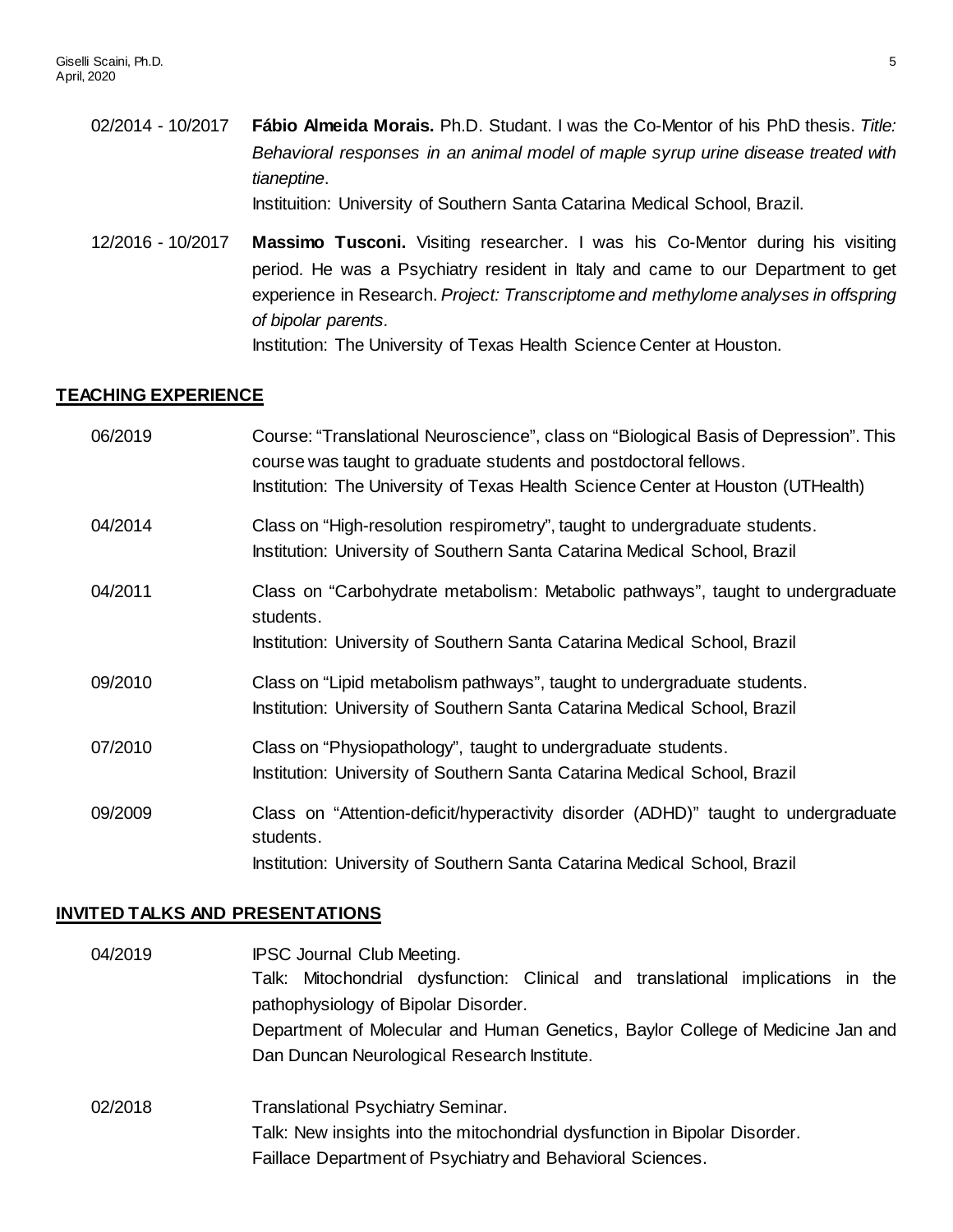McGovern Medical School, UTHealth Science Center at Houston. 11/2016 Translational Psychiatry Seminar. Talk: The involvement of mitochondrial dysfunction in schizophrenia. Faillace Department of Psychiatry and Behavioral Sciences. McGovern Medical School, UTHealth Science Center at Houston. 10/2015 106th International Workshop on O2k high-resolution respirometry and O2k-Fluorometry. Talk: Omega-3 fatty acids and mood stabilizers alter behavioral and energy metabolism parameters in animals submitted to an animal model of mania induced by fenproporex. Mitochondria and Cell Research - the Oroboros Ecosystem, Schroecken, Austria.

05/2014 Maple Syrup Urine Disease (MSUD) Network. Talk: In search of new physiopathological mechanisms in the Maple Syrup Urine Disease. XXVI Congresso Brasileiro de Genética Médica. Fortaleza, Brazil.

# **RESEARCH SUPPORT**

## **Ongoing research grants:**

New Investigator Seed Grant Program Scaini (PI) 10/08/2019 - 08/31/2021 *"Elucidating the role of mitochondrial function at the cognitive impairment in Bipolar Disorder"* The goal of this pilot study is to test the hypothesis that alterations in the levels of mitochondrial autophagy proteins can accurately differentiate patients with BD from healthy controls (HCs), and BD patients exhibiting lower memory performance will be characterized by mitophagy impairment and apoptosis activation. Role: Principal Investigator \$20,000

# **PUBLICATIONS**

## **Refereed Original Articles in Journals**

I have published a total of 129 peer-reviewed papers and have 1711 citations to date, with an h-index of 22 (Scaini G, Scopus, 04/08/2020). The articles are listed below in reverse chronological order.

- 1. Giridharan VV, **Scaini G**, Colpo GD, Doifode T, Pinjari OF, Teixeira AL, Petronilho F, Macêdo D, Quevedo J, Barichello T. Clozapine Prevents Poly (I:C) Induced Inflammation by Modulating NLRP3 Pathway in Microglial Cells. Cells. 9(3), 2020.
- 2. Fries GR, Zamzow MJ, Andrews T, Pink O, **Scaini G**, Quevedo J. Accelerated aging in bipolar disorder: A comprehensive review of molecular findings and their clinical implications. Neurosci Biobehav Rev. 112:107-116, 2020.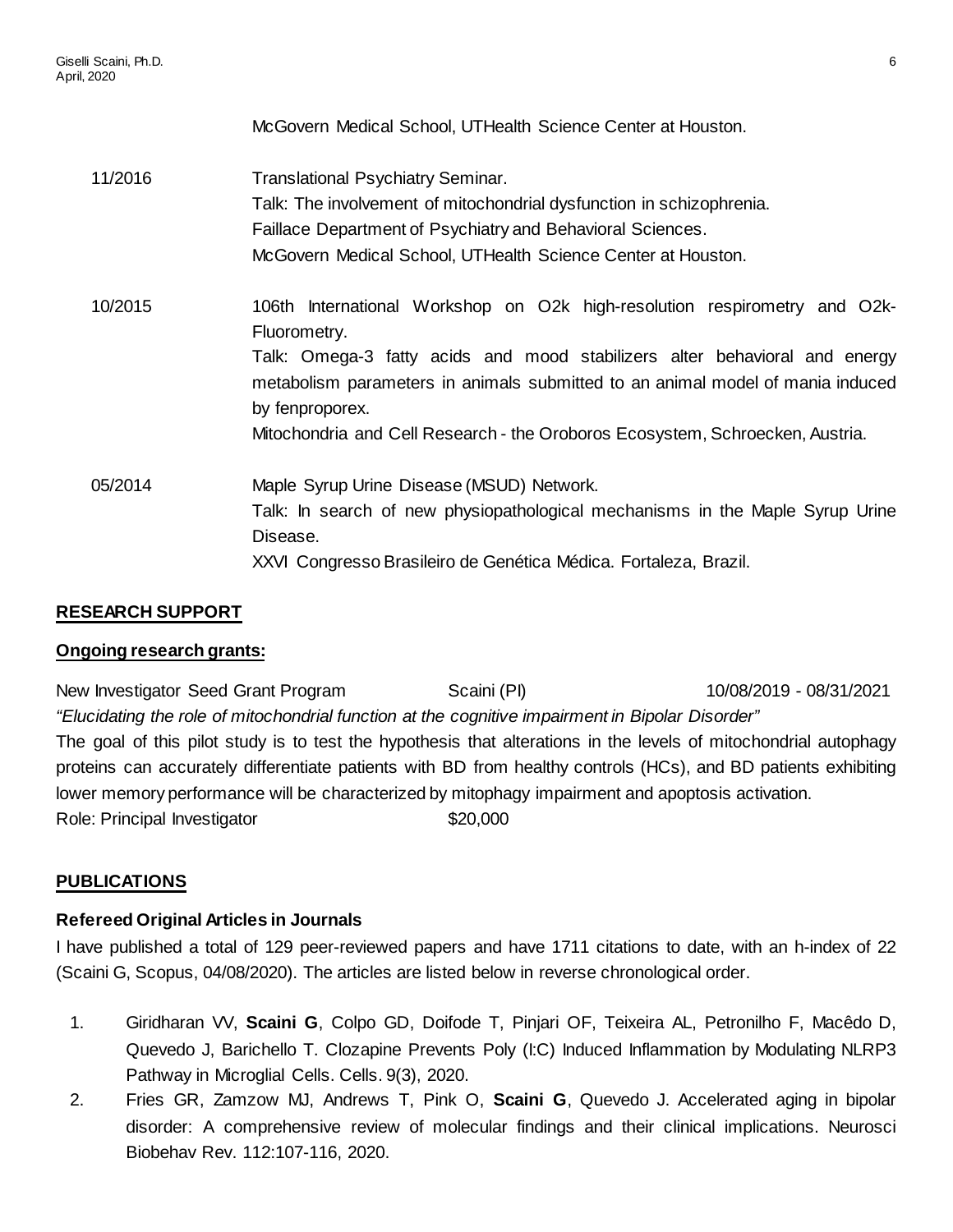- 3. Antonini R, **Scaini G**, Michels M, Matias MBD, Schuck PF, Ferreira GC, de Oliveira J, Dal-Pizzol F, Streck EL. Effects of omega-3 fatty acids supplementation on inflammatory parameters after chronic administration of L-tyrosine. Metab Brain Dis. 35(2):295-303, 2020.
- 4. Giridharan VV, Collodel A, Generoso JS, **Scaini G**, Wassather R, Selvaraj S, Hasbun R, Dal-Pizzol F, Petronilho F, Barichello T. Neuroinflammation trajectories precede cognitive impairment after experimental meningitis-evidence from an in vivo PET study. J Neuroinflammation. 17(1):5, 2020.
- 5. Carvalho-Silva M, Gomes LM, de Prá SD, Wessler LB, Schuck PF, **Scaini G**, de Bem AF, Blum-Silva CH, Reginatto FH, de Oliveira J, Streck EL. Evidence of hippocampal astrogliosis and antioxidant imbalance after L-tyrosine chronic administration in rats. Metab Brain Dis. 35(1):193-200, 2020.
- 6. Wessler LB, de Miranda Ramos V, Bittencourt Pasquali MA, Fonseca Moreira JC, de Oliveira J, **Scaini G**, Streck EL. Administration of branched-chain amino acids increases the susceptibility to lipopolysaccharide-induced inflammation in young Wistar rats. Int J Dev Neurosci. 78:210-214, 2019.
- 7. Carvalho-Silva M, Gomes LM, Gomes ML, Ferreira BK, Schuck PF, Ferreira GC, Dal-Pizzol F, de Oliveira J, **Scaini G**, Streck EL. Omega-3 fatty acid supplementation can prevent changes in mitochondrial energy metabolism and oxidative stress caused by chronic administration of L-tyrosine in the brain of rats. Metab Brain Dis. 34(4):1207-1219, 2019.
- 8. Giridharan VV, Réus GZ, Selvaraj S, **Scaini G**, Barichello T, Quevedo J. Maternal deprivation increases microglial activation and neuroinflammatory markers in the prefrontal cortex and hippocampus of infant rats. J Psychiatr Res. 115:13-20, 2019.
- 9. Dandekar MP, Saxena A, **Scaini G,** Shin JH, Migut A, Giridharan VV, Zhou Y, Barichello T, Soares JC, Quevedo J, Fenoy AJ. Medial Forebrain Bundle Deep Brain Stimulation Reverses Anhedonic-Like Behavior in a Chronic Model of Depression: Importance of BDNF and Inflammatory Cytokines. Mol Neurobiol. 56(6):4364-4380, 2019.
- 10. **Scaini G,** Barichello T, Fries GR, Kennon EA, Andrews T, Nix BR, Zunta-Soares G, Valvassori SS, Soares JC, Quevedo J. TSPO upregulation in bipolar disorder and concomitant downregulation of mitophagic proteins and NLRP3 inflammasome activation. Neuropsychopharmacology. 44(7):1291- 1299, 2019.
- 11. Menegas S, Ferreira CL, Cararo JH, Gava FF, Dal-Pont GC, Gomes ML, Agostini JF, Schuck PF, **Scaini G,** Andersen ML, Quevedo J, Valvassori SS. Resveratrol protects the brain against oxidative damage in a dopaminergic animal model of mania. Metab Brain Dis. 34(3):941-950, 2019.
- 12. Gomes LM, **Scaini G,** Carvalho-Silva M, Gomes ML, Malgarin F, Kist LW, Bogo MR, Rico EP, Zugno AI, Deroza PF, Réus GZ, De Moura AB, Quevedo J, Ferreira GC, Schuck PF, Streck EL. Antioxidants Reverse the Changes in the Cholinergic System Caused by L-Tyrosine Administration in Rats. Neurotoxicity Research, 34(4):769-780, 2018.
- 13. Scaini G, Quevedo J. Suicide rates in the United States continue to rise. Are rates in Brazil underestimated? Braz J Psychiatry. 40(4):347-348, 2018.
- 14. **Scaini G,** Tonon T, Moura de Souza CF, Schuck PF, Ferreira GC, Quevedo J, Neto JS, Amorim T, Camelo JS Jr, Margutti AVB, Hencke Tresbach R, Sperb-Ludwig F, Boy R, de Medeiros PFV, Schwartz IVD, Streck EL. Evaluation of plasma biomarkers of inflammation in patients with maple syrup urine disease. J Inherit Metab Dis. 41:631–640, 2018.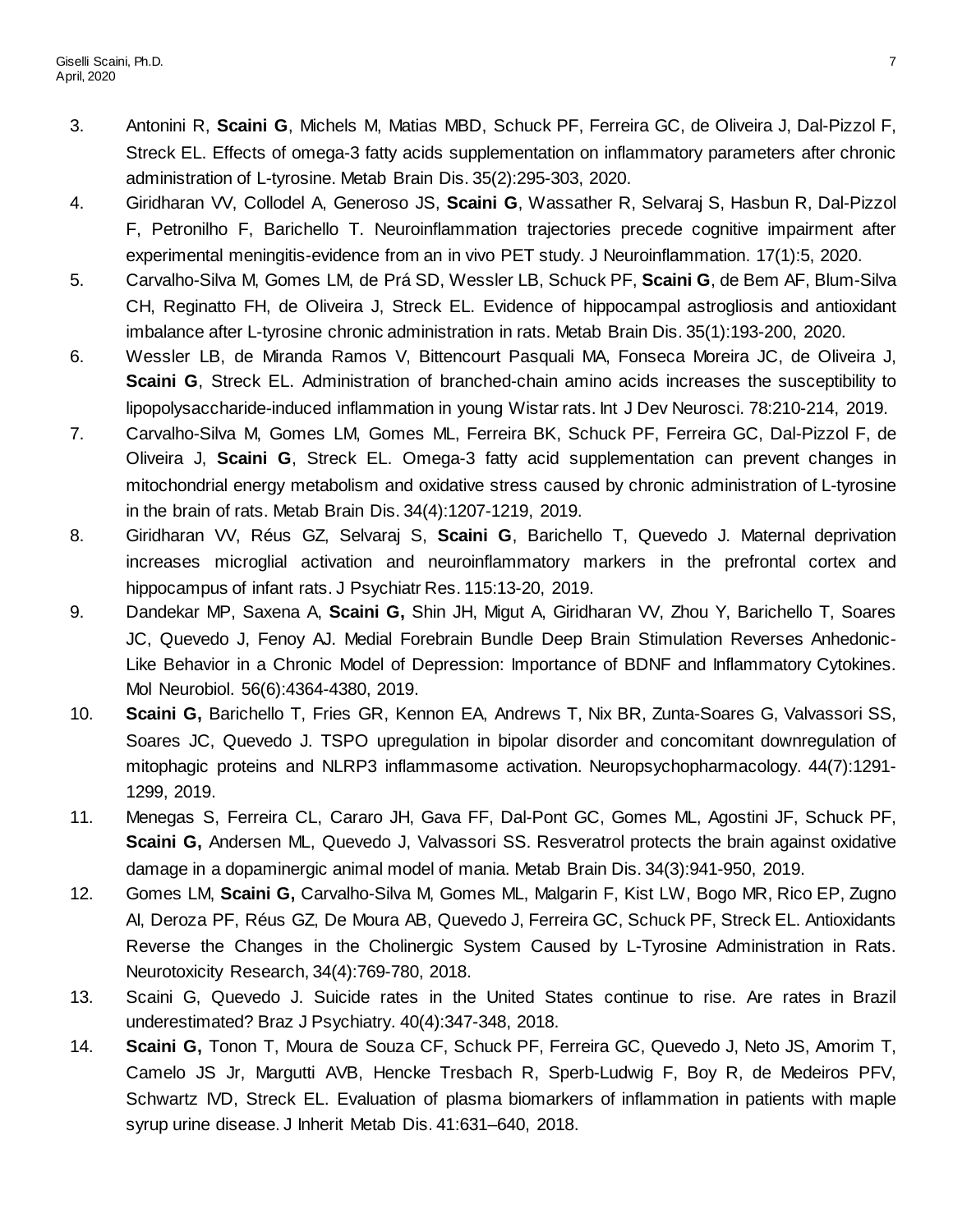- 15. de Oliveira MR, Chenet AL, Duarte AR, **Scaini G**, Quevedo J. Molecular Mechanisms Underlying the Anti-depressant Effects of Resveratrol: a Review. Mol Neurobiol. 55(6):4543-4559, 2018.
- 16. Amidfar M, Kim Y-K, **Scaini G,** Quevedo J. Evidence for additionally increased apoptosis in the peripheral blood mononuclear cells of major depressive patients with a high risk for suicide. Am J Med Genet Part B. 86: 140-149, 2018.
- 17. Simoes LR, Sangiogo G, Tashiro MH, Generoso JS, Faller CJ, Dominguini D, Mastella GA, **Scaini G,** Giridharan VV, Michels M, Florentino D, Petronilho FC, Réus GZ, Dal-Pizzol F, Zugno AI, Barichello T. Maternal immune activation induced by lipopolysaccharide triggers immune response in pregnant mother and fetus, and induces behavioral impairment in adult rats. J Psychiatr Res. 100:71-83, 2018.
- 18. **Scaini G,** Quevedo J, Velligan D, Roberts DL, Raventos H, Walss-Bass C. Second generation antipsychotic-induced mitochondrial alterations: Implications for increased risk of metabolic syndrome in patients with schizophrenia. Eur Neuropsychopharmacol. 28(3):369-380, 2018.
- 19. Réus GZ, Becker IRT, **Scaini G,** Petronilho FC, Oses JP, Kaddurah-Daouk R, Ceretta LB, Zugno AI, Dal-Pizzol F, Quevedo J, Barichello T. The inhibition of the kynurenine pathway prevents behavioral disturbances and oxidative stress in the brain of adult rats subjected to an animal model of schizophrenia. Progress In Neuro-Psychopharmacology & Biological Psychiatry. 81:55-63, 2017.
- 20. Schweinberger BM, Rodrigues AF, Turcatel E, Pierozan P, Pettenuzzo LF, Grings M, **Scaini G**, Parisi MM, Leipnitz G, Streck EL, Barbé-Tuana FM, Wyse ATS. Maternal Hypermethioninemia Affects Neurons Number, Neurotrophins Levels, Energy Metabolism, and Na+,K+-ATPase Expression/Content in Brain of Rat Offspring. Molecular Neurobiology. 55:980-988, 2018.
- 21. De Medeiros WA, Da Silva LA, Dall'igna DM, Michels M, Manfredini A, Dos Santos JC, Constantino LS, **Scaini G**, Vuolo F, Streck EL, Ritter C, Dal-Pizzol F. N-acetylcysteine effects on a murine model of chronic critical limb ischemia. Biochimica et Biophysica Acta-Molecular Basis of Disease. 1864(2):454-463, 2017.
- 22. Saxena A, **Scaini G**, Bavaresco DV, Leite C, Valvassoria SS, Carvalho AF, Quevedo J. Role of Protein Kinase C in Bipolar Disorder: A Review of the Current Literature. Mol Neuropsychiatry. 3(2):108-124, 2017.
- 23. Fries GR, Bauer IE, **Scaini G,** Wu MJ, Kazimi IF, Valvassori SS, Zunta-Soares G, Walss-Bass C, Soares JC, Quevedo J. Accelerated epigenetic aging and mitochondrial DNA copy number in bipolar disorder. Transl Psychiatry. 7(12):1283, 2017.
- 24. Streck EL, Prá SD, Ferro PR, Carvalho-Silva M, Gomes LM, Agostini JF, Damiani AP, Andrade VM, Schuck PF, Ferreira GC, **Scaini G.** Role of antioxidant treatment on DNA and lipid damage in the brain of rats subjected to a chemically induced chronic model of tyrosinemia type II. Molecular and Cellular Biochemistry. 435:207-214, 2017.
- 25. Taschetto L\*, **Scaini G\***, Zapelini HG, Ramos AC, Strapazzon G, Andrade VM, Réus GZ, Michels M, Dal-Pizzol F, Quevedo J, Schuck PF, Ferreira GC, Streck EL. Acute and long-term effects of intracerebroventricular administration of alpha-ketoisocaproic acid on oxidative stress parameters and cognitive and noncognitive behaviors. Metabolic Brain Disease. 32:1507-1518, 2017. **(\*equally contributed)**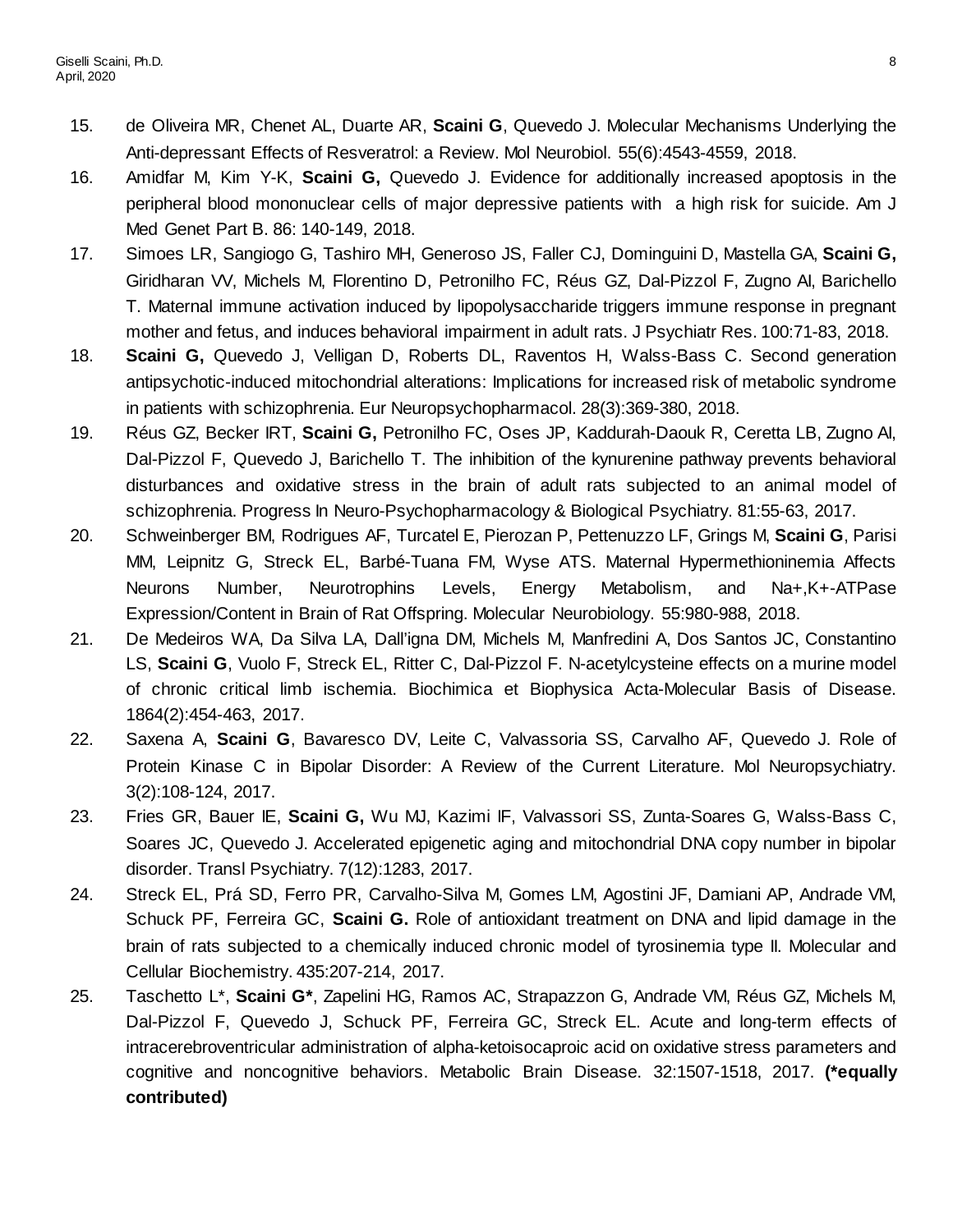- 26. **Scaini G,** Tonon T, Souza CFM, Schuck PF, Ferreira GC, Seda Neto J, Amorin T, Schwartz IVD, Streck EL. Serum markers of neurodegeneration in Maple Syrup Urine Disease. Molecular Neurobiology. 54:5709-5719, 2017.
- 27. Cancellier K, Gomes LM, Carvalho-Silva M, Teixeira LJ, Rebelo J, Mota IT, Arent CO, Mariot E, Kist LW, Bogo MR, Quevedo J, **Scaini G**, Streck EL. Omega-3 Fatty Acids and Mood Stabilizers Alter Behavioural and Energy Metabolism Parameters in Animals Subjected to an Animal Model of Mania Induced by Fenproporex. Molecular Neurobiology. 54:3935-3947, 2017.
- 28. Carvalho-Silva M, Gomes LM, **Scaini G,** Rebelo J, Damiani AP, Pereira, M, Andrade VM, Gava FF, Valvassori SS, Schuck PF, Ferreira GC, Streck EL. Omega-3 fatty acid supplementation decreases DNA damage in brain of rats subjected to a chemically induced chronic model of Tyrosinemia type II.Metabolic Brain Disease. 32:1043-1050, 2017.
- 29. Schmitz F, Pierozan P, Rodrigues AF, Biasibetti H, Grunevald M, Pettenuzzo LF, **Scaini G**, Streck EL, Netto CA, Wyse ATS. Methylphenidate causes behavioral impairments and neuron and astrocyte loss in the hippocampus of juvenile rats. Molecular Neurobiology. 54:4201-4216, 2017.
- 30. Réus GZ, Simoes LR, Colpo GD, **Scaini G**, Oses JP, Generoso JS, Prossin AR, Kaddurah-Daouk R, Quevedo J, Barichello T. Ketamine potentiates oxidative stress and influences behavior and inflammation in response to lipolysaccharide (LPS) exposure in early life. Neuroscience. 353:17-25, 2017.
- 31. Budni J, Garcez ML, Mina F, Bellettini-Santos T, Da Silva S, Luz AP, Schiavo GL, Batista-Silva H, **Scaini G,** Streck EL, Quevedo J. The oral administration of D-galactose induces abnormalities within the mitochondrial respiratory chain in the brain of rats. Metabolic Brain Disease. 32:811-817, 2017.
- 32. **Scaini G,** Fries GR, Valvassori SS, Zeni CP, Zunta-Soares G, Berk M, Soares JC, Quevedo J. Perturbations in the apoptotic pathway and mitochondrial network dynamics in peripheral blood mononuclear cells from bipolar disorder patients.Transl Psychiatry. 2;7(5):e1111, 2017.
- 33. Gomes LM, Carvalho-Silva M, Teixeira LJ, Rebelo J, Mota IT, Bilesimo R, Michels M, Arent CO, Mariot E, Dal-Pizzol F, **Scaini G**, Quevedo J, Streck EL. Omega-3 fatty acids and mood stabilizers alter behavioral and oxidative stress parameters in animals subjected to fenproporex administration. Metabolic Brain Disease. 2:557-564, 2017.
- 34. Teodorak BP\*; **Scaini G\*;** Carvalho-Silva M, Gomes LM, Teixeira LJ, Rebelo J, Pra SD, Zeni N, Schuck PF, Ferreira GC, Streck EL. Antioxidants reverse the changes in energy metabolism of rat brain after chronic administration of L-tyrosine. Metabolic Brain Disease, 2016. 32:519-528, 2017. **(\*equally contributed)**
- **35.** Vilela TC\*, **Scaini G\*,** Furlanetto CB, Pasquali MAB, Santos, JPA, Gelain DP, Moreira JCF, Schuck PF, Ferreira GC, Streck EL. Apoptotic Signaling Pathways Induced by Acute Administration of Branched-Chain Amino Acids in an Animal Model of Maple Syrup Urine Disease. Metabolic Brain Disease, v. 32, p. 115-122, 2017. **(\*equally contributed)**
- 36. **Scaini G**, Rezin GT, Carvalho AF, Streck EL, Berk M, Quevedo J. Mitochondrial Dysfunction in Bipolar Disorder: Evidence, Pathophysiology and Translational implications. Neuroscience & Biobehavioral Reviews. 68:694-713, 2016.
- 37. Rosa L, Galant LS, Dall'igna DM, Kolling J, Siebert C, Schuck PF, Ferreira GC, Wyse ATS, Dal-Pizzol F, **Scaini G**, Streck EL. Cerebral oedema, blood brain barrier breakdown and the decrease in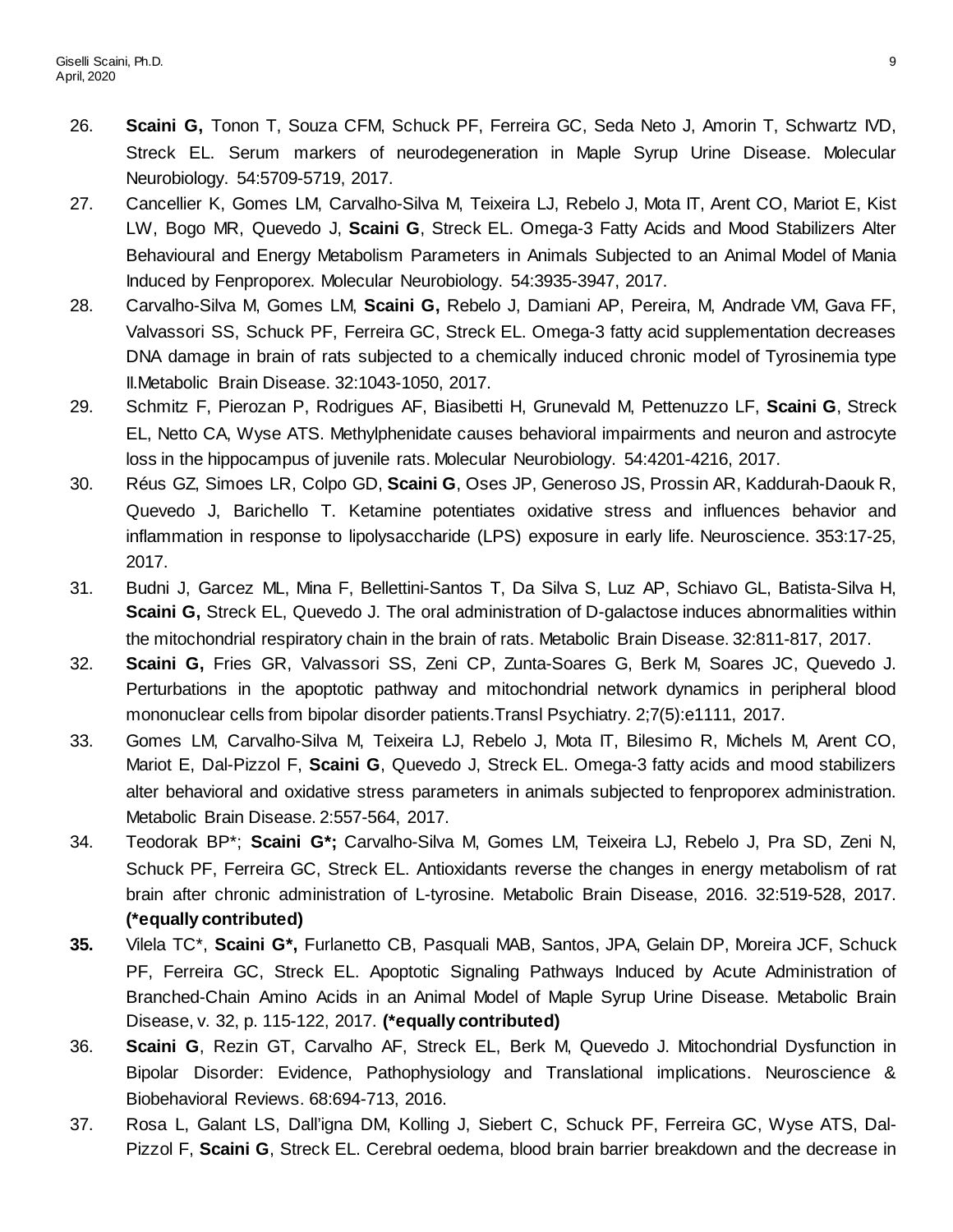Na+, K+-ATPase activity in the cerebral cortex and hippocampus is prevented by dexamethasone in an animal model of Maple Syrup Urine Disease. Molecular Neurobiology. 53:3714-3723, 2016.

- 38. Wisniewski MSW, Carvalho-Silva M, Gomes LM, Zapellini HG, Schuck PF, Ferreira GC, **Scaini G,** Streck EL. Intracerebroventricular administration of α-ketoisocaproic acid decreases brain-derived neurotrophic factor and nerve growth factor levels in brain of young rats. Metabolic Brain Disease. 31:377-383, 2016.
- 39. Rosa L, **Scaini G,** Furlanetto CB, Galant LS, Vuolo F, Dall'igna DM, Schuck PF, Ferreira GC, Dal-Pizzol F, Streck EL. Administration of branched-chain amino acids alters the balance between proinflammatory and anti-inflammatory cytokines. International Journal of Developmental Neuroscience. 48:24-30, 2016.
- 40. Comim CM, Hoepers A, Ventura L, Dominguini D, Mina F, Mendonça BP, **Scaini G,** Vainzof M, Streck EL, Quevedo J. Activity of Krebs cycle enzymes in mdx mice. Muscle & Nerve (Print). 53:91- 95, 2016.
- 41. Réus GZ, **Scaini G,** Titus SE, Furlanetto CB, Wessler LB, Ferreira GK, Gonçalves CL, Jeremias GC, Quevedo J, Streck EL. Methylphenidate increases glucose uptake in the brain of young and adult rats. Pharmacological Reports. 67:1033-1040, 2015.
- 42. Rosa MS, **Scaini G,** Damiani AP, Longaretti LM, Pereira M, Seminotti B, Zapellini HG, Schuck PF, Streck EL, Andrade VM, Wajner M, Leipnitz G. Evidence that 3-hydroxy-3-methylglutaric and 3 methylglutaric acids induce DNA damage in rat striatum. Metabolic Brain Disease. 30:1055-1062, 2015.
- 43. Streck EL, **Scaini G,** Jeremias GC, Rezin GT, Gonçalves CL, Ferreira GK, Réus GZ, Resende WR, Valvassori SS, Kapczinski F, Andersen ML, Quevedo J. Effects of mood stabilizers on brain energy metabolism in mice submitted to an animal model of mania induced by paradoxical sleep deprivation.Neurochemical Research. 40:1144-1152, 2015.
- 44. **Scaini G,** Morais MOS, Furlanetto CB, Kist LW, Pereira TCB, Schuck PF, Ferreira GC, Pasquali MAB, Gelain DP, Moreira JCF, Bogo MR, Streck EL. Acute administration of branched-chain amino acids increases the pro-BDNF/total-BDNF ratio in the rat brain. Neurochemical Research. 40:885- 893, 2015.
- 45. Giovanella F, Ferreira GK, de Prá SD, Carvalho-Silva M, Gomes LM, **Scaini G**, Gonçalves RC, Michels M, Galant LS, Longaretti LM, Dajori AL, Andrade VM, Dal-Pizzol F, Streck EL, de Souza RP. Effects of primaquine and chloroquine on oxidative stress parameters in rats. An Acad Bras Cienc. 87(2 Suppl):1487-96, 2015.
- 46. Réus GZ, Nacif MP, Abelaira HM, Tomaz DB, Dos Santos MAB, Carlessi AS, Matias BI, Luz JR, Steckert AV, Jeremias IC, **Scaini G,** Morais MOS, Streck EL, Quevedo J. Ketamine treatment partly reverses alterations in brain derived-neurotrophic factor, oxidative stress and energy metabolism parameters induced by an animal model of depression. Current Neurovascular Research. 12:73-84, 2015.
- 47. Macongonde EA, Vilela TC, **Scaini G,** Gonçalves CL, Ferreira, B, Costa, N.L.F, Oliveira MR, Avila Jr, S, Streck EL, Ferreira GC, Schuck PF. Evaluation of the In Vivo and In Vitro Effects of Fructose on Respiratory Chain Complexes in Tissues of Young Rats. Disease Markers (Print). 2015:1-6, 2015.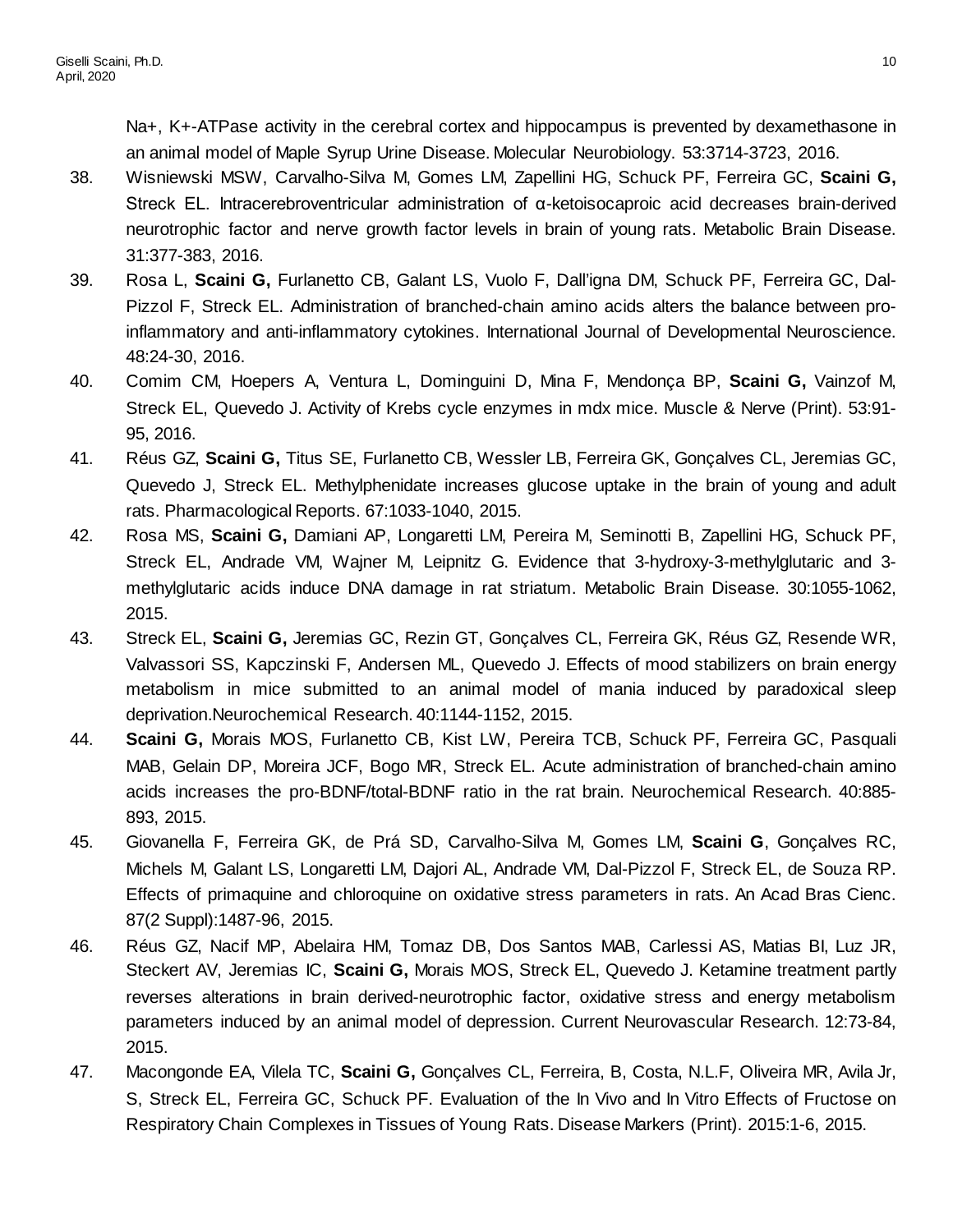- 48. Teodorak BP, Ferreira GK, **Scaini G**, Wessler LB, Heylmann AS, Deroza P, Valvassori SS, Zugno AI, Quevedo J, Streck EL. Acute administration of fenproporex increased acetylcholinesterase activity in brain of young rats. An Acad Bras Cienc. 87(2 Suppl):1389-95, 2015.
- 49. **Scaini G,** Morais MOS, Galant LS, Vuolo F, Dall'igna DM, Pasquali MAB, Ramos VM, Gelain DP, Moreira JCF, Schuck PF, Ferreira GC, Soriano FG, Dal-Pizzol F, Streck EL. Co-administration of branched-chain amino acids and lipopolysaccharide causes matrix metalloproteinase activation and blood-brain barrier breakdown. Molecular Neurobiology. 50:358-367, 2014.
- 50. Pra SD, Ferreira GK, Carvalho-Silva M, Vieira JS, **Scaini G,** Leffa D, Fagundes GE, Bristot BN, Borges GD, Ferreira GC, Schuck PF, Andrade VM, Streck EL. L-tyrosine induces DNA damage in brain and blood of rats. Neurochemical Research. 39:202-207, 2014.
- 51. Ferreira GK, **Scaini G,** Jeremias IC, Carvalho-Silva M, Gonçalves CL, Pereira TCB, Oliveira GMT, Kist LW, Bogo MR, Schuck PF, Ferreira GC, Streck EL. An evaluation of the effects of acute and chronic L-tyrosine administration on BDNF levels and BDNF mRNA expression in the rat brain. Molecular Neurobiology. 49:734-740, 2014.
- 52. Rezin GT, Furlanetto CB, **Scaini G,** Valvassori SS, Gonçalves CL, Ferreira GK, Jeremias IC, Resende WR, Cardoso MR, Varela RB, Quevedo J, Streck EL. Fenproporex increases locomotor activity, alters energy metabolism and mood stabilizers reverse these changes: a proposal for a new animal model of mania. Molecular Neurobiology. 49:877-892, 2014.
- 53. Rezin GT, **Scaini G,** Gonçalves CL, Ferreira GK, Cardoso MR, Ferreira AK, Cunha MJ, Schmitz F, Varela RB, Quevedo J, Wyse ATS, Streck EL. Evaluation of Na+,K+-ATPase activity in brain of young rats after acute administration of fenproporex. Revista Brasileira de Psiquiatria (São Paulo. 1999. Impresso). 36:138-142, 2014.
- 54. Comim CM, Silva NC, Mina F, Dominguini D, **Scaini G,** Morais MOS, Rosa DV, Magno LAV, Streck EL, Romano-Silva MA, Quevedo J, Dal-Pizzol F. Evaluation of NCS-1, DARPP-32 and neurotrophins in hippocampus and prefrontal cortex in rats submitted to sepsis. Synapse. 68:474-479, 2014.
- 55. Model CS, Gomes LM, **Scaini G,** Ferreira GK, Gonçalves CL, Rezin GT, Steckert AV, Valvassori SS, Varela RB, Quevedo J, Streck EL. Omega-3 fatty acids alter behavioral and oxidative stress parameters in animals subjected to fenproporex administration. Metabolic Brain Disease. 29:185-192, 2014.
- 56. Gonçalves CL, **Scaini G,** Rezin GT, Jeremias IC, Bez GD, Daufenbach JF, Gomes LM, Ferreira GK, Zugno AI, Streck EL. Effects of acute administration of mazindol on brain energy metabolism in adult mice. Acta Neuropsychiatrica. 26:146-154, 2014.
- 57. Ferreira GK, Cardoso MR, Jeremias IC, Gonçalves CL, Freitas KV, Antonini R, **Scaini G,** Rezin GT, Quevedo J, Streck EL. Fluvoxamine alters the activity of enzymes of energy metabolism in the brain. Revista Brasileira de Psiquiatria (São Paulo. 1999. Impresso). 33:220-226, 2014.
- 58. Andrade VM, Dal-Pont HS, Leffa D, Damiani AP, **Scaini G,** Hainzenreder G, Streck EL, Ferreira GC, Schuck PF. Methylmalonic acid administration induces DNA damage in rat brain and kidney. Molecular and Cellular Biochemistry. 391:137-145, 2014.
- 59. Ferreira GK, Carvalho-Silva M, Gomes LM, **Scaini G,** Teixeira LJ, Mota IT, Schuck PF, Ferreira GC, Streck EL. The characterization of neuroenergetic effects of chronic L-tyrosine administration in young rats: evidence for striatal susceptibility. Metabolic Brain Disease. 30:215-221, 2014.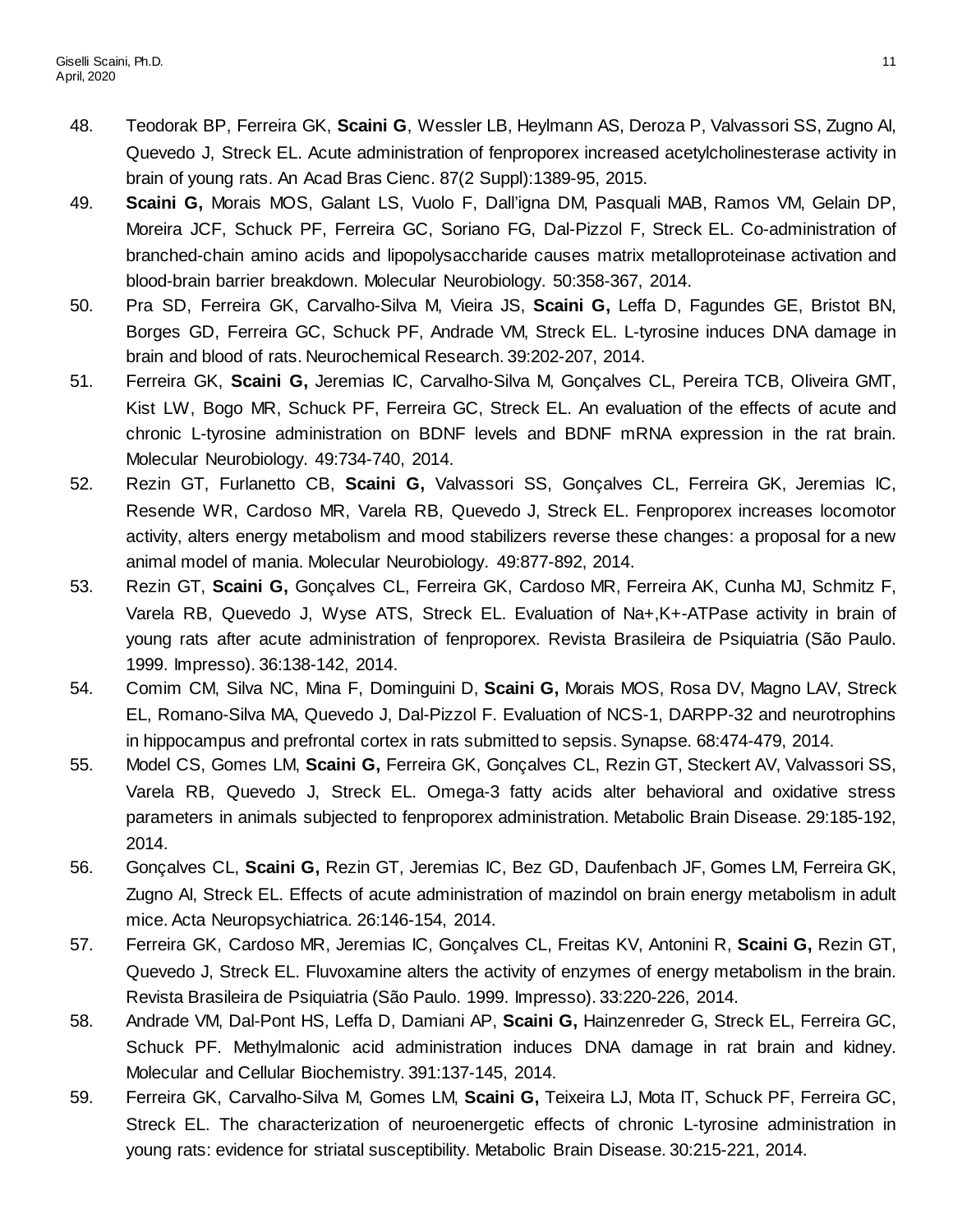- 60. **Scaini G**, Jeremias GC, Furlanetto CB, Dominguini D, Comim CM, Quevedo J, Schuck PF, Ferreira GC, Streck EL. Behavioral Responses in Rats Submitted to Chronic Administration of Branched-Chain Amino Acids. JIMD Reports - Case and Research Reports. 13:159-167, 2014.
- 61. Réus GZ, **Scaini G,** Jeremias GC, Furlanetto CB, Morais MOS, Mello-Santos LM, Quevedo J, Streck EL. Brain apoptosis signaling pathways are regulated by methylphenidate treatment in young and adult rats. Brain Research. 1583:269-276, 2014.
- 62. Streck EL, Gonçalves CL, Furlanetto CB, **Scaini G,** Dal-Pizzol F, Quevedo J. Mitochondria and central nervous system: searching for a pathophysiological basis of psychiatric disorders. Revista Brasileira de Psiquiatria (São Paulo. 1999. Impresso). 36:156-167, 2014.
- 63. Boeck CR, Carbonera L, Milioni ME, Constantino LC, Garcez ML, Rezin GT, **Scaini G,** Streck EL. Mitochondrial respiratory chain and creatine kinase activities following trauma brain injury in brain of mice preconditioned with N-methyl-d-aspartate. Molecular and Cellular Biochemistry. 384:129-137, 2013.
- 64. Kolling J, Scherer EBS, Siebert C, Hansen F, Torres FV, **Scaini G,** Ferreira GK, Andrade RB, Goncalves CAS, Streck EL, Wannmacher CMD, Wyse ATS. Homocysteine induces energy imbalance in rat skeletal muscle: Is Creatine a protector? Cell Biochemistry and Function. 31:575- 584, 2013.
- 65. **Scaini G,** Comim CM, Oliveira GMT, Pasquali MAB, Quevedo J, Gelain DP, Moreira JCF, Schuck PF, Ferreira GC, Bogo MR, Streck EL. Chronic Administration of Branched-Chain Amino Acids Impairs Spatial Memory and Increases Brain-Derived Neurotrophic Factor in a Rat Model. Journal of Inherited Metabolic Disease. 36:721-730, 2013.
- 66. Ferreira GK, Jeremias IC, **Scaini G,** Carvalho-Silva M, Gomes LM, Furlanetto CB, Morais MOS, Schuck PF, Ferreira GC, Streck EL. Effect of Acute and Chronic Administration of l-Tyrosine on Nerve Growth Factor Levels in Rat Brain. Neurochemical Research. 38:1742-1746, 2013.
- 67. Réus GZ, **Scaini G,** Furlanetto CB, Morais MOS, Jeremias IC, Mello-Santos LM, Freitas KV, Quevedo J, Streck EL. Methylphenidate Treatment Leads to Abnormalities on Krebs Cycle Enzymes in the Brain of Young and Adult Rats. Neurotoxicity Research. 24:251-257, 2013.
- 68. Schuck PF, Januario SB, Simon KR, **Scaini G,** Mafioleti RL, Silva FM, Pettenuzzo LF, Streck EL, Ferreira GC. Acute renal failure potentiates brain energy dysfunction elicited by methylmalonic acid. International Journal of Developmental Neuroscience. 31:245-249, 2013.
- 69. Ferreira GK, **Scaini G,** Carvalho-Silva M, Gomes LM, Borges LS, Vieira JS, Constantino LS, Ferreira GC, Schuck PF, Streck EL. Effect of L-tyrosine in vitro and in vivo on energy metabolism parameters in brain and liver of young rats. Neurotoxicity Research. 23:327-335, 2013.
- 70. Della F, Abelaira HM, Réus GZ, Dos Santos MAB, Tomaz DB, Antunes A, **Scaini G,** Morais MOS, Streck EL, Quevedo J. Treatment with tianeptine induces antidepressive-like effects and alters the neurotrophin levels, mitochondrial respiratory chain and cycle Krebs enzymes in the brain of maternally deprived adult rats. Metabolic Brain Disease. 28:93-105, 2013.
- 71. Simon KR, Santos, R.M, **Scaini G,** Leffa D, Damiani AP, Furlanetto CB, Machado JL, Silva JHC, Macan TP, Streck EL, Ferreira GC, Andrade VM, Schuck PF. DNA damage induced by phenylalanine and its analogue p-chlorophenylalanine in blood and brain of rats subjected to a model of hyperphenylalaninemia. Biochemistry and Cell Biology (Print). 91:319-324, 2013.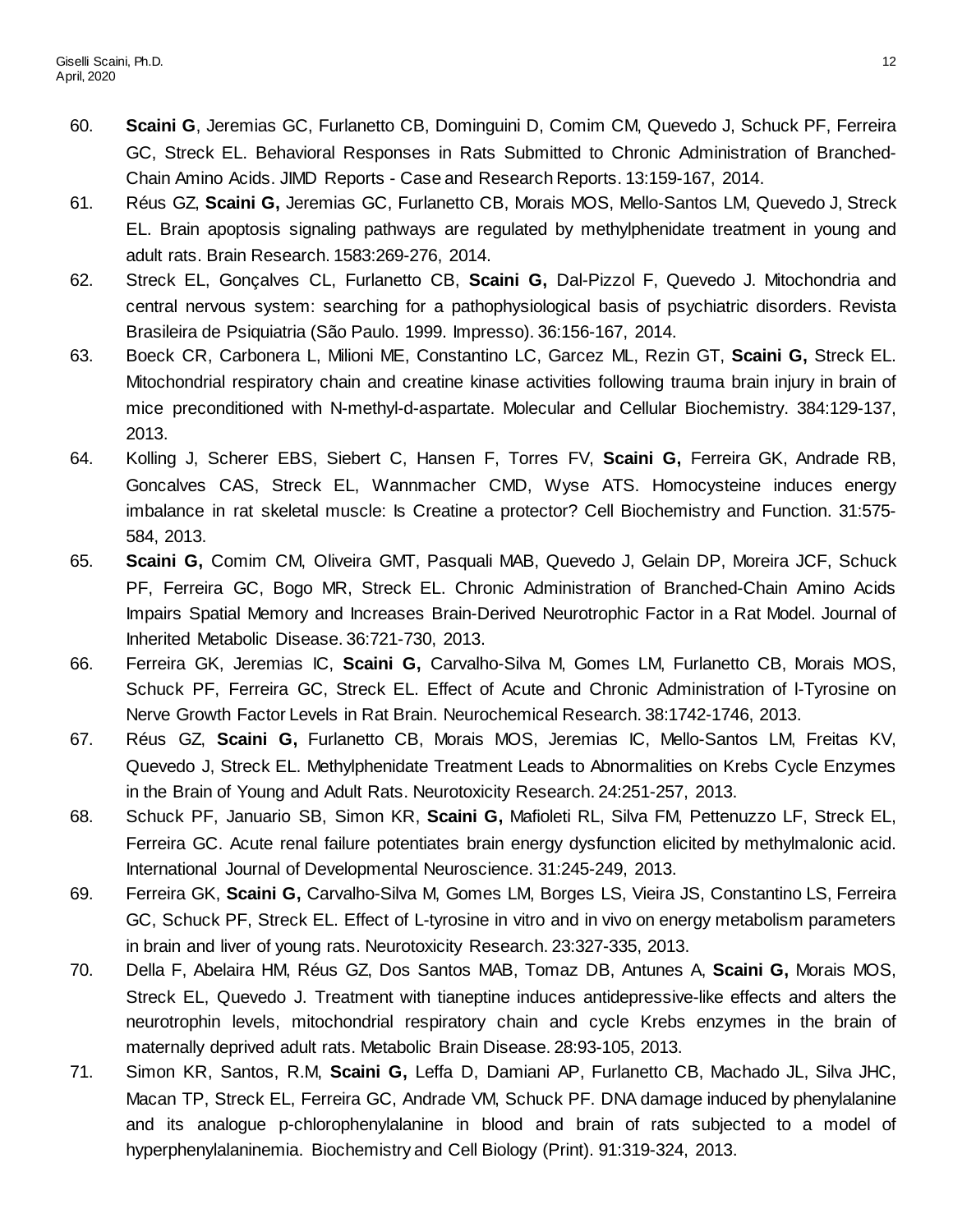- 72. **Scaini G,** Mello-Santos LM, Furlanetto CB, Jeremias IC, Mina F, Schuck PF, Ferreira GC, Kist LW, Pereira TCB, Bogo MR, Streck EL. Acute and Chronic Administration of the Branched-Chain Amino Acids Decreases Nerve Growth Factor in Rat Hippocampus. Molecular Neurobiology. 48:581-589, 2013.
- 73. Feier G, Valvassori SS, Varela RB, Resende WR, Bavaresco DV, Morais MOS, **Scaini G,** Andersen ML, Streck EL, Quevedo J. Lithium and valproate modulate energy metabolism in an animal model of mania induced by methamphetamine. Pharmacology, Biochemistry and Behavior. 103:589-596, 2013.
- 74. Comim CM, Mendonça BP, Dominguini D, Cipriano, A.L, Steckert AV, **Scaini G,** Vainzof, M, Streck EL, Dal-Pizzol F, Quevedo J. Central Nervous System Involvement in the Animal Model of Myodystrophy. Molecular Neurobiology. 48:71-77, 2013.
- 75. Valvassori SS, Bavaresco DV, **Scaini G,** Varela RB, Streck EL, Chagas MH, Hallak JE, Zuardi AW, Crippa JA, Quevedo J. Acute and chronic administration of cannabidiol increases mitochondrial complexes and creatine kinase activities in the rat brain. Revista Brasileira de Psiquiatria (São Paulo. 1999. Impresso). 35:380-386, 2013.
- 76. **Scaini G,** Rochi N, Morais MOS, Maggi DD, De-Nês BT, Quevedo J, Streck EL. In vitro effect of antipsychotics on brain energy metabolism parameters in the brain of rats. Acta Neuropsychiatrica. 25:18-26, 2013.
- 77. Abelaira HM, Réus GZ, **Scaini G,** Streck EL, Crippa JA, Quevedo J. β-Carboline harmine reverses the effects induced by stress on behaviour and citrate synthase activity in the rat prefrontal cortex. Acta Neuropsychiatrica. 25:328-333, 2013.
- 78. Ferreira GK, Carvalho-Silva M, Gonçalves CL, Vieira JS, **Scaini G,** Ghedim F, Deroza PF, Zugno AI, Pereira TCB, Oliveira GMT, Kist LW, Bogo MR, Schuck PF, Ferreira GC, Streck EL. L-Tyrosine administration increases acetylcholinesterase activity in rats. Neurochemistry International. 61:1370- 1374, 2012.
- 79. Réus GZ, Stringari RB, **Scaini G,** Carvalho-Silva M, Jeremias GC, Gonçalves CL, Jeremias IC, Ferreira GK, Streck EL, Hallak JE, Zuardi AW, Crippa JA, Quevedo J. Administration of harmine and imipramine alters creatine kinase and mitochondrial respiratory chain activities in the rat brain. Depression Research and Treatment. 2012:ID 987397-7, 2012.
- 80. Rezin GT, **Scaini G,** Ferreira GK, Cardoso MR, Gonçalves CL, Constantino LS, Deroza PF, Valvassori SS, Resende WR, Quevedo J, Zugno AI, Streck EL. Inhibition of acetylcholinesterase activity in brain and behavioral analysis in adult rats after chronic administration of fenproporex. Metabolic Brain Disease. 27:453-458, 2012.
- 81. Feier G, Valvassori SS, Lopes-Borges J, Varela RB, Bavaresco DV, **Scaini G,** Morais MOS, Andersen ML, Streck EL, Quevedo J. Behavioral changes and brain energy metabolism dysfunction in rats treated with methamphetamine or dextroamphetamine. Neuroscience Letters (Print). 530:75- 79, 2012.
- 82. Comim CM, Cassol Jr OJ, Abreu I, Moraz T, Constantino LS, Vuolo F, Galant LS, Rochi N, Morais MOS, **Scaini G,** Barichello T, Streck EL, Quevedo J, Dal-Pizzol F. Erythropoietin reverts cognitive impairment and alters the oxidative parameters and energetic metabolism in sepsis animal model. Journal of Neural Transmission. 119:1267-1274, 2012.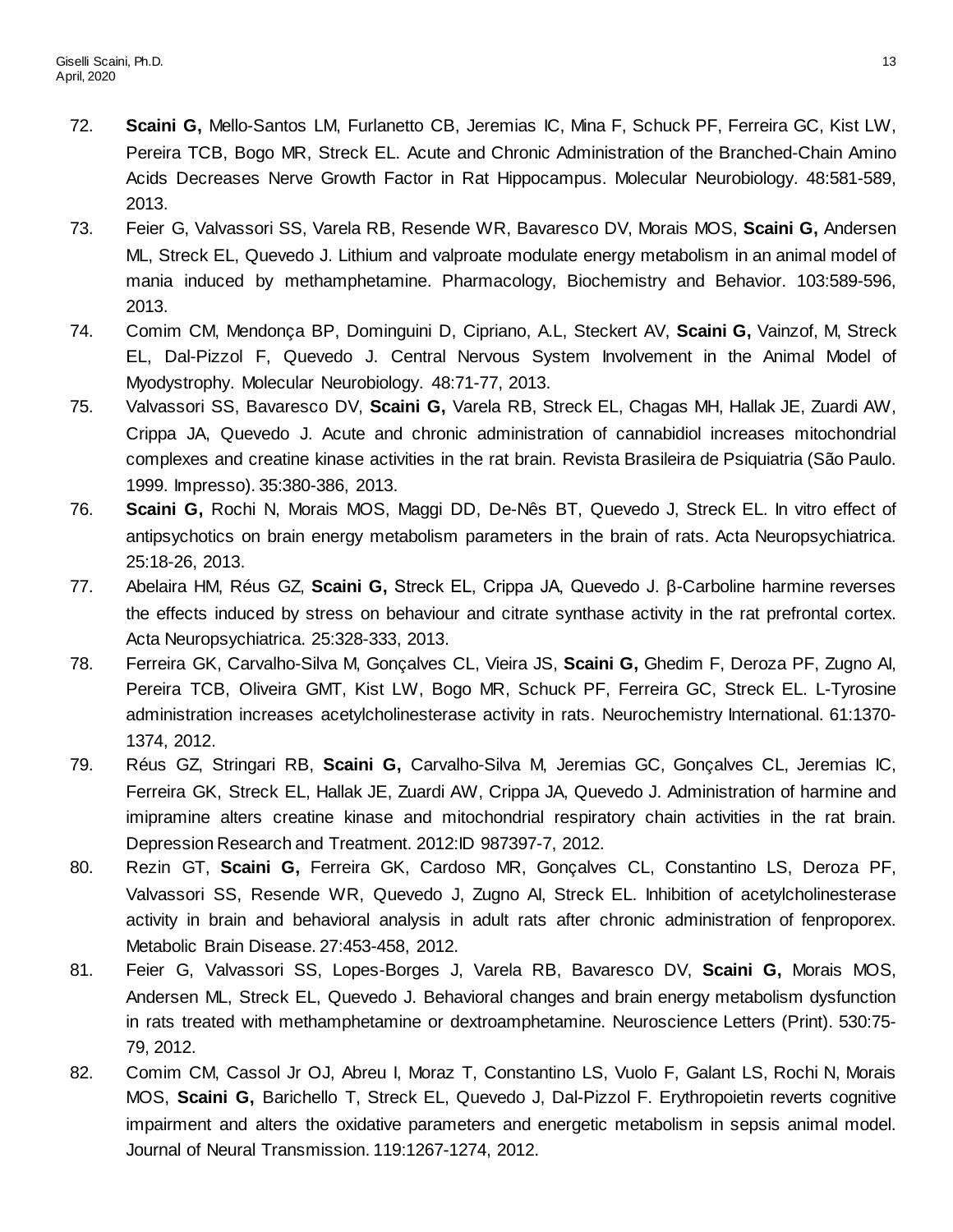- 83. Della F, Abelaira HM, Réus GZ, Ribeiro KF, Antunes A, **Scaini G,** Jeremias IC, Mello-Santos LM, Jeremias GC, Streck EL, Quevedo J. Tianeptine treatment induces antidepressive-like effects and alters BDNF and energy metabolism in the brain of rats. Behavioural Brain Research. 233:526-535, 2012.
- 84. **Scaini G,** Jeremias IC, Morais MOS, Borges GD, Munhoz BP, Leffa D, Andrade VM, Schuck PF, Ferreira GC, Streck EL. DNA damage in an animal model of Maple Syrup Urine Disease. Molecular Genetics and Metabolism (Print). 106:169-174, 2012.
- 85. **Scaini G,** Teodorak BP, Jeremias IC, Morais MOS, Dominguini D, Mendonça BP, Comim CM, Schuck PF, Ferreira GC, Quevedo J, Streck EL. Antioxidant administration prevents memory impairment in an animal model of Maple Syrup Urine Disease. Behavioural Brain Research. 231:92- 96, 2012.
- 86. Abelaira HM, Réus GZ, Ribeiro KF, Zapellini Filho G, Cipriano AL, **Scaini G,** Streck EL, Quevedo J. Lamotrigine treatment reverses depressive-like behavioral and alters BDNF levels in the brains of maternally deprived adult rats. Pharmacology, Biochemistry and Behavior. 101:348-353, 2012.
- 87. Réus GZ, Stringari RB, Rezin GT, Fraga DB, Daufenbach JF, **Scaini G,** Benedet J, Rochi N, Streck EL, Quevedo J. Administration of memantine and imipramine alters mitochondrial respiratory chain and creatine kinase activity in rat brain. Journal of Neural Transmission. 119:481-491, 2012.
- 88. **Scaini G,** Rochi N, Jeremias IC, Deroza PF, Zugno AI, Pereira TCB, Oliveira GMT, Kist LW, Bogo MR, Schuck PF, Ferreira GC, Streck EL. Evaluation of acetylcholinesterase in an animal model of Maple Syrup Urine Disease. Molecular Neurobiology. 45:279-286, 2012.
- 89. Zugno AI, Barcelos M, Oliveira L, Canever L, Luca RD, Fraga DB, Matos, MP, Rezin GT, **Scaini G,** Burigo M, Streck EL, Quevedo J. Energetic metabolism, leptin, and biochemical parameters are altered in rats subjected to the chronic administration of olanzapine. Revista Brasileira de Psiquiatria (São Paulo. 1999. Impresso). 34:168-175, 2012.
- 90. Jeremias IC, **Scaini G\*,** Constantino LS, Vuolo F, Ferreira AK, Scherer EBS, Kolling J, Dornelles AS, Wyse ATS, Bogo MR, Dal-Pizzol F, Streck EL. The decrease on Na+,K+-ATPase activity in the cortex, but not in hippocampus, is reverted by antioxidants in an animal model of sepsis. Molecular Neurobiology. 46:467-474, 2012. (\*equally contributed)
- 91. Réus GZ, Stringari RB, Rezin GT, Pezente DP, **Scaini G,** Maggi DD, De-Nês BT, Streck EL, Quevedo J. Effects of maintenance electroshock on mitochondrial respiratory chain and creatine kinase activities in the rat brain. Acta Neuropsychiatrica. 24:275-285, 2012.
- 92. **Scaini G,** Simon KR, Tonin AM, Busanello ENB, Moura AP, Ferreira GC, Wajner M, Streck EL, Schuck PF. Toxicity of octanoate and decanoate in rat peripheral tissues: evidence of bioenergetic dysfunction and oxidative damage induction in liver and skeletal muscle. Molecular and Cellular Biochemistry. 361:329-335, 2012.
- 93. Moretti M, Valvassori SS, Varela RB, Ferreira CL, Rochi N, Benedet J, **Scaini G,** Kapczinski F, Streck EL, Zugno AI, Quevedo J. Behavioral and neurochemical effects of sodium butyrate in an animal model of mania. Behavioural Pharmacology. 22:766-772, 2011.
- 94. Roza CA, **Scaini G,** Jeremias IC, Ferreira GK, Rochi N, Benedet J, Rezin GT, Vuolo F, Constantino LS, Petronilho FC, Dal-Pizzol F, Streck EL. Evaluation of brain and kidney energy metabolism in an animal model of contrast-induced nephropathy. Metabolic Brain Disease. 26:115-122, 2011.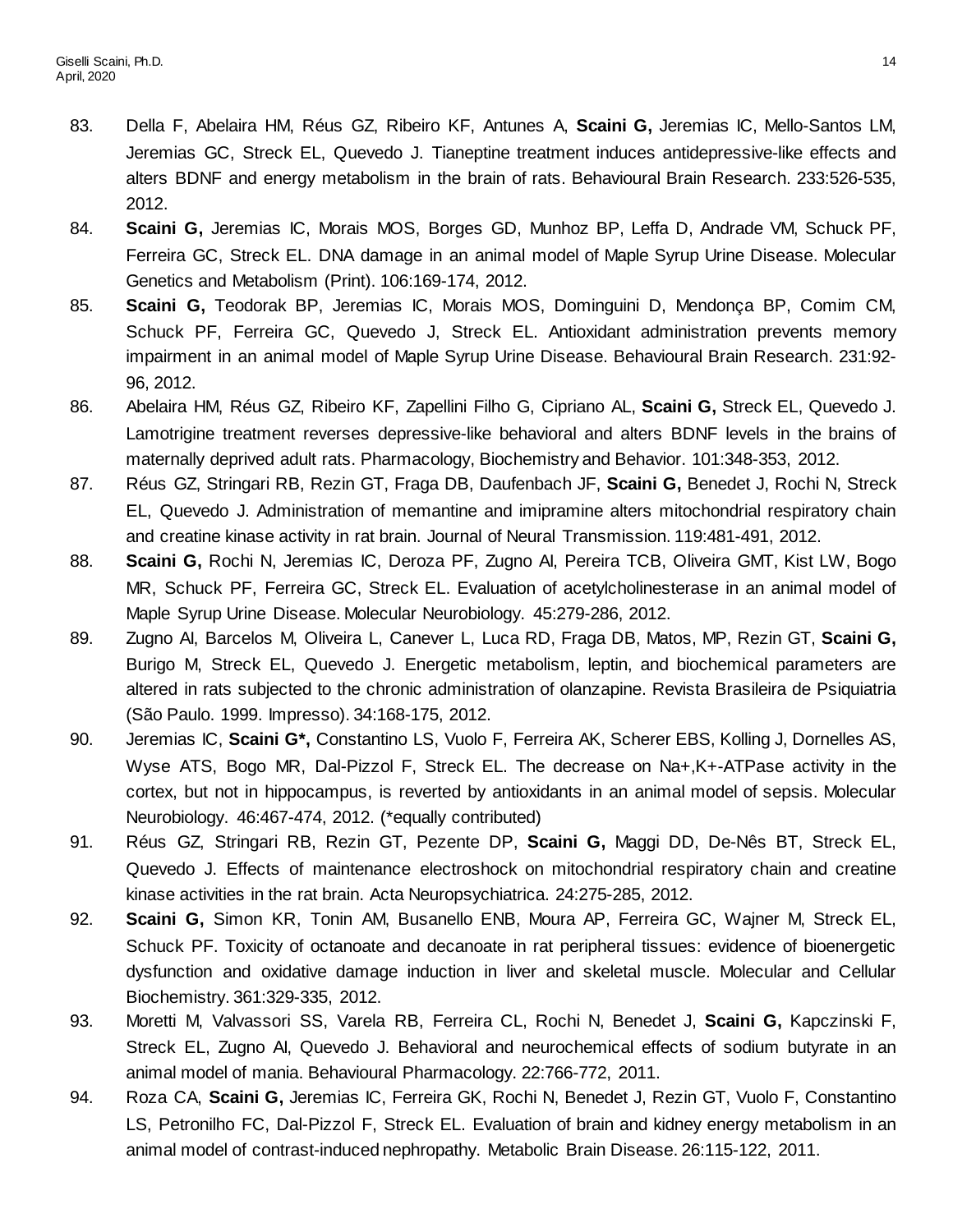- 95. Streck EL, Ferreira GK, **Scaini G,** Rezin GT, Gonçalves CL, Jeremias IC, Zugno AI, Ferreira GC, Moreira J, Fochesato CM, Romao PRT. Non-nucleoside reverse transcriptase inhibitors efavirenz and nevirapine inhibit cytochrome c oxidase in mouse brain regions. Neurochemical Research. 36:962- 966, 2011.
- 96. Panatto JP, Jeremias IC, Ferreira GK, Ramos AC, Rochi N, Gonçalves CL, Daufenbach JF, Jeremias GC, Carvalho-Silva M, Rezin GT, **Scaini G,** Streck EL. Inhibition of mitochondrial respiratory chain in the brain of rats after hepatic failure induced by acetaminophen. Molecular and Cellular Biochemistry. 350:149-154, 2011.
- 97. Moretti M, Valvassori SS, Steckert AV, Rochi N, Benedet J, **Scaini G,** Kapczinski F, Streck EL, Zugno AI, Quevedo J. Tamoxifen effects on respiratory chain complexes and creatine kinase activities in an animal model of mania. Pharmacology, Biochemistry and Behavior. 98:304-310, 2011.
- 98. Comim CM, Cassol Jr OJ, Constantino LS, Felisbino FF, Petronilho FC, Rezin GT, **Scaini G,** Daufenbach JF, Streck EL, Quevedo J, Dal-Pizzol F. Alterations in inflammatory mediators, oxidative stress parameters and energetic metabolism in the brain of sepsis survivor rats.. Neurochemical Research. 36:304-311, 2011.
- 99. Agostinho FR, Réus GZ, Stringari RB, Ribeiro KF, Ferraro AK, Benedet J, Rochi N, **Scaini G,** Streck EL, Quevedo J. Treatment with olanzapine, fluoxetine and olanzapine/fluoxetine alters citrate synthase activity in rat brain. Neuroscience Letters (Print). 487:278-281, 2011.
- 100. **Scaini G,** Maggi DD, De-Nês BT, Gonçalves CL, Ferreira GK, Teodorak BP, Bez GD, Ferreira GC, Schuck PF, Quevedo J, Streck EL. Activity of mitochondrial respiratory chain is increased by chronic administration of antidepressants. Acta Neuropsychiatrica. 23:112-118, 2011.
- 101. Agostinho FR, Réus GZ, Stringari RB, Ribeiro KF, Ferreira GK, Jeremias IC, **Scaini G,** Rezin GT, Streck EL, Quevedo J. Olanzapine plus fluoxetine treatment alters mitochondrial respiratory chain activity in the rat brain. Acta Neuropsychiatrica. 23:282-291, 2011.
- 102. Cerreta LB, Réus GZ, Rezin GT, **Scaini G,** Streck EL, Quevedo J. Brain energy metabolism parameters in an animal model of diabetes. Metabolic Brain Disease. 25:391-396, 2010. *I assisted with biochemical measurements, designed the figures and manuscript preparation.*
- 103. Fagundes AON, Aguiar MR, Aguiar CS, **Scaini G,** Sachet MU, Bernhardt NM, Rezin GT, Valvassori SS, Quevedo J, Streck EL. Effect of acute and chronic administration of methylphenidate on mitochondrial respiratory chain in the brain of young rats. Neurochemical Research. 35:1675-1680, 2010.
- 104. Canever L, Oliveira L, Luca RD, Correa PT, Fraga DB, Matos MP, **Scaini G,** Quevedo J, Streck EL, Zugno AI. A rodent model of schizophrenia reveals increase in creatine kinase activity with associated behavior changes. Oxidative Medicine and Cellular Longevity (Print). 3:421-427, 2010.
- 105. Sifroni KG, Damiani CR, Stoffel C, Cardoso MR, Ferreira GK, Jeremias IC, Rezin GT, **Scaini G,** Schuck PF, Dal-Pizzol F, Streck EL. Mitochondrial respiratory chain in the colonic mucosal of patients with ulcerative colitis. Molecular and Cellular Biochemistry. 342:111-115, 2010.
- 106. Freitas TP, Rezin GT, Gonçalves CL, Jeremias GC, Gomes LM, **Scaini G,** Teodorak BP, Valvassori SS, Quevedo J, Streck EL. Evaluation of citrate synthase activity in brain of rats submitted to an animal model of mania induced by ouabain. Molecular and Cellular Biochemistry. 341:245-249, 2010.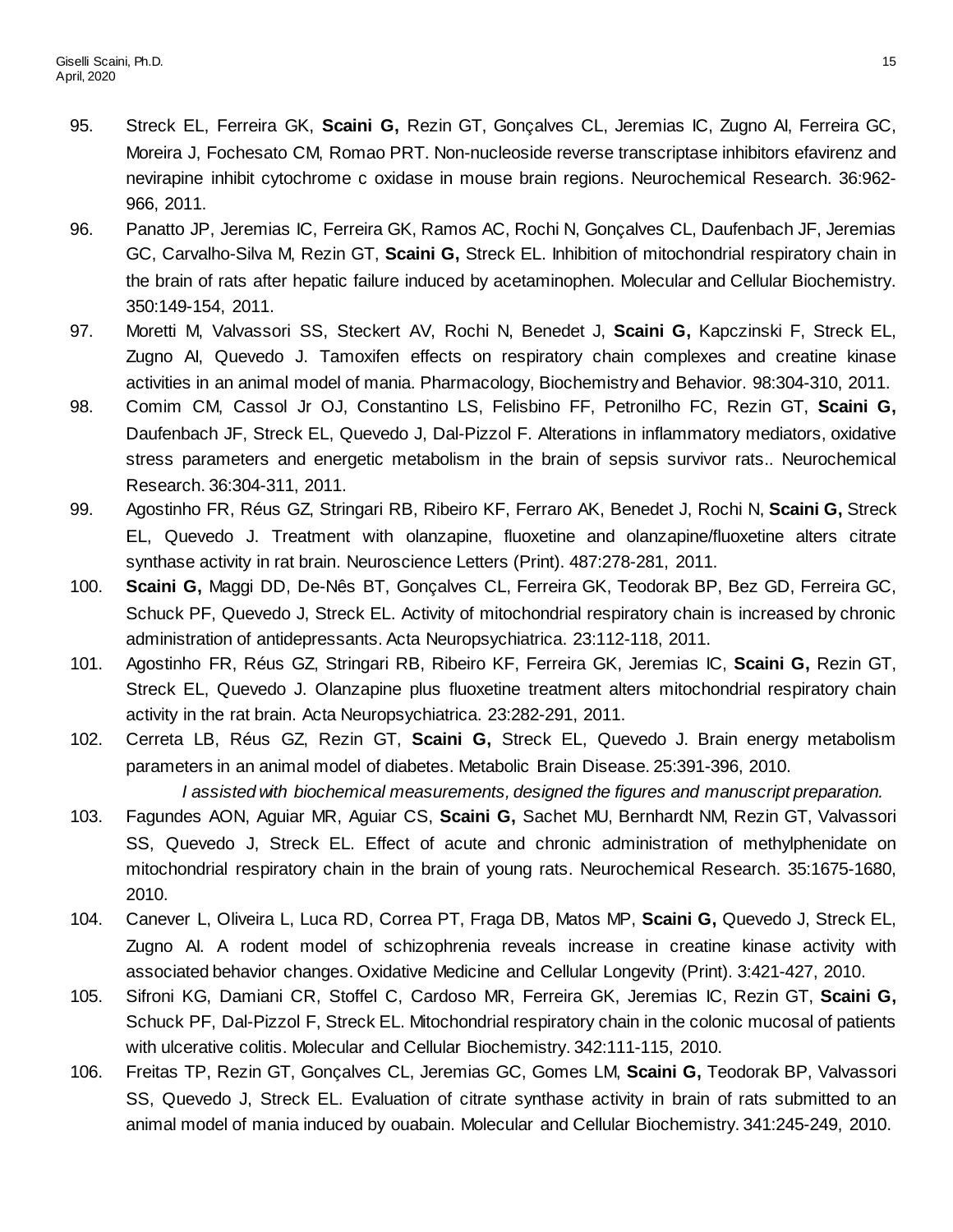- 107. Barichello T, Savi GD, Simoes LR, Generoso JS, Fraga DB, Bellettini, G, Daufenbach JF, Rezin GT, **Scaini G,** Streck EL. Evaluation of mitochondrial respiratory chain in the brain of rats after pneumococcal meningitis. Brain Research Bulletin. 82:302-307, 2010.
- 108. Barbosa PR, Cardoso MR, Daufenbach JF, Gonçalves CL, Machado RA, Roza CA, **Scaini G,** Rezin GT, Schuck PF, Dal-Pizzol F, Streck EL. Inhibition of mitochondrial respiratory chain in the brain of rats after renal ischemia is prevented by N-acetylcysteine and deferoxamine. Metabolic Brain Disease. 25:219-225, 2010.
- 109. **Scaini G,** Santos PM, Benedet J, Rochi N, Gomes LM, Borges LS, Bassani C, Rezin GT, Pezente DP, Quevedo J, Streck EL. Evaluation of Krebs cycle enzymes in the brain of rats after chronic administration of antidepressants. Brain Research Bulletin. 82:224-227, 2010.
- 110. Cassol Jr OJ, Rezin GT, Petronilho FC, **Scaini G,** Gonçalves CL, Ferreira GK, Roesler R, Schwartsmann G, Dal-Pizzol F, Streck EL. Effects of N-acetylcysteine/deferoxamine, taurine and RC-3095 on respiratory chain complexes and creatine kinase activities in rat brain after sepsis. Neurochemical Research. 35:515-521, 2010.
- 111. Fagundes AON, **Scaini G,** Santos PM, Sachet MU, Bernhardt NM, Rezin GT, Valvassori SS, Schuck PF, Quevedo J, Streck EL. Inhibition of mitochondrial respiratory chain in the brain of adult rats after acute and chronic administration of methylphenidate. Neurochemical Research. 35:405-411, 2010.
- 112. **Scaini G**, Rochi N, Benedet J, Ferreira GK, Teodorak BP, Comim CM, Constantino Lde S, Vuolo F, Constantino LC, Quevedo J, Streck EL, Dal-Pizzol F. Inhibition of brain citrate synthase activity in an animal model of sepsis. Rev Bras Ter Intensiva. 23(2):158-63, 2011.
- 113. **Scaini G**, Ferreira GK, Streck EL. Mechanisms underlying uremic encephalopathy. Rev Bras Ter Intensiva. 22(2):206-11, 2010.
- 114. Freitas TP, **Scaini G,** Correa C, Santos PM, Ferreira GK, Rezin GT, Moretti M, Valvassori SS, Quevedo J, Streck EL. Evaluation of brain creatine kinase activity in an animal model of mania induced by ouabain. Journal of Neural Transmission. 117:149-153, 2010.
- 115. Tuon L, Comim CM, Fraga DB, **Scaini G,** Rezin GT, Baptista BR, Streck EL, Vainzof M, Quevedo J. Mitochondrial respiratory chain and creatine kinase mitochondrial activities in MDX mouse brain. Muscle & Nerve (Print). 41:257-260, 2010.
- 116. Agostinho FR, **Scaini G,** Ferreira GK, Jeremias IC, Réus GZ, Rezin GT, Castro AA, Zugno AI, Quevedo J, Streck EL. Effects of olanzapine, fluoxetine and olanzapine/fluoxetine on creatine kinase activity in rat brain. Brain Research Bulletin. 80:337-340, 2009.
- 117. Santos PM, **Scaini G,** Rezin GT, Benedet J, Rochi N, Jeremias GC, Carvalho-Silva M, Quevedo J, Streck EL. Brain creatine kinase activity is increased by chronic administration of paroxetine. Brain Research Bulletin. 80:327-330, 2009.
- 118. Paula MMS, Costa CS, Baldin MC, **Scaini G,** Rezin GT, Segala K, Andrade VM, Franco CV, Streck EL. In vitro effect of silver nanoparticles on creatine kinase activity. Journal of the Brazilian Chemical Society (Impresso). 20:1556-1560, 2009.
- 119. Pacheco GS, Panatto JP, Fagundes AON, **Scaini G,** Bassani C, Jeremias IC, Rezin GT, Constantino LS, Dal-Pizzol F, Streck EL. Brain creatine kinase activity is inhibited after hepatic failure induced by carbon tetrachloride or acetaminophen. Metabolic Brain Disease. 24:383-394, 2009.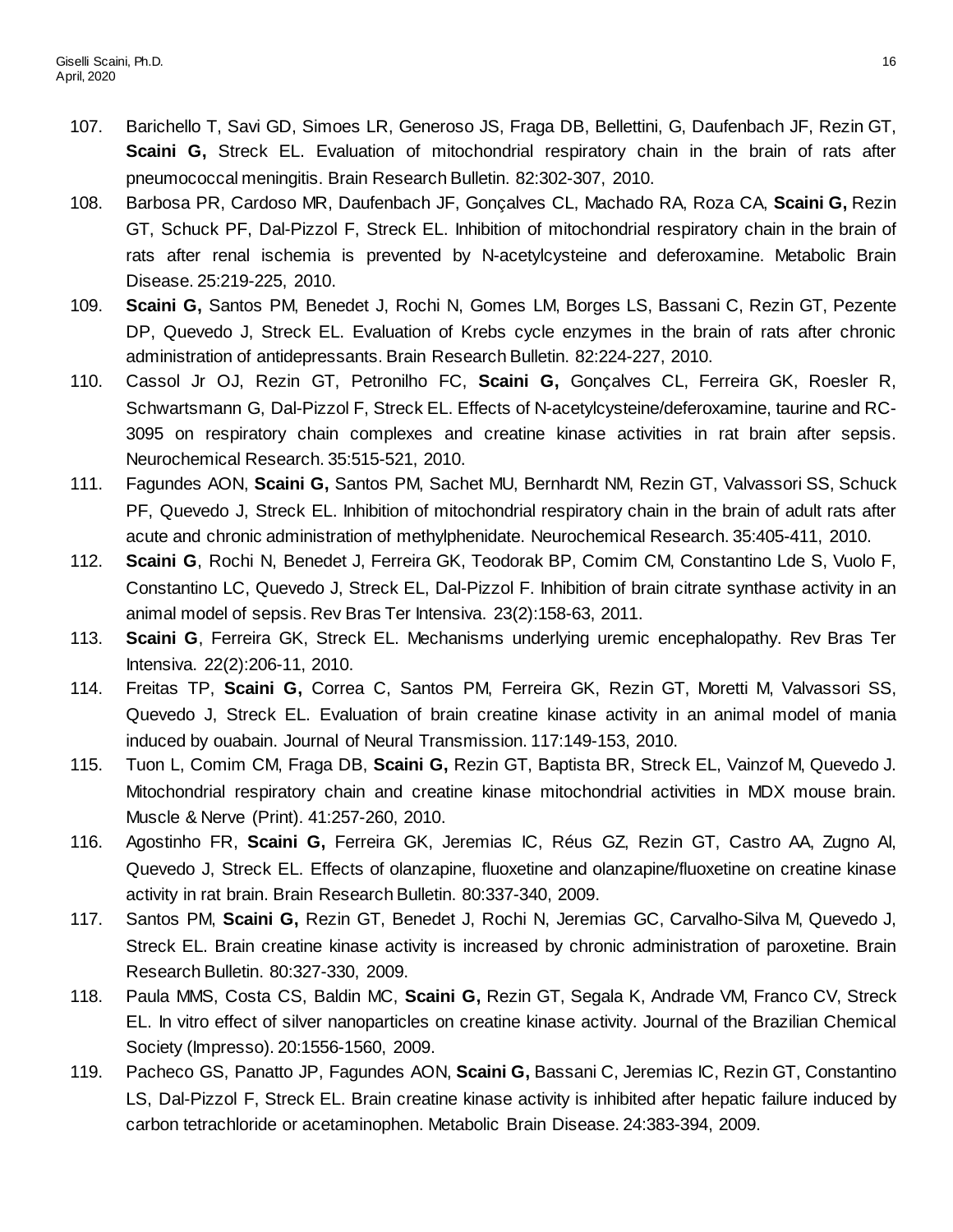- 120. Barichello T, Silva GZ, Savi GD, Torquato JM, **Scaini G,** Rezin GT, Santos PM, Feier G, Streck EL. Brain creatine kinase activity after meningitis induced by Streptococcus pneumoniae. Brain Research Bulletin. 80:85-88, 2009.
- 121. **Scaini G,** Fagundes AON, Rezin GT, Gomes KM, Zugno AI, Quevedo J, Streck EL. Methylphenidate increases creatine kinase activity in the brain of young and adult rats. Life Sciences. 83:795-800, 2008.
- 122. Rezin GT, Gonçalves CL, **Scaini G,** Fraga DB, Riegel RE, Quevedo J, Streck EL. Inhibition of mitochondrial respiratory chain in brain of rats subjected to an experimental model of depression. Neurochemistry International. 53:395-400, 2008.
- 123. Streck EL, **Scaini G,** Rezin GT, Moreira J, Fochesato CM, Romao PRT. Effects of the HIV treatment drugs nevirapine and efavirenz on brain creatine kinase activity. Metabolic Brain Disease. 23:485- 492, 2008.
- 124. Comim CM, Rezin GT, **Scaini G,** Di-Pietro PB, Cardoso MR, Petronilho FC, Ritter C, Streck EL, Quevedo J, Dal-Pizzol F. Mitochondrial respiratory chain and creatine kinase activities in rat brain after sepsis induced by cecal ligation and perforation?. Mitochondrion (Amsterdam. Print). 8:313-318, 2008.
- 125. Di-Pietro PB, Dias ML, **Scaini G,** Burigo M, Constantino LS, Machado RA, Dal-Pizzol F, Streck EL. Inhibition of brain creatine kinase activity after renal ischemia is attenuated by N-acetylcysteine and deferoxamine administration. Neuroscience Letters. 434:139-143, 2008.
- 126. Streck EL, Graziela A, **Scaini G,** Di-Pietro PB, Rezin GT, Valvassori SS, Luz G, Kapczinski F, Quevedo J. Brain creatine kinase activity in an animal model of mania. Life Sciences. 82:424-429, 2008.
- 127. Assis LC, **Scaini G,** Di-Pietro PB, Castro AA, Streck EL, Quevedo J. Effect of antipsychotics on creatine kinase activity in rat brain. Basic & Clinical Pharmacology & Toxicology (Print). 101:315-319, 2007.
- 128. Zanette F, Victor EG, **Scaini G,** Di-Pietro PB, Cardoso CD, Cristiano MP, Dal-Pizzol F, Paula MMS, Streck EL. Modulation of creatine kinase activity by ruthenium complexes. Journal of Inorganic Biochemistry. 101:267-273, 2007.

## **ARTICLES ACCEPTED FOR PUBLICATION**

1. Fries GR, Bauer IE, **Scaini G**, Valvassori SS, Walss-Bass C, Soares JC, Quevedo J. Accelerated Hippocampal Biological Aging in Bipolar Disorder. Bipolar Disorder, 2019.

## **BOOK CHAPTERS**

1. **Scaini G**, Benevenuto D, Quevedo J. Disfunção mitocondrial e transtornos psiquiátricos. In: Quevedo J, Izquierdo I. Neurobiologia dos transtornos psiquiátricos. Porto Alegre: Artmed. 2020.

### **PUBLISHED ABSTRACTS**

1. **Scaini G**, Fries GR, Zeni C, Kazimi I, Zunta-Soares G, Soares JC, Quevedo J. Blood Metabolomics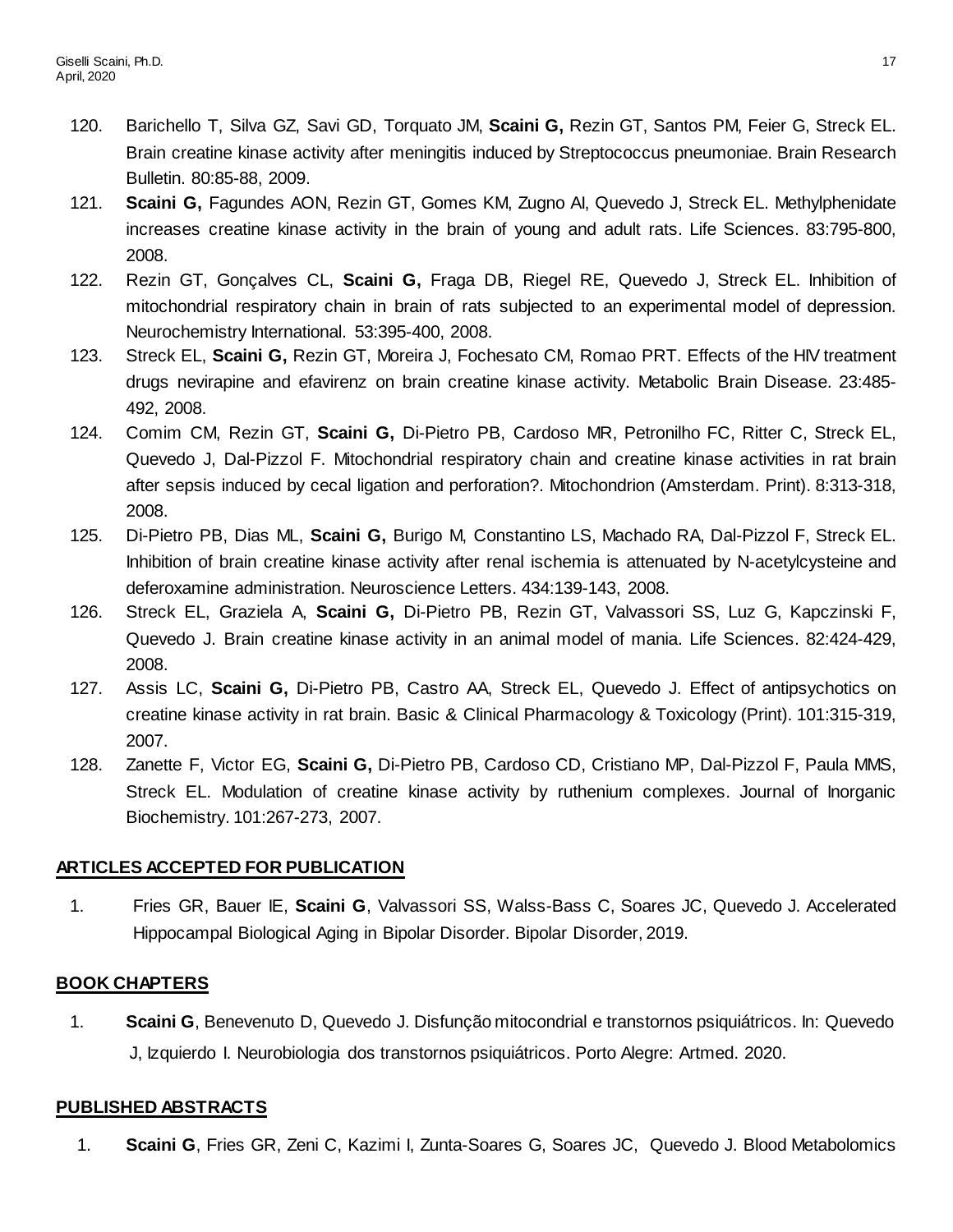Analysis Identifies Abnormalities in the Glycolytic System and Tricarboxylic Acid in Pediatric Bipolar Disorder. In: American College of Neuropsychopharmacology (ACNP) 58th Annual Meeting, 2019, Orlando. Neuropsychopharmacology, 2019 v. 44, T143.

- 2. **Scaini G**, Fries GR, Kennon EA, Andrews T, Barichello T, Zunta-Soares G, Soares JC, Quevedo J. Mitophagy Failure and NLRP3 Inflammasome Activation in Bipolar Disorder: The role of 18 kDa mitochondrial translocator protein (TSPO). In: The 21st Annual ISBD Conference: Global Advances in Bipolar Disorder and Depression, 2019, Australia, Sydney. Bipolar Disorder, 2019. v. 21 (S1). p. 141.
- 3. Fries GR, **Scaini G**, Zunta-Soares G, Soares JC, Walss-Bass C, Quevedo J. Hippocampal Epigenetic Aging in Bipolar Disorder. In: 74rd SOBP Annual Meeting, 2019, Chicago. Biological Psychiatry, 2019. v. 85, Issue 10, S328.
- 4. **Scaini G**, Fries GR, Zeni C, Kazimi I, Zunta-Soares G, Soares JC, Quevedo J. Blood Metabolomics Analysis Identifies Abnormalities in the Glycolytic System and Tricarboxylic Acid Cycle in Bipolar Disorder. In: 74rd SOBP Annual Meeting, 2019, Chicago. Biological Psychiatry, 2019. v. 85, Issue 10, S177.
- 5. Benevenuto D, **Scaini G**, Barichello T, Fries GR, Kennon E, Andrews T, Nix B, Zunta-Soares G, Valvassori S, Soares JC, Quevedo J. TSPO Upregulation and Mitophagic Proteins Downregulation in Association With NLRP3 Inflammasome Activation in Bipolar Disorder. In: 74rd SOBP Annual Meeting, 2019, Chicago. Biological Psychiatry, 2019. v. 85, Issue 10, S178.
- 6. **Scaini G**, Fries GR, Barichello T, Zunta-Soares G, Soares JC, Quevedo J. Changes of TSPO Affects Selective Removal of Mitochondria via Mitophagy. In: 73rd SOBP Annual Meeting, 2018, New York. Biological Psychiatry, 2018. v. 83 (Suppl. 9). p. S169.
- 7. Saxena A, Dandekar M, **Scaini G**, Giridharan V, Zhou Y, Shin JH, Migut A, Barichello T, Soares J, Quevedo J, Fenoy A. Effect of Deep Brain Stimulation on Inflammatory Markers in Hippocampus of Rodents Exposed to Chronic Unpredictable Stress – a Model of Depression. In: 73rd SOBP Annual Meeting, 2018, New York. Biological Psychiatry, 2018. v. 83 (Suppl. 9). p. S161-162.
- 8. Quevedo J, **Scaini G**, Fries GR, Zunta-Soares G, Soares JC. Can we connect the degree of mitochondrial dysfunction with the progression of bipolar disorder? In: 20th Annual Conference of the The Society for Bipolar Disorders, 2018, Mexico City, MX. Bipolar Disorders, 2018. v. 20 (Suppl. 1). p. 19-19.
- 9. Fries GR, Bauer IE, **Scaini G**, Wu MJ, Kazimi IF, Valvassori SS, Zunta-Soares G, Walss-Bass C, Soares JC, Quevedo J. Accelerated epigenetic aging and mitochondrial DNA copy number in bipolar disorder. In: 20th Annual Conference of the The Society for Bipolar Disorders, 2018, Mexico City, MX. Bipolar Disorders, 2018. v. 20 (Suppl. 1). p. 47-47.
- 10. **Scaini G**, Fries GR, Barichello T, Zunta-Soares G, Soares JC, Quevedo J. Alterations in TSPOmediated mitophagy signaling pathway in bipolar disorder: new insights into pathogenesis. In: 20th Annual Conference of the The Society for Bipolar Disorders, 2018, Mexico City, MX. Bipolar Disorders, 2018. v. 20 (Suppl. 1). p. 123-124.
- 11. **Scaini G,** Fries GR, Barichello. T, Zunta-Soares G, Soares, J, Quevedo J. Implication of the mitochondrial and immune dysfunctions in Bipolar Disorder: New Insights Into Pathogenesis. In: American College of Neuropsychopharmacology (ACNP) 56th Annual Meeting, 2017, Palm Springs Desert. Neuropsychopharmacology, 2017 v. 42, M115.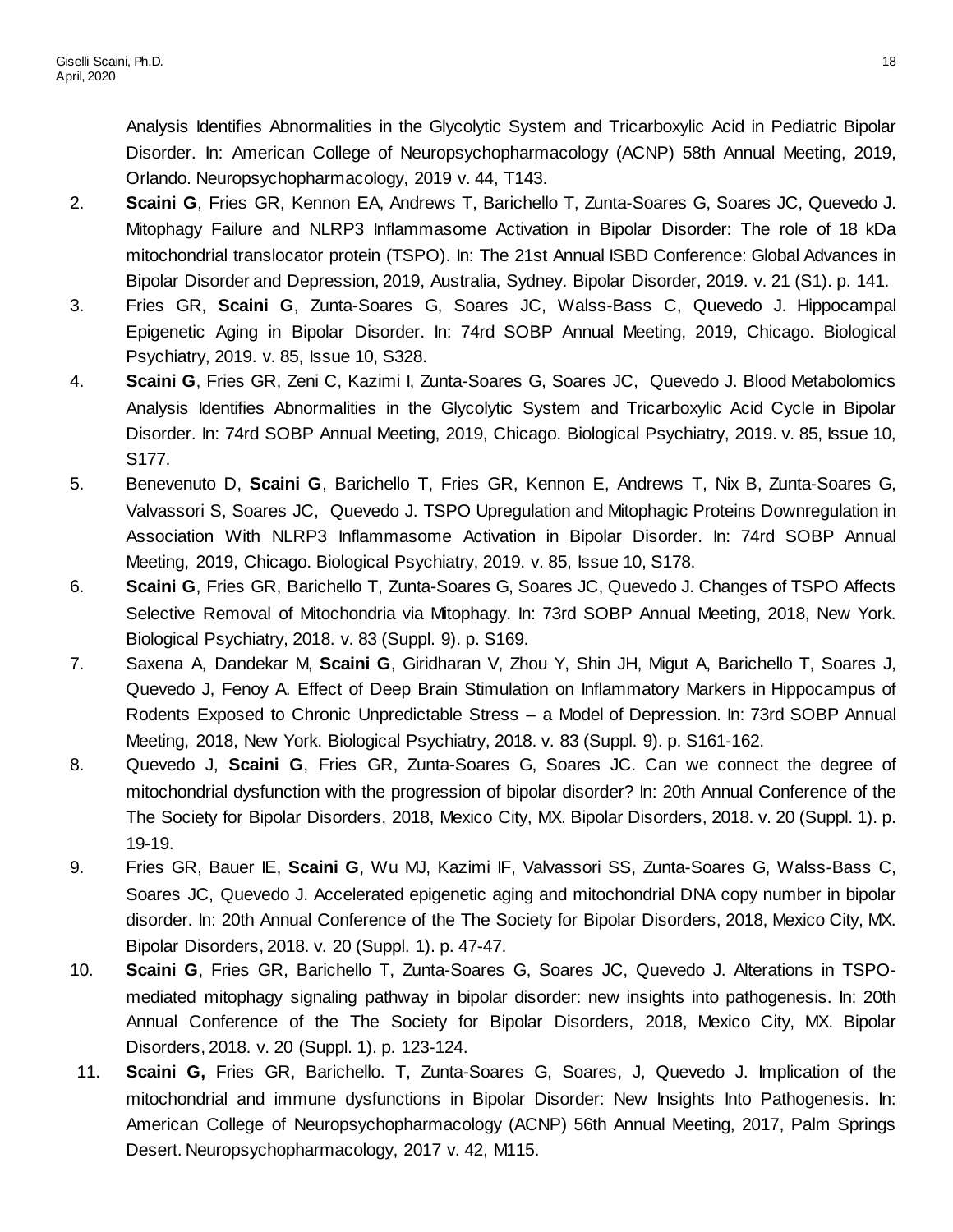- 12. **Scaini G,** Fries GR, Valvassori SS, Zeni CP, Zunta-Soares G, Berk M, Soares JC, Quevedo J. Perturbed mitochondrial dynamics and apoptosis: insights into Bipolar Disorder pathogenesis. In: 19th Annual Conference of the International Society of Bipolar Disorders, 2017, Washington, D.C. Bipolar Disorders, 2017. v. 19(Suppl. 1). p. 127-127.
- 13. **Scaini G,** Fries GR, Valvassori SS, Zeni CP, Zunta-Soares G, Berk M, Soares JC, Quevedo J. Perturbations in the apoptotic pathway and mitochondrial network dynamics in peripheral blood mononuclear cells from Bipolar Disorder patients. In: 72nd Annual Meeting of the Society of Biological Psychiatry, 2017, San Diego. Biological Psychiatry, 2017. v. 81. p. S206 - S207.
- 14. Réus GZ, Colpo GD, **Scaini G,** Oses JP, Quevedo J, Barichello T. Behavioral and neurochemical profiles of ketamine in response to lipolysaccharide (LPS) exposure during early neonatal period. In: 2nd FALAN Congress, 2017, Buenos Aires. Book of abstracts, 2017.
- 15. Quevedo J, **Scaini G**, Fries GR, Valvassori SS, Zunta-Soares G, Soares, J. Altered Levels of Apoptotic and Anti-Apoptotic Factors in Peripheral Mononuclear Cells of Bipolar Disorder Patients. In: American College of Neuropsychopharmacology (ACNP) 55th Annual Meeting, 2016, Hollywood. Neuropsychopharmacology, 2016 v. 41, T130.
- 16. Gomes LM, Carvalho-Silva M, **Scaini G,** Teixeira LJ, Rebelo J, Schuck PF, Ferreira GC, Streck EL. Effect of chronic administration of L-tyrosine on brain-derived neurotrophic factor and nerve growth factor levels in the brain of rats treated with antioxidants. In: Annual Symposium of the Society for the Study of Inborn Errors of Metabolism, 2016, Roma, Italy. Book of abstracts, 2016.
- 17. Gomes LM, Carvalho-Silva M, **Scaini G**, Deroza PF, Silva FM, Zugno AI, Rico E, Schuck PF, Ferreira GC, Streck EL. Evaluation of choline acetyltransferase and acetylcholinesterase activities in brain of rats submitted to chronic administration of L-tyrosine and treated with antioxidants. In: Annual Symposium of the Society for the Study of Inborn Errors of Metabolism, 2016, Roma, Italy. Book of abstracts, 2016.
- 18. Streck EL, **Scaini G**, Tonon T, Souza CFM, Margutti AV, Camelo Jr JS, Amorin T, Seda Neto J, Schwartz IVD. Maple syrup urine disease as a neurodegenerative disease: pathophysiological mechanisms. In: Annual Symposium of the Society for the Study of Inborn Errors of Metabolism, 2016, Roma, Italy. Book of abstracts, 2016.
- 19. Morais MOS, **Scaini G**, Strapazzon G, Damiani AP, Schuck PF, Ferreira GC, Andrade VM, Streck EL. Effect of docosahexaenoic acid administration during pregnancy or postnatal period on DNA damage in brain of rats submitted to chronic administration of branched chain amino acid. In: Annual Symposium of the Society for the Study of Inborn Errors of Metabolism, 2016, Roma, Italy. Book of abstracts, 2016.
- 20. **Scaini G,** Morais FA, Abelaira HM, Réus GZ, Quevedo J, Schuck PF, Ferreira GC, Streck EL. Behavioral responses in an animal model of maple syrup urine disease treated with tianeptine. In: Annual Symposium of the Society for the Study of Inborn Errors of Metabolism, 2016, Roma, Italy. Book of abstracts, 2016.
- 21. **Scaini G**, Gomes LM, Carvalho-Silva M, Arent CO, Mariot E, Quevedo J, Streck EL. Coadministration of omega-3 fatty acids and mood stabilizers reverses the impairment of bioenergetics parameters induced by fenproporex administration in hippocampus of rats. In: 106th International Workshop on O2k high-resolution respirometry and O2k-Fluorometry, 2015, Schroecken, AT.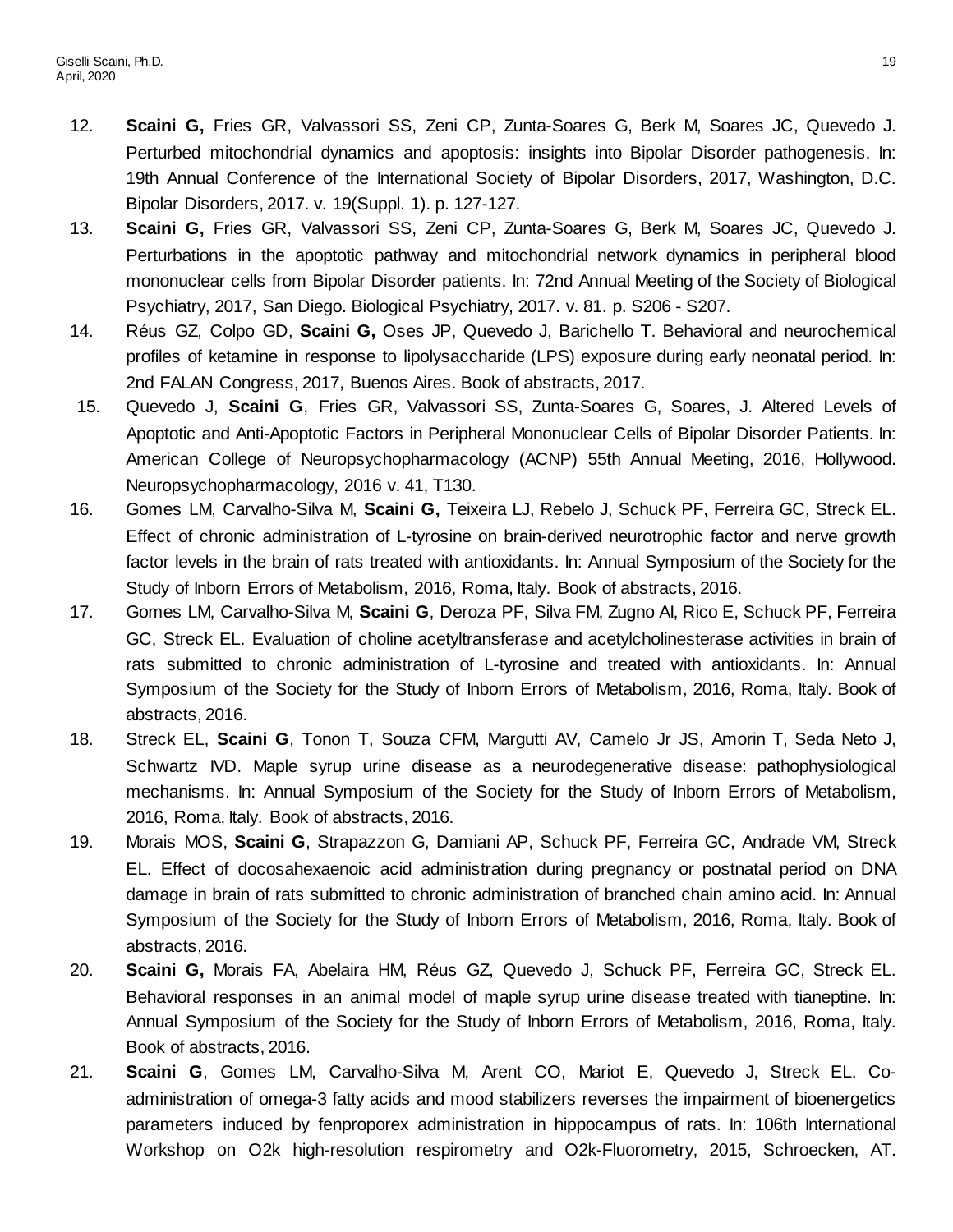Mitochondr Physiol Network 20.10.2015.

- 22. Carvalho-Silva M, Gomes LM, **Scaini G**, Quevedo J, Streck EL. Effect of lithium in vitro on the determination of respiratory parameters through the mitochondrial oxygen consumption in the brain of adult rats. In: World Congress on Brain, Behavior and Emotions, 2015, Porto Alegre, RS. Book of abstracts, 2015.
- 23. Gomes LM, Cancellier K, Carvalho-Silva M, **Scaini G,** Teixeira LJ, Rebelo J, Mota IT, Wessler LB, Arent CO, Mariot E, Quevedo J, Streck EL. Omega-3 fatty acids and mood stabilizers alter behavioral and energy metabolism parameters in animals subjected to fenproporex administration. In: World Congress on Brain, Behavior and Emotions, 2015, Porto Alegre, RS. Book of abstracts, 2015.
- 24. Zapellini HC, Ramos AC, Rodrigues LB, Comim CM, Mafioleti RL, **Scaini G,** Schmitz F, Rodrigues AF, Wyse ATS, Quevedo J, Ferreira GC, Streck EL. Neurochemical and behavioral alterations induced by intracerebroventricular octanoate administration. In: 9th IBRO World Congress on Neuroscience, 2015, Rio de Janeiro, RJ. Book of abstracts, 2015.
- 25. Schuck PF, Reis MP, Macan TP, Kist LW, Pasquali MAB, **Scaini G,** Marques SO, Souza CT, Bogo MR, Moreira JCF, Gelain DP, Ramos VM, Streck EL, Ferreira GC. BDNF levels are decreased in brain of rats submitted to an animal model of phenylketonuria. In: 9th IBRO World Congress on Neuroscience, 2015, Rio de Janeiro, RJ. Book of abstracts, 2015.
- 26. **Scaini G,** Gomes LM, Carvalho-Silva M, Teixeira LJ, Rebelo J, Arent CO, Mariot E, Streck EL, Quevedo J. Omega-3 fatty acids and mood stabilizers alter behavioral and energy metabolism parameters in animals submitted to an animal model of mania induced by fenproporex. In: Society of Biological Psychiatry's 71st Annual Scientific Meeting and Convention, 2016, Atlanta, GA. Book of abstracts, 2016.
- 27. Quevedo J, **Scaini G**, Fries GR, Valvassori SS, Zunta-Soares G, Soares JC. Altered levels of apoptotic and anti-apoptotic factors in peripheral mononuclear cells of Bipolar Disorder patients. In: 55th Annual Meeting of the ACNP, 2016, Hollywood, FL. Book of abstracts, 2016.
- 28. Streck EL, Wisniewski MSW, Carvalho-Silva M, Gomes LM, Zapellini HC, **Scaini G**, Schuck PF, Ferreira GC. Intracerebroventricular administration of α-ketoisocaproic acid decreases brain-derived neurotrophic factor and nerve growth factor levels in brain of young rats. In: 45a. Reunião Anual a Sociedade Brasileira de Bioquímica e Biologia Molecular, 2016, Natal, RN. Book of abstracts, 2016.
- 29. Schmitz F, Pierozan P, Rodrigues AF, Biasibetti H, Grunevald M, Petenuzzo L, **Scaini G** Streck EL, Netto CA, Wyse ATS. Methylphenidate induces neurons and astrocytes loss in hippocampus and behavior changes in juvenile rat. In: 45a. Reunião Anual a Sociedade Brasileira de Bioquímica e Biologia Molecular, 2016, Natal, RN. Book of abstracts, 2016.
- 30. Silva FM, **Scaini G**, Gomes LM, Carvalho-Silva M, Kist LW, Marques SO, Luciano TF, Martins RS, Macan TP, Souza CT, Kubrusly RCC, Bogo MR, Ferreira GC, Streck EL, Schuck PF. Alterations in BDNF homeostasis in brain of rats submitted to an animal model of hyperphenylalaninemia. In: 45a. Reunião Anual a Sociedade Brasileira de Bioquímica e Biologia Molecular, 2016, Natal, RN. Book of abstracts, 2016.
- 31. Rebelo J, Gomes LM, Carvalho-Silva M, **Scaini G,** Teixeira LJ, Santos MLC, Schuck PF, Streck EL. L-tyrosine administration altering of BDNF and NGF levels in the brain of rats treated with antioxidants. In: 45a. Reunião Anual a Sociedade Brasileira de Bioquímica e Biologia Molecular,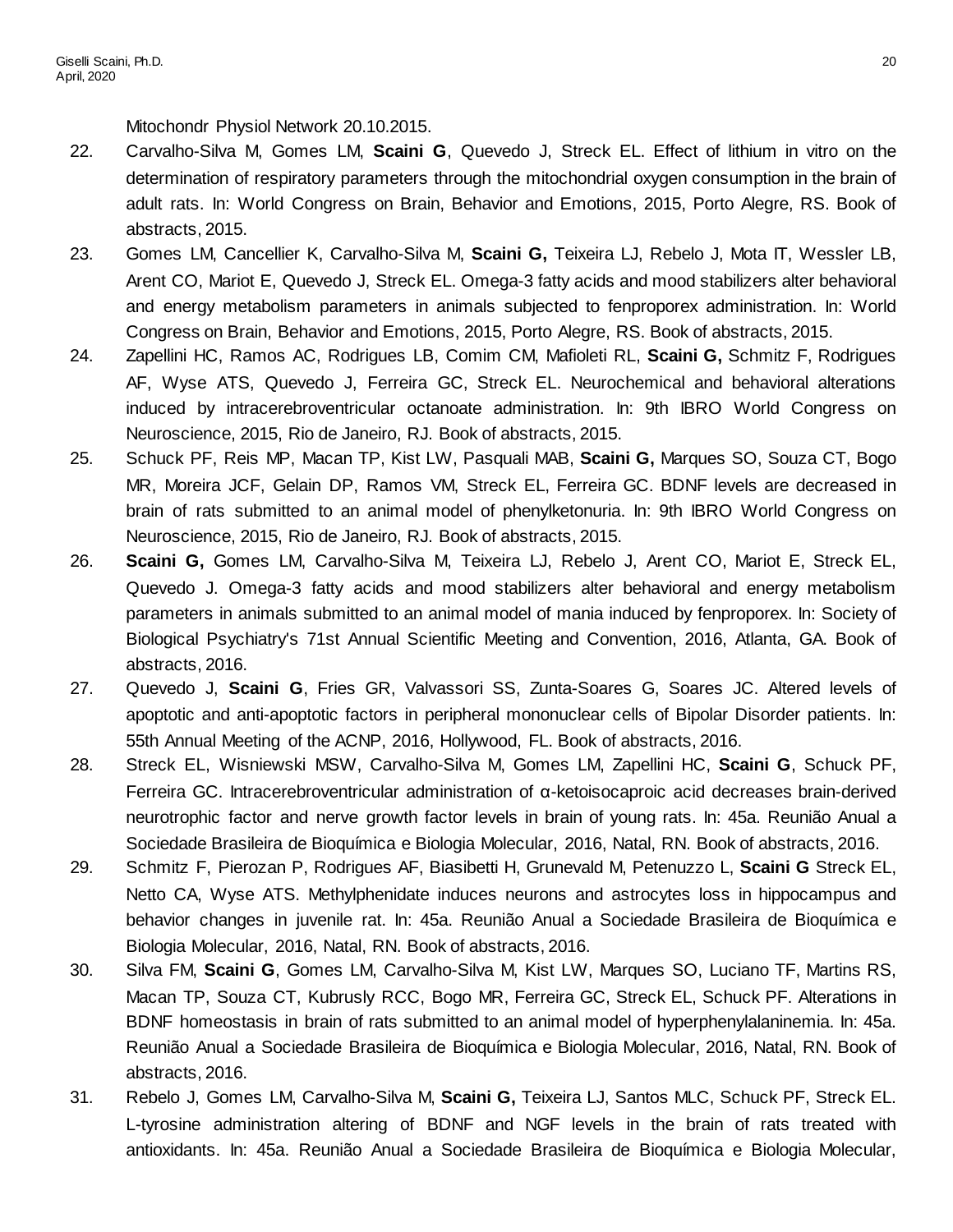2016, Natal, RN. Book of abstracts, 2016.

- 32. Streck EL, Ferreira GK, Carvalho-Silva M, Gomes LM, **Scaini G,** Teixeira LJ, Mota IT, Ferreira GC, Schuck PF. Chronic administration of L-tyrosine inhibited energy metabolism in brain of young rats. In: 11th International Conference on Brain Energy Metabolism, 2014, Helsinge, Danamrk. Book of abstracts, 2014.
- 33. Streck EL, Ferreira GK, Cardoso MR, Jeremias IC, Gonçalves CL, Freitas KV, Antonini R, **Scaini G,** Rezin GT, Quevedo J. Fluvoxamine alters the activity of enzymes of energy metabolism in the brain. In: 11th International Conference on Brain Energy Metabolism, 2014, Helsinge, Danamrk. Book of abstracts, 2014.
- 34. Schuck PF, Zapellini HC, Rodrigues LB, Comim CM, Mafioleti RL, Ramos AC, **Scaini G,** Quevedo J, Ferreira GC, Streck EL. Octanoate intracerebroventricular administration causes behavioral and neurochemical alterations in rats. In: XLIII Reunião Anual da Sociedade Brasileira de Bioquímica e Biologia Molecular, 2014, Foz do Iguaçu, PR. Book of abstracts, 2014.
- 35. Ferro PR, Ferreira GK, **Scaini G,** Carvalho-Silva M, Dal-Toe HCZ, Pra SD, Gomes LM, Ferreira GC, Schuck PF, Streck EL. Effect of acute and chroic administration of L-tyrosine on nerve growth factor levels in rat brain. In: XLIII Reunião Anual da Sociedade Brasileira de Bioquímica e Biologia Molecular, 2014, Foz do Iguaçu, PR. Book of abstracts, 2014.
- 36. Dal-Toe HCZ, Ferreira GK, **Scaini G,** Ferro PR, Carvalho-Silva M, Pra SD, Gomes LM, Schuck PF, Ferreira GC, Streck EL. Chronic administration of L-tyrosine inhibited energy metabolism in brain of rat in development. In: XLIII Reunião Anual da Sociedade Brasileira de Bioquímica e Biologia Molecular, 2014, Foz do Iguaçu, PR. Book of abstracts, 2014.
- 37. **Scaini G,** Morais FA, Galant LS, Vuolo F, Dall'igna DM, Dal-Pizzol F, Schuck PF, Ferreira GC, Streck EL. Dexamethasone administration prevents blood-brain barrier breakdown and cerebral edema in an animal model of maple syrup urine disease. In: Annual Symposium of the Society for the Study of Inborn Errors of Metabolism, 2014, Innsbruck, Áustria. Journal of Inherited Metabolic Disease, 2014. v. 37. p. S76-S76.
- 38. Streck EL, **Scaini G,** Morais MOS, Galant LS, Vuolo F, Dall'igna DM, Dal-Pizzol F, Pasquali MAB, Ramos. M, Gelain DP, Moreira JCF, Schuck PF, Ferreira GC. Co-administration of branched-chain amino acids and lipopolysaccharide causes matrix metalloproteinase activation and blood brain barrier breakdown. In: Annual Symposium of the Society for the Study of Inborn Errors of Metabolism, 2014, Innsbruck, Áustria. Journal of Inherited Metabolic Disease, 2014. v. 37. p. S78-S79.
- 39. Denti IA, Ramos AC, Ferreira GC, Zapellini HC, Quevedo J, Streck EL, Schuck PF, Rodrigues LB, Comim CM, Mafioleti RL, **Scaini G.** Administração de ácido octanóico causa alterações comportamentais e neuroquímicas em ratos. In: 10º Congresso Brasileiro de Cérebro, Comportamento e Emoções, 2014, Gramado, RS. Book of abstracts, 2014.
- 40. Morais MOS, **Scaini G,** Morais FA, Gomes LM, Carvalho-Silva M, Schuck PF, Ferreira GC, Kist LW, Pereira TCB, Bogo MR, Streck EL. Administração aguda e crônica de aminoácidos de cadeia ramificada causa diminuição do fator de crescimento neural em hipocampo de ratos. In: 10º Congresso Brasileiro de Cérebro, Comportamento e Emoções, 2014, Gramado, RS. Book of abstracts, 2014.
- 41. Morais MOS, **Scaini G,** Comim CM, Carvalho-Silva M, Gomes LM, Pasquali MAB, Quevedo J, Gelain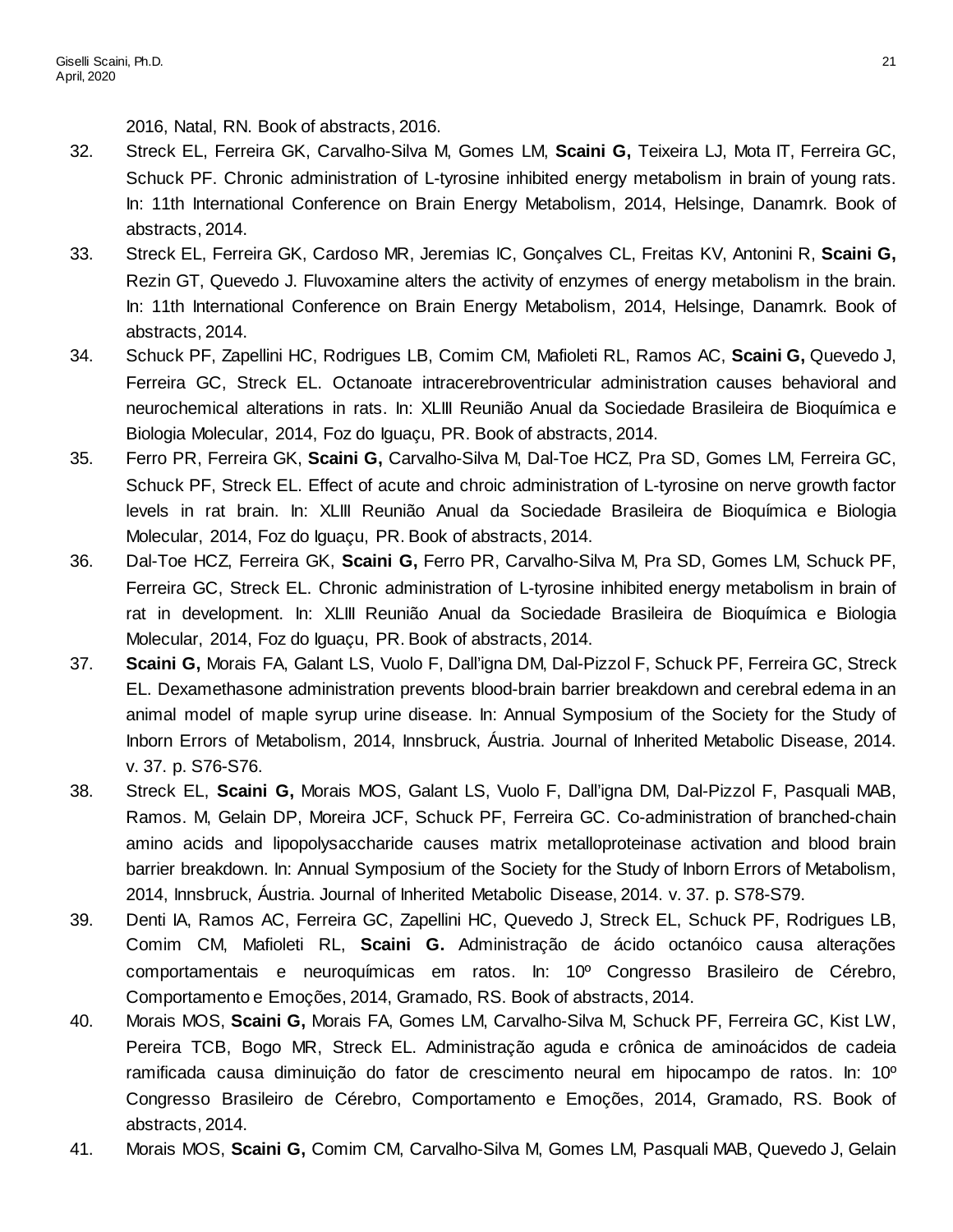DP, Moreira JCF, Schuck PF, Ferreira GC, Streck EL. Administração crônica de aminoácidos de cadeia ramificada causa prejuizo na memória espacial e aumenta os níveis de fator neurotrófico derivado do cérebro em ratos. In: 10º Congresso Brasileiro de Cérebro, Comportamento e Emoções, 2014, Gramado, RS. Book of abstracts, 2014.

- 42. Morais MOS, **Scaini G,** Carvalho-Silva M, Gomes LM, Mina F, Dominguini D, Comim CM, Quevedo J, Percador BB, Zugno AI, Schuck PF, Ferreira GC, Streck EL. Administração de antioxidantes previne o déficit cognitivo e impede alteração dos níveis de acetilcolinesterase em um modelo animal da doença do xarope do bordo. In: 10º Congresso Brasileiro de Cérebro, Comportamento e Emoções, 2014, Gramado, RS. Book of abstracts, 2014.
- 43. Morais FA, **Scaini G,** Morais MOS, Carvalho-Silva M, Gomes LM, Wessler LB, Carlessi AS, Matias BI, Abelaira HM, Réus GZ, Quevedo J, Schuck PF, Ferreira GC, Streck EL. Tratamento com tianeptina induz efeitos antidepressivos em um modelo animal da doença da doença da urina do xarope do bordo. In: 10º Congresso Brasileiro de Cérebro, Comportamento e Emoções, 2014, Gramado, RS. Book of abstracts, 2014.
- 44. Morais FA, Morais MOS, **Scaini G,** Carvalho-Silva M, Gomes LM, Dominguini D, Comim CM, Quevedo J, Schuck PF, Ferreira GC, Streck EL. Administração crônica de aminoácidos de cadeia ramificada gera sintomas depressivos em ratos. In: 10º Congresso Brasileiro de Cérebro, Comportamento e Emoções, 2014, Gramado, RS. Book of abstracts, 2014.
- 45. Morais FA, Réus GZ, **Scaini G,** Morais MOS, Carvalho-Silva M, Gomes LM, Furlanetto CB, Jeremias GC, Quevedo J, Streck EL. Administração crônica de metilfenidato causa apoptose em cérebro de ratos adultos. In: 10º Congresso Brasileiro de Cérebro, Comportamento e Emoções, 2014, Gramado, RS. Book of abstracts, 2014.
- 46. Carvalho-Silva M, **Scaini G,** Gomes LM, Morais MOS, Morais FA, Dal-Toe HCZ, Vilela TC, Quevedo J, Streck EL. Efeito in vitro de antipsicóticos sobre parâmetros do metabolismo energético em cérebro de ratos. In: 10º Congresso Brasileiro de Cérebro, Comportamento e Emoções, 2014, Gramado, RS. Book of abstracts, 2014.
- 47. Carvalho-Silva M, Ferreira GK, Morais FA, **Scaini G,** Gomes LM, Morais MOS, Vilela TC, Schuck PF, Ferreira GC, Streck EL. Níveis de fator de crescimento neural em cérebro de ratos após administração aguda e crônica de L-tirosina. In: 10º Congresso Brasileiro de Cérebro, Comportamento e Emoções, 2014, Gramado, RS. Book of abstracts, 2014.
- 48. Gomes LM, Model CS, **Scaini G,** Carvalho-Silva M, Morais MOS, Dal-Toe HCZ, Steckert AV, Valvassori SS, Varela RB, Quevedo J, Streck EL. Ômega-3 previne e reverte o dano oxidativo em modelo animal de mania induzido por femproporex. In: 10º Congresso Brasileiro de Cérebro, Comportamento e Emoções, 2014, Gramado, RS. Book of abstracts, 2014.
- 49. Gomes LM, **Scaini G,** Carvalho-Silva M, Morais MOS, Dal-Toe HCZ, Constantino LS, Deroza F, Valvassori SS, Resende WR, Quevedo J, Zugno AI, Streck EL. Avaliação da atividade da acetilcolinesterase e análise comportamental em cérebro de ratos adultos após a administração crônica de femproporex. In: 10º Congresso Brasileiro de Cérebro, Comportamento e Emoções, 2014, Gramado, RS. Book of abstracts, 2014.
- 50. Gomes LM, Carvalho-Silva M, Ferreira GK, Morais MOS, **Scaini G,** Ferreira GC, Schuck PF, Pereira TCB, Oliveira GMT, Kist LW, Bogo MR, Streck EL. Administração aguda e crônica de L-tirosina em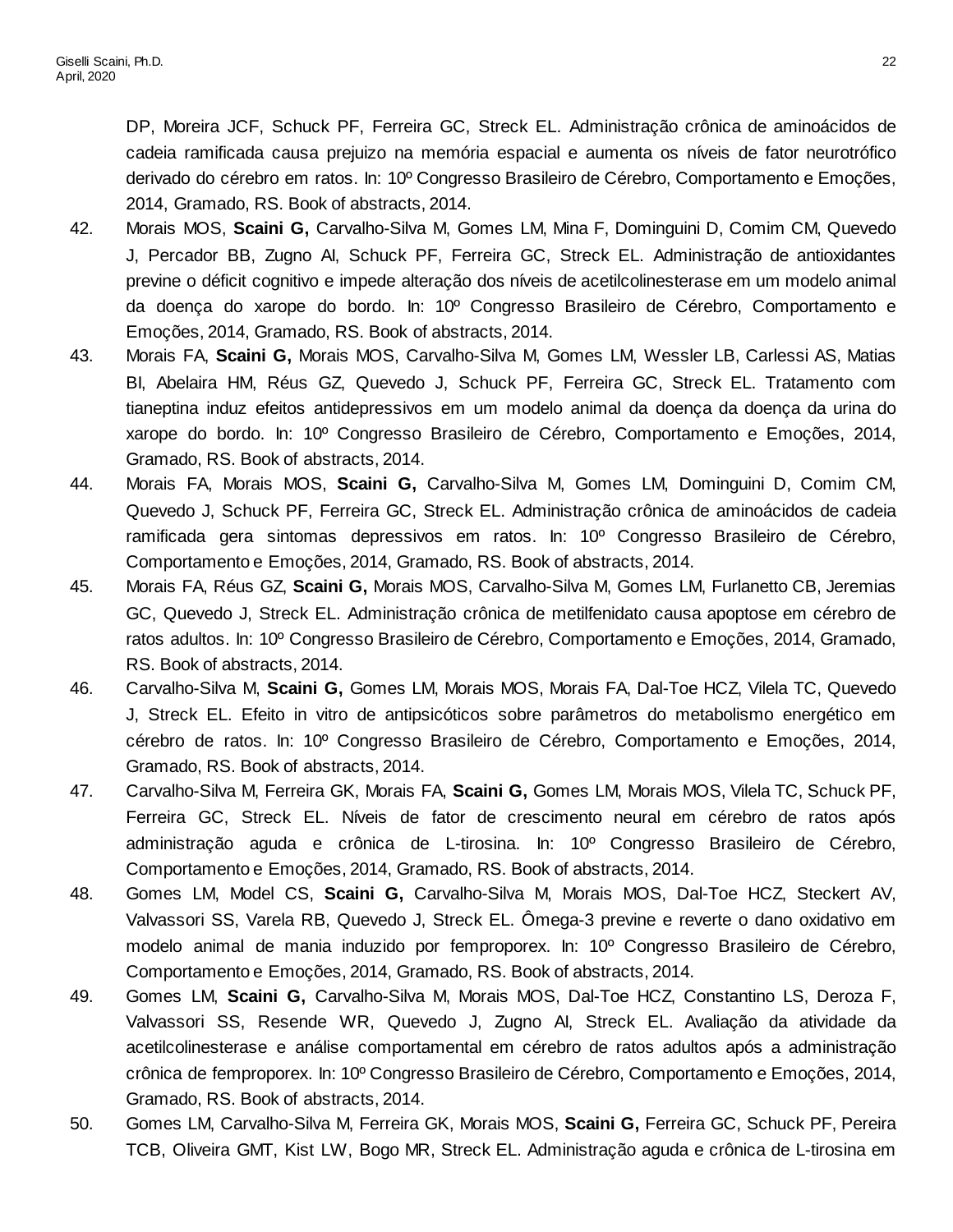níveis de BDNF e expressão gênica em cérebro de ratos. In: 10º Congresso Brasileiro de Cérebro, Comportamento e Emoções, 2014, Gramado, RS. Book of abstracts, 2014.

- 51. Dal-Toe HCZ, **Scaini G,** Gomes LM, Wessler LB, Carvalho-Silva M, Morais MOS, Morais FA, Quevedo J, Streck EL. Administração de metilfenidato sobre a produção de lactato e o consumo de glicose em cérebro de ratos. In: 10º Congresso Brasileiro de Cérebro, Comportamento e Emoções, 2014, Gramado, RS. Book of abstracts, 2014.
- 52. Dal-Toe HCZ, **Scaini G,** Rezin GT, Gonçalves CL, Vilela TC, Réus GZ, Resende WR, Valvassori SS, Kapczinski F, Andersen ML, Quevedo J, Streck EL. Efeitos dos estabilizadores de humor sobre o metabolismo energético cerebral em camundongos submetidos a um modelo animal de mania induzido por privação de sono paradoxal. In: 10º Congresso Brasileiro de Cérebro, Comportamento e Emoções, 2014, Gramado, RS. Book of abstracts, 2014.
- 53. Medeiros J, Silva S, Voss BLC, Garcez ML, Mina F, **Scaini G,** Streck EL, Quevedo J, Budni J. Aumento da atividade das enzimas do ciclo do ácido tricarboxílico e creatina cinase em córtex préfrontal e hipocampo de ratos tratados com D-galactose por via oral. In: XXXVIII Reunião Anual da Sociedade Brasileira de Neurociências e Comportamento, 2014, Armação de Búzios, RJ. Book of abstracts, 2014.
- 54. Mina F, Silva S, Garcez ML, Vitto DV, Valvassori SS, **Scaini G,** Streck EL, Quevedo J, Budni J. Administração de D-galactose por via oral mimetiza a doença de Alzheimer?. In: XXXVIII Reunião Anual da Sociedade Brasileira de Neurociências e Comportamento, 2014, Armação de Búzios, RJ. Book of abstracts, 2014.
- 55. Furlanetto CB, **Scaini G,** Morais MOS, Wessler LB, Kist LW, Bogo MR, Schuck PF, Ferreira GC, Streck EL. Administração de antioxidantes previne a diminuição dos níveis de fator de crescimento neural (NGF) em hipocampo de ratos submetidos à administração crônica de aminoácidos de cadeia ramificada. In: XXV Congresso Brasileiro de Genética Médica, 2013, Florianópolis, SC. Book of abstracts, 2013.
- 56. Streck EL, **Scaini G,** Furlanetto CB, Morais MOS, Galant LS, Vuolo F, Dall'igna DM, Dal-Pizzol F, Schuck PF, Ferreira GC. Avaliação dos níveis de citocinas pró-inflamatórias e anti-inflamatórias em um modelo animal da doença da urina do xarope do bordo. In: XXV Congresso Brasileiro de Genética Médica, 2013, Florianópolis, SC. Book of abstracts, 2013.
- 57. Morais FA, **Scaini G,** Morais MOS, Pasquali MAB, Santos JPA, Gelain DP, Moreira JCF, Schuck PF, Ferreira GC, Streck EL. Avaliação dos mecanismos envolvidos na morte celular por apoptose em um modelo animal de doença da urina do xarope do bordo. In: XXV Congresso Brasileiro de Genética Médica, 2013, Florianópolis, SC. Book of abstracts, 2013.
- 58. **Scaini G,** Furlanetto CB, Jeremias GC, Wessler LB, Dominguini D, Comim CM, Quevedo J, Schuck PF, Ferreira GC, Streck EL. Administração de antioxidantes previne comportamento depressivo em um modelo animal da doença da urina do xarope do bordo. In: XXV Congresso Brasileiro de Genética Médica, 2013, Florianópolis, SC. Book of abstracts, 2013.
- 59. Rosa L, **Scaini G,** Lopes A, Costa NLF, Ferreira GC, Streck EL, Schuck PF. Efeitos in vitro de altas concentrações de frutose sobre a atividade dos complexos da cadeia transportadora de elétrons em fígado de ratos jovens. In: XXV Congresso Brasileiro de Genética Médica, 2013, Florianópolis, SC. Book of abstracts, 2013.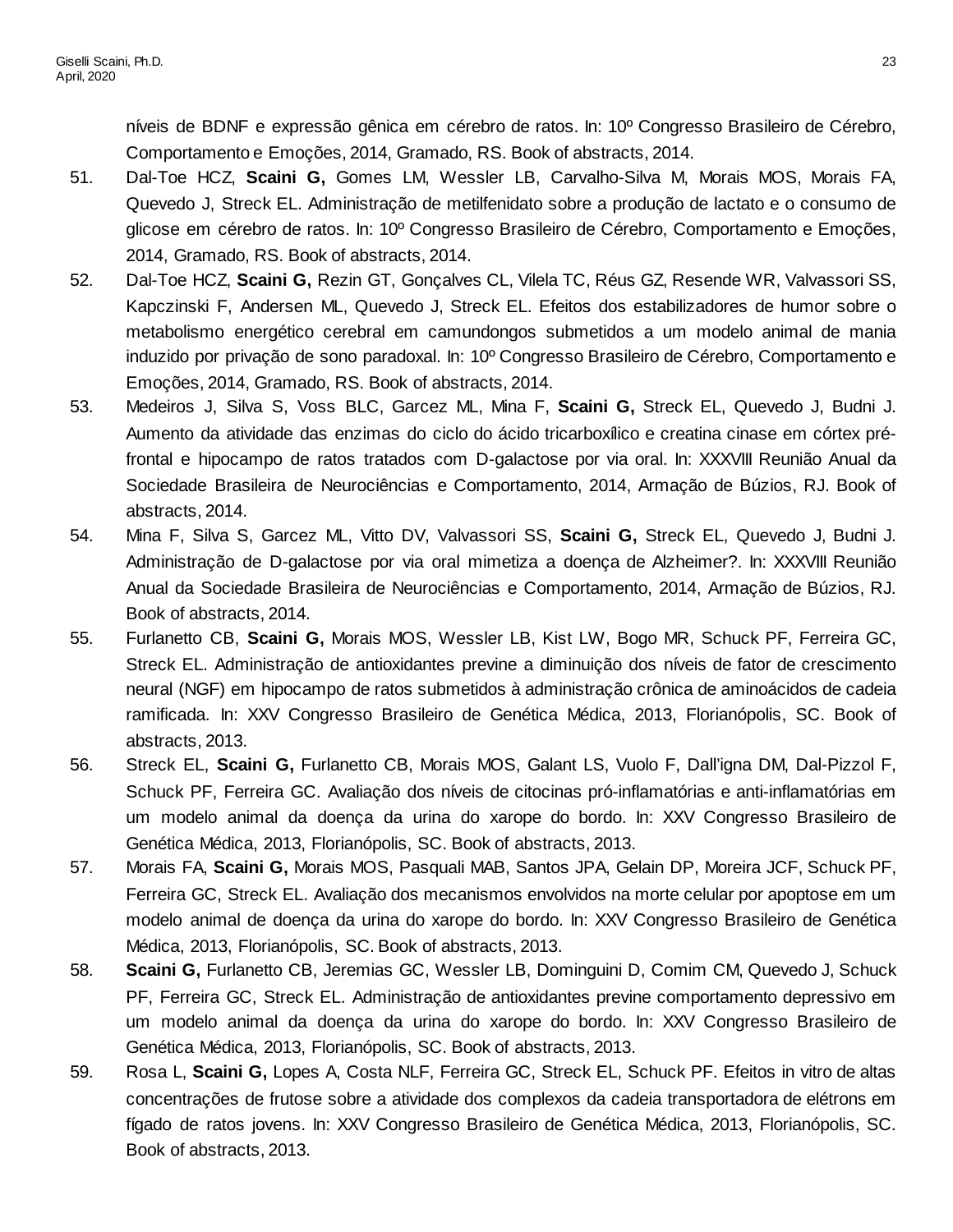- 60. Rodrigues LB, Zapellini HC, Mafioleti RL, **Scaini G,** Ferreira GC, Streck EL, Schuck PF. Intracerebroventricular administration of octanoic acid decreases NGF and BDNF levels in rat brain. In: XLII Reunião Anual da Sociedade Brasileira de Bioquímica e Biologia Molecular, 2013, Foz do Iguaçu, PR. Book of abstracts, 2013.
- 61. Vilela TC, **Scaini G,** Jeremias GC, Pasquali MAB, Santos JPA, Gelain DP, Moreira JCF, Schuck PF, Ferreira GC, Streck EL. Evaluation of mechanisms involved in cell death by apoptosis in an animal model of maple syrup urine disease. In: XLII Reunião Anual da Sociedade Brasileira de Bioquímica e Biologia Molecular, 2013, Foz do Iguaçu, PR. Book of abstracts, 2013.
- 62. **Scaini G,** Morais MOS, Furlanetto CB, Morais FA, Galant LS, Vuolo F, Dall'igna DM, Dal-Pizzol F, Schuck PF, Ferreira GC, Streck EL. Evaluation of pro-inflammatory and anti-inflammatory cytokines in an animal model of maple syrup urine disease. In: XLII Reunião Anual da Sociedade Brasileira de Bioquímica e Biologia Molecular, 2013, Foz do Iguaçu, PR. Book of abstracts, 2013.
- 63. Streck EL, Teodorak BP, **Scaini G,** Morais MOS, Jeremias GC, Kist LW, Bogo MR, Schuck PF, Ferreira GC. Antioxidant treatment prevents decreased levels of NGF in hippocampus of rats subjected to chronic administration of branched chain amino acids. In: XLII Reunião Anual da Sociedade Brasileira de Bioquímica e Biologia Molecular, 2013, Foz do Iguaçu, PR. Book of abstracts, 2013.
- 64. Zimmermann KCG, Lopes A, Silva FM, **Scaini G,** Machado DG, Schuck PF, Streck EL, Ferreira GC. Evaluation of neurotrophins levels in brain of rats submitted to experimental model of methylmalonic acidemia. In: XLII Reunião Anual da Sociedade Brasileira de Bioquímica e Biologia Molecular, 2013, Foz do Iguaçu, PR. Book of abstracts, 2013.
- 65. **Scaini G,** Jeremias GC, Morais MOS, Morais FA, Furlanetto CB, Dominguini D, Comim CM, Quevedo J, Schuck PF, Ferreira GC, Streck EL. Depressive-like-behavior in rats submitted to chronic administration of branched-chain amino acids. In: 12th International Congress of Inborn Errors of Metabolism, 2013, Barcelona. Journal of Inherited Metabolic Disease, 2013. v. 36. p. S153-S153.
- 66. Streck EL, **Scaini G,** Jeremias IC, Morais MOS, Mello-Santos LM, Kist LW, Pereira TCB, Bogo MR, Schuck PF, Ferreira GC. Acute and chronic administration of the branched-chain amino acids decreases nerve growth factor in rat hippocampus. In: 12th International Congress of Inborn Errors of Metabolism, 2013, Barcelona. Journal of Inherited Metabolic Disease, 2013. v. 36. p. S154-S154.
- 67. Schuck PF, Ramos AC, Rodrigues LB, Comim CM, Mafioleti RL, Zapellini HC, **Scaini G,** Quevedo J, Ferreira GC, Streck EL. Octanoic acid administration causes behavioral and neurochemical alterations in rats. In: 12th International Congress of Inborn Errors of Metabolism, 2013, Barcelona. Journal of Inherited Metabolic Disease, 2013. v. 36. p. S188-S189.
- 68. Schuck PF, Macan TP, Reis MP, Heitich, T, **Scaini G,** Marques SO, Souza CT, Ferreira GC, Streck EL. Evidence that hyperphenylalaninemia alters neurotrophic factor pathway in the brain of rats. In: IX Latin American Congress of Inborn Errors of Metabolism and Newborn Screening, 2013, Medellin, Colombia. Journal of Inborn Errors of Metabolism & Screening, 2013. v. 1. p. 16-17.
- 69. Rosa L, Januario SB, **Scaini G,** Ferreira GC, Streck EL, Schuck PF, Lufchitz, C, Ramos, R. Acute renal failure potentiates cellular energy dysfunction elicited by methylmalonic acid. In: 12th International Symposium on Urolithiasis, 2012, Ouro Preto, SP. Book of abstracts, 2012.
- 70. Model CS, **Scaini G,** Rezin GT, Jeremias IC, Ferreira GK, Gonçalves CL, Valvassori SS, Fraga DB,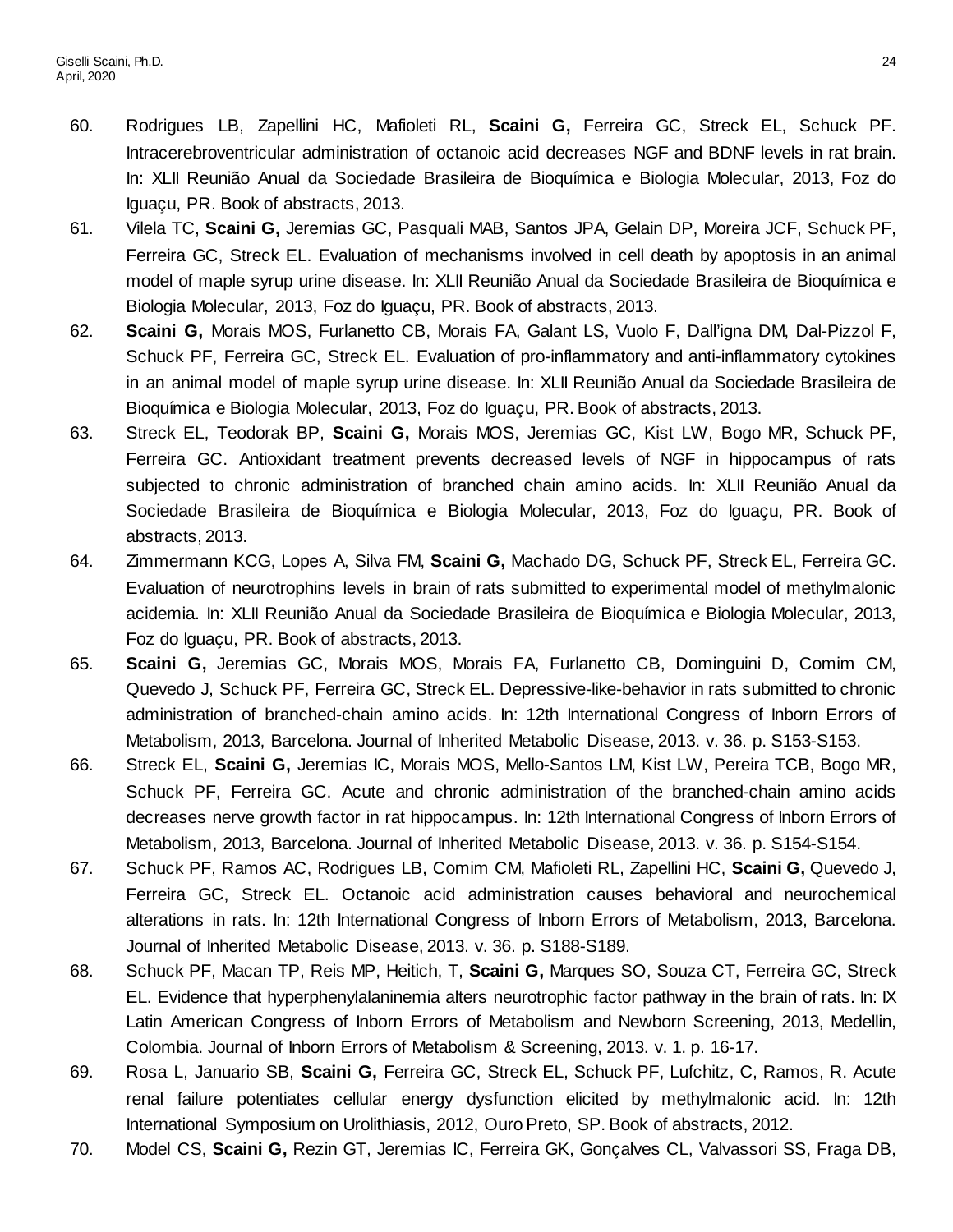Zugno AI, Quevedo J, Streck EL. Acetylcholinesterase activity is inhibited in brain of adult rats after chronic administration of fenproporex. In: XLI Reunião Anual da Sociedade Brasileira de Bioquímica e Biologia Molecular, 2012, Foz do Iguaçu, PR. Book of abstracts, 2012.

- 71. **Scaini G,** Jeremias IC, Morais MOS, Ferreira GK, Gonçalves CL, Pasquali MAB, Gelain DP, Moreira JCF, Schuck PF, Ferreira GC, Streck EL. Evaluation of pro-brain-derived neurotrophic factor in an animal model of Maple Syrup Urine Disease. In: XLI Reunião Anual da Sociedade Brasileira de Bioquímica e Biologia Molecular, 2012, Foz do Iguaçu, PR. Book of abstracts, 2012.
- 72. Morais MOS, **Scaini G,** Jeremias IC, Mina F, Comim CM, Deroza F, Zugno AI, Quevedo J, Schuck PF, Ferreira GC, Streck EL. Antioxidant treatment prevents the Increased acetylcholinesterase activity and memory impairment in an animal model of Maple Syrup Urine Disease. In: XLI Reunião Anual da Sociedade Brasileira de Bioquímica e Biologia Molecular, 2012, Foz do Iguaçu, PR. Book of abstracts, 2012.
- 73. Vilela TC, **Scaini G,** Jeremias IC, Morais MOS, Ferreira GK, Gonçalves CL, Morais FA, Schuck PF, Ferreira GC, Streck EL. Nerve growth factor levels are decreased in hippocampus of rats after acute administration of branched chain amino-acids. In: XLI Reunião Anual da Sociedade Brasileira de Bioquímica e Biologia Molecular, 2012, Foz do Iguaçu, PR. Book of abstracts, 2012.
- 74. Streck EL, **Scaini G,** Morais MOS, Jeremias IC, Ferreira GK, Gonçalves CL, Munhoz BP, Leffa D, Andrade. M, Schuck PF, Ferreira GC. DNA damage in an animal model of Maple Syrup Urine Disease. In: XLI Reunião Anual da Sociedade Brasileira de Bioquímica e Biologia Molecular, 2012, Foz do Iguaçu, PR. Book of abstracts, 2012.
- 75. Lopes A, Simon KR, **Scaini G,** Damiani AP, Leffa D, Ferreira GC, Streck EL, Andrade. M, Schuck PF. Mutagenic effect of phenylalanine in vitro in cerebral cortex of young rats. In: XLI Reunião Anual da Sociedade Brasileira de Bioquímica e Biologia Molecular, 2012, Foz do Iguaçu, PR. Book of abstracts, 2012.
- 76. Ferreira GK, Carvalho-Silva M, Gonçalves CL, Jeremias IC, **Scaini G,** Ferreira GC, Schuck PF, Streck EL. In vitro effect of tyrosine on energy metabolism parameters in brain and liver of young rats. In: XLI Reunião Anual da Sociedade Brasileira de Bioquímica e Biologia Molecular, 2012, Foz do Iguaçu, PR. Book of abstracts, 2012.
- 77. Carvalho-Silva M, Ferreira GK, Gonçalves CL, Jeremias IC, **Scaini G,** Morais MOS, Furlanetto CB, Réus GZ, Quevedo J, Streck EL. Inhibited enzymes krebs cycle in the brain of rats after acute and chronic administration of methylphenidate. In: XLI Reunião Anual da Sociedade Brasileira de Bioquímica e Biologia Molecular, 2012, Foz do Iguaçu, PR. Book of abstracts, 2012.
- 78. Streck EL, **Scaini G,** Jeremias IC, Morais MOS, Mina F, Dominguini D, Percador BB, Comim CM, Quevedo J, Schuck PF, Ferreira GC. Administração de antioxidantes previne o déficit cognitivo em um modelo animal da Doença do Xarope do Bordo. In: XXIV Congresso Brasileiro de Genética Médica, 2012, Porto Alegre, RS. Book of abstracts, 2012.
- 79. **Scaini G,** Jeremias IC, Mina F, Comim CM, Quevedo J, Pasquali MAB, Gelain DP, Moreira JCF, Schuck PF, Ferreira GC, Streck EL. Administração crônica de aminoácidos de cadeia ramificada acumulados na Doença do Xarope do Bordo induz déficit de memória espacial e aumento nos níveis do fator neurotrófico derivado do cérebro. In: XXIV Congresso Brasileiro de Genética Médica, 2012, Porto Alegre, RS. Book of abstracts, 2012.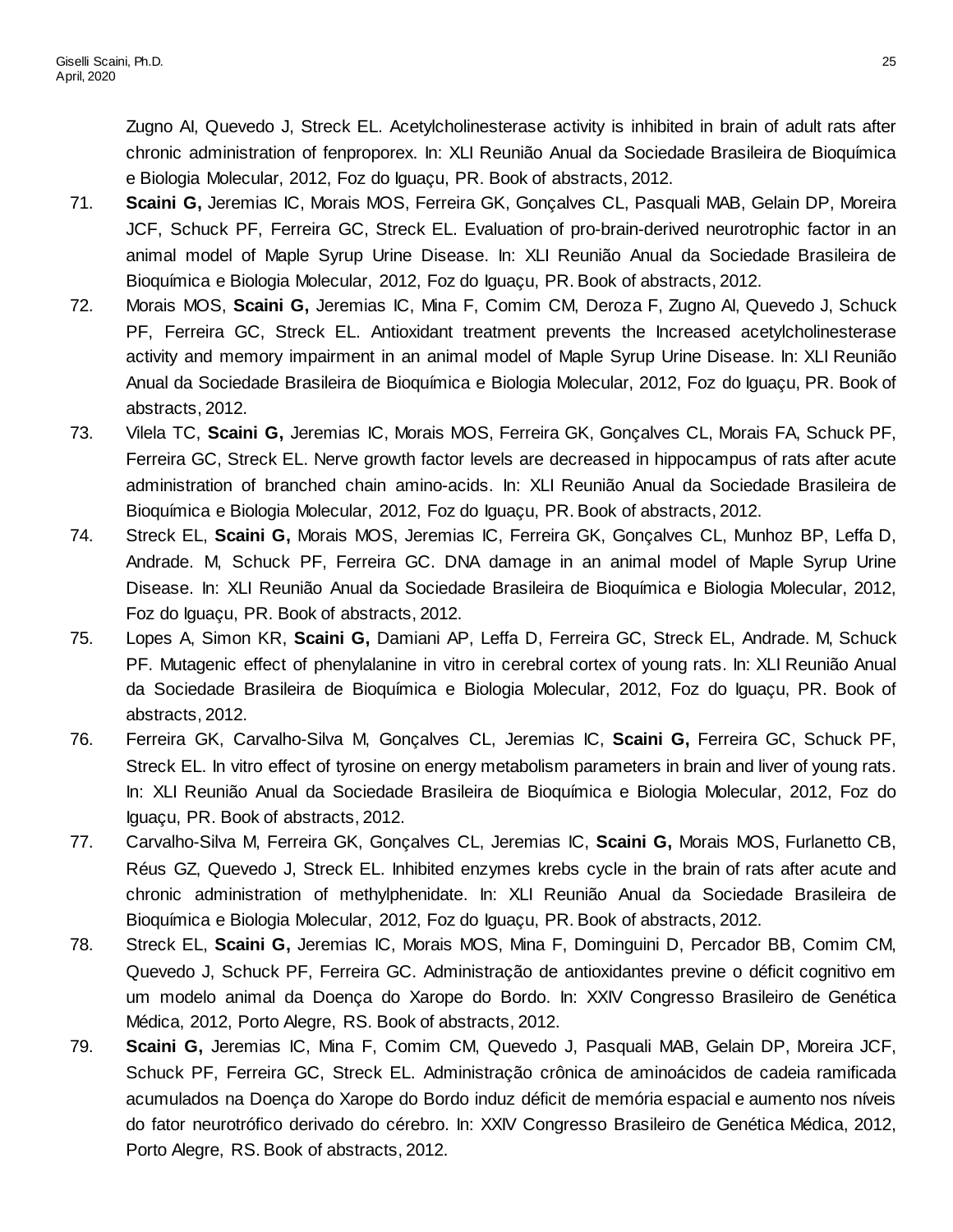- 80. Mello-Santos LM, **Scaini G,** Jeremias IC, Morais MOS, Jeremias GC, Schuck PF, Ferreira GC, Streck EL. Administração de aguda de aminoácidos de cadeia ramificada reduz os níveis do fator de crescimento neuronal em hipocampo de ratos. In: XXIV Congresso Brasileiro de Genética Médica, 2012, Porto Alegre, RS. Book of abstracts, 2012.
- 81. Gonçalves CL, **Scaini G,** Morais MOS, Jeremias IC, Ferreira GK, Munhoz BP, Leffa D, Andrade. M, Schuck PF, Ferreira GC, Streck EL. Dano ao DNA em modelo animal de Doença do Xarope do Bordo. In: XXIV Congresso Brasileiro de Genética Médica, 2012, Porto Alegre, RS. Book of abstracts, 2012.
- 82. Vilela TC, **Scaini G,** Jeremias IC, Morais MOS, Ferreira GK, Gonçalves CL, Pasquali MAB, Gelain DP, Moreira JCF, Schuck PF, Ferreira GC, Streck EL. Avaliação dos níveis de pró-BDNF em um modelo animal Doença do Xarope do Bordo. In: XXIV Congresso Brasileiro de Genética Médica, 2012, Porto Alegre, RS. Book of abstracts, 2012.
- 83. Ferreira GK, **Scaini G,** Carvalho-Silva M, Gomes LM, Borges LS, Vieira JS, Constantino LS, Ferreira GC, Schuck PF, Streck EL. Efeito da tirosina in vivo e in vitro sobre parâmetros do metabolismo energético em cérebro e fígado de ratos jovens. In: XXIV Congresso Brasileiro de Genética Médica, 2012, Porto Alegre, RS. Book of abstracts, 2012.
- 84. **Scaini G,** Jeremias IC, Morais MOS, Mina F, Comim CM, Quevedo J, Pasquali MAB, Gelain DP, Moreira JCF, Schuck PF, Ferreira GC, Streck EL. Chronic administration of branched-chain amino acids that accumulate in Maple Syrup Urine Disease impairs spatial memory and increases brainderived neurotrophic factor. In: Annual Symposium of the Society for the Study of Inborn Errors of Metabolism, 2012, Birmingham, Uk. Book of abstracts, 2012. v. 35. p. S28-S28.
- 85. Streck EL, **Scaini G,** Morais MOS, Jeremias IC, Borges GD, Munhoz BP, Leffa D, Andrade. M, Schuck PF, Ferreira GC. DNA damage in an animal model of Maple Syrup Urine Disease. In: Annual Symposium of the Society for the Study of Inborn Errors of Metabolism, 2012, Birmingham, Uk. Book of abstracts, 2012. v. 35. p. S30-S30.
- 86. Schuck PF, Macan TP, Rodrigues LB, **Scaini G,** Ferreira GC, Streck EL. Brain-derived neurotrophic factor levels are decreased by phenylalanine administration in brain of young rats. In: Annual Symposium of the Society for the Study of Inborn Errors of Metabolism, 2012, Birmingham, Uk. Book of abstracts, 2012. v. 35. p. S45-S45.
- 87. Macan TP, Rodrigues LB, Lopes A, **Scaini G,** Ferreira GC, Streck EL, Schuck PF. Brain-derived neurotrophic factor levels are decreased by phenylalanine administration in brain of young rats. In: 5th International Society for Neurochemistry Special Conference, 2012, Buenos Aires. Book of abstracts, 2012. v. 122. p. 23-23.
- 88. Ferreira GK, **Scaini G,** Cardoso MR, Deroza F, Ghedim F, Resende WR, Quevedo J, Zugno AI, Streck EL. Atividade da aceticolinesterase é inibida em cérebro de ratos adultos após a administração crônica de femproporex. In: XXX Congresso Brasileiro de Psiquiatria, 2012, Natal, RN. Book of abstracts, 2012.
- 89. Dos Santos MAB, Abelaira HM, Réus GZ, Ribeiro KF, Tomaz DB, **Scaini G,** Morais MOS, Streck EL, Quevedo J. Efeitos da tianeptina sobre comportamento, neurotrofinas e metabolismo energético em cérebro de ratos adultos submetidos a privação materna. In: XXX Congresso Brasileiro de Psiquiatria, 2012, Natal, RN. Book of abstracts, 2012.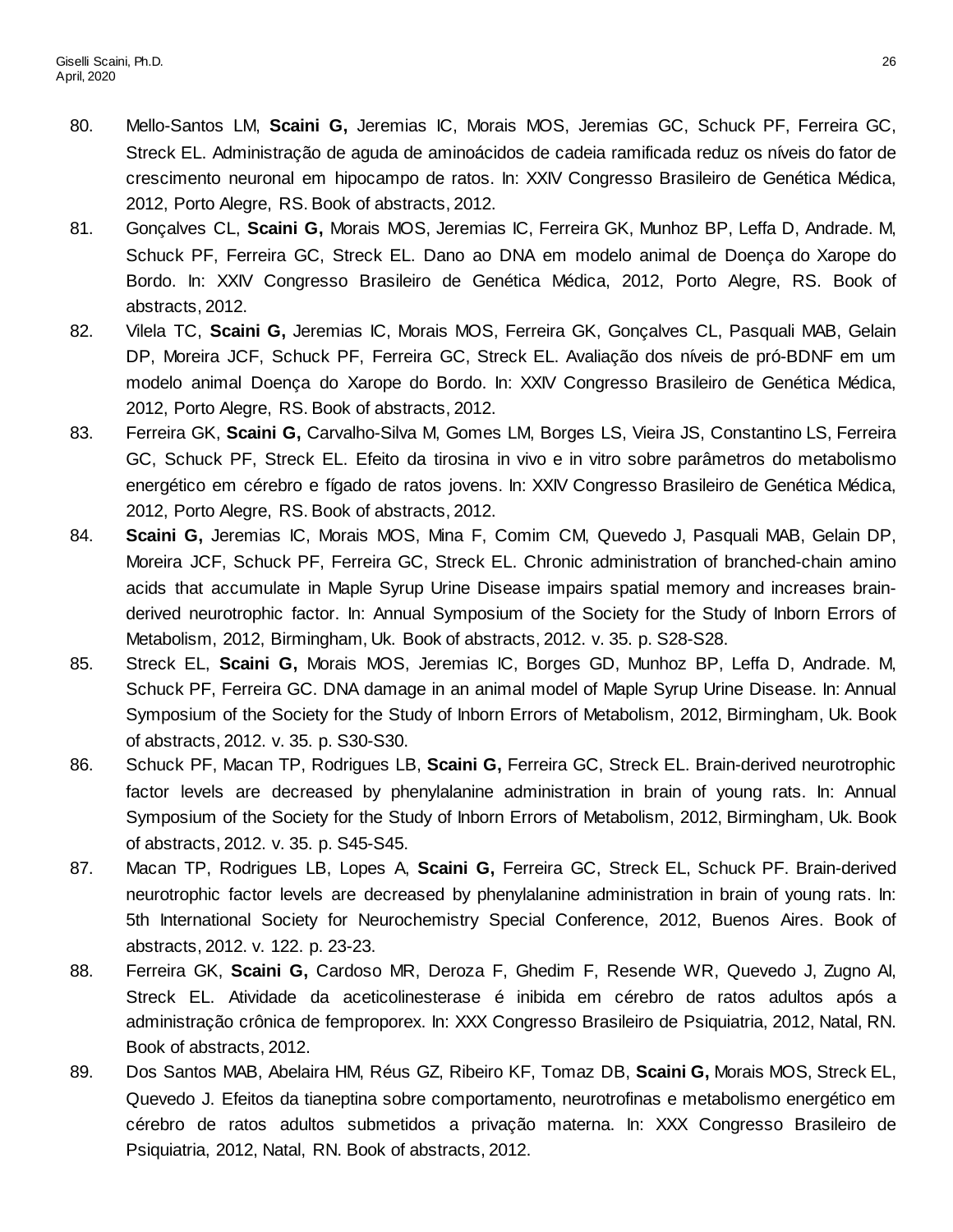- 90. Streck EL, **Scaini G,** Ferreira GK, Jeremias IC, Fraga DB, Zugno AI, Schuck PF, Ferreira GC. Acute and chronic tyrosine administration increased acetylcholinesterase activity in brain and serum of rats. In: Annual Symposium of the Society for the Study of Inborn Errors of Metabolism, 2011, Genebra, Suiça. Journal of Inherited Metabolic Disease, 2011. v. 34. p. S78-S78.
- 91. **Scaini G,** Jeremias IC, Bez GD, Ferreira GK, Schuck PF, Ferreira GC, Streck EL. Evaluation of brain-derived neurotrophic factor in brain of rats submitted to an animal model of maple syrup urine disease. In: Annual Symposium of the Society for the Study of Inborn Errors of Metabolism, 2011, Genebra, Suiça. Journal of Inherited Metabolic Disease, 2011. v. 34. p. S78-S78.
- 92. Jeremias IC, **Scaini G,** Ferreira GK, Fraga DB, Zugno AI, Schuck PF, Ferreira GC, Streck EL. Evaluation of acetylcholinesterase activity in an animal of maple syrup urine disease. In: Annual Symposium of the Society for the Study of Inborn Errors of Metabolism, 2011, Genebra, Suiça. Journal of Inherited Metabolic Disease, 2011. v. 34. p. S78-S78.
- 93. Ferreira GK, **Scaini G,** Jeremias IC, Ferreira GC, Schuck PF, Streck EL. Effect of chronic and acute administration of tyrosine on BDNF levels in rats. In: Annual Symposium of the Society for the Study of Inborn Errors of Metabolism, 2011, Genebra, Suiça. Journal of Inherited Metabolic Disease, 2011. v. 34. p. S79-S79.
- 94. Morais MOS, **Scaini G,** Jeremias IC, Ferreira GK, Morais FA, Ferreira GC, Schuck PF, Pereira TCB, Bogo MR, Streck EL. Evaluation of brain-derived neurotrophic factor in brain of rats submitted to an animal model of maple syrup urine disease. In: XXVI Reunião Anual da Federação de Sociedades de Biologia Experimental - FeSBE, 2011, Rio de Janeiro, RJ. Book of abstracts, 2011.
- 95. Streck EL, **Scaini G,** Ferreira GK, Jeremias IC, Rochi N, Morais MOS, Schuck PF, Ferreira GC. Evaluation of brain-derived neurotrophic factor in brain of rats submitted to an animal model of tyrosinemia. In: VIII Latin American Congress Inborn Errors of Metabolism and Neonatal Screening, 2011, Cusco, Perú. Revista de Gastroenterologia del Peru, 2011. v. 31. p. 46-47.
- 96. **Scaini G,** Jeremias IC, Ferreira GK, Fraga DB, Zugno AI, Schuck PF, Ferreira GC, Streck EL. Evaluation of acetylcholinesterase activity in an animal of maple syrup urine disease. In: VIII Latin American Congress Inborn Errors of Metabolism and Neonatal Screening, 2011, Cusco, Perú. Revista de Gastroenterologia del Peru, 2011. v. 31. p. 62-62.
- 97. **Scaini G,** Jeremias IC, Ferreira GK, Morais MOS, Comim CM, Ferreira GC, Schuck PF, Quevedo J, Streck EL. Acute administration of accumulated branched-chain amino acids in Maple Syrup Urine Disease induces cognitive deficit in young rats. In: VIII Latin American Congress Inborn Errors of Metabolism and Neonatal Screening, 2011, Cusco, Perú. Revista de Gastroenterologia del Peru, 2011. v. 31. p. 63-63.
- 98. **Scaini G,** Jeremias IC, Ferreira GK, Morais MOS, Morais FA, Ferreira GC, Schuck PF, Pereira TCB, Oliveira GMT, Bogo MR, Streck EL. Acute administration of branched-chain amino acids accumulating in Maple Syrup Urine Disease alters BDNF levels and mRNA expression in rat brain. In: VIII Latin American Congress Inborn Errors of Metabolism and Neonatal Screening, 2011, Cusco, Perú. Revista de Gastroenterologia del Peru, 2011. v. 31. p. 63-64.
- 99. Streck EL, Jeremias IC, **Scaini G,** Ferreira GK, Morais FA, Ferreira GC, Schuck PF. Evaluation of levels of BDNF in the brain of rats subjected to an animal model of Maple Syrup Urine Disease and treated with antioxidants. In: VIII Latin American Congress Inborn Errors of Metabolism and Neonatal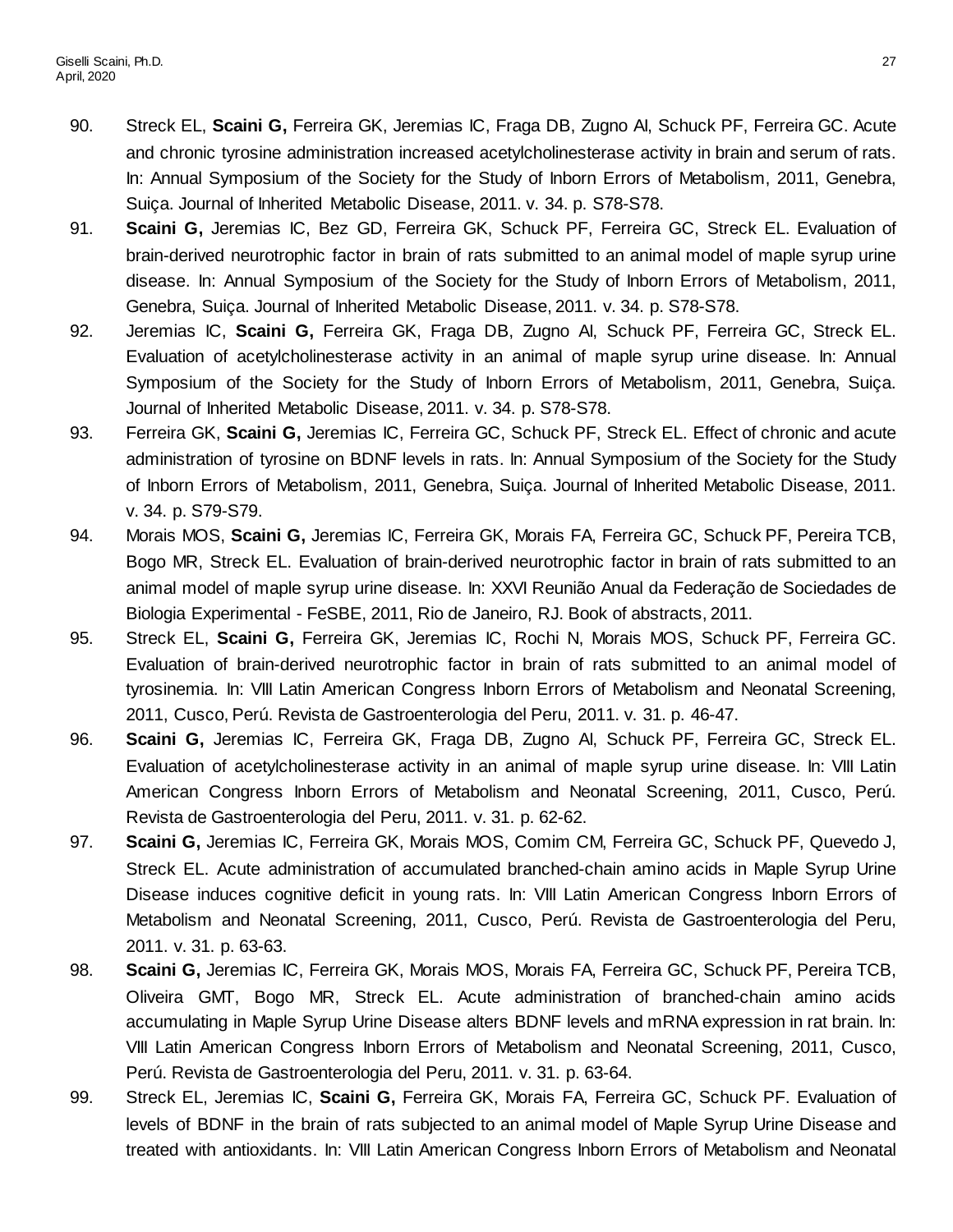Screening, 2011, Cusco, Perú. Revista de Gastroenterologia del Peru, 2011. v. 31. p. 64-64.

- 100. Gonçalves CL, Ferreira GK, Jeremias IC, **Scaini G,** Leffa D, Fagundes GE, Bristot BN, Andrade. M, Ferreira GC, Schuck PF, Streck EL. Evaluation of damage to DNA in rats submitted to acute and chronic administration of L-tyrosine. In: VIII Latin American Congress Inborn Errors of Metabolism and Neonatal Screening, 2011, Cusco, Perú. Revista de Gastroenterologia del Peru, 2011. v. 31. p. 74-74.
- 101. Mina F, Steckert AV, Moretti M, Valvassori SS, Rochi N, Benedet J, **Scaini G,** Dal-Pizzol F, Streck EL, Quevedo J. Effects of sodium butyrate on mitochondrial respiratory chain activity in an animal model of mania. In: XXVI Reunião Anual da Federação de Sociedades de Biologia Experimental - FeSBE, 2011, Rio de Janeiro, RJ. Book of abstracts, 2011.
- 102. Jeremias IC, **Scaini G,** Ferreira GK, Morais MOS, Morais FA, Ferreira GC, Schuck PF, Pereira TCB, Oliveira GMT, Bogo MR, Streck EL. Administração aguda de aminoácidos de cadeia ramificada acumulados na Doença do Xarope do Bordo alteram os níveis e a expressão gênica de BDNF em cérebro de ratos durante o seu desenvolvimento. In: XXIII Congresso Brasileiro de Genética Médica, 2011, Cuiabá, MT. Book of abstracts, 2011.
- 103. **Scaini G,** Jeremias IC, Ferreira GK, Schuck PF, Ferreira GC, Streck EL. Evaluation of brain-derived neurotrophic factor in brain of rats submitted to an animal model of maple syrup urine disease. In: XL Reunião Anual da Sociedade Brasileira de Bioquímica e Biologia Molecular - SBBq, 2011, Foz do Iguaçu, PR. Book of abstracts, 2011.
- 104. Furlanetto CB, **Scaini G,** Mafioleti RL, Machado JL, Simon KR, Borges BM, Ferreira GC, Streck EL, Schuck PF. Evidence of bioenergetic dysfunction and oxidative stress induction in peripheral tissues caused by fatty acids. In: XL Reunião Anual da Sociedade Brasileira de Bioquímica e Biologia Molecular - SBBq, 2011, Foz do Iguaçu, PR. Book of abstracts, 2011.
- 105. Machado JL, Simon KR, **Scaini G,** Damiani AP, Leffa D, Ferreira GC, Streck EL, Andrade. M, Schuck PF. Acute phenylalanine administration induces dna damage in brain of young rats. In: XL Reunião Anual da Sociedade Brasileira de Bioquímica e Biologia Molecular - SBBq, 2011, Foz do Iguaçu, PR. Book of abstracts, 2011.
- 106. Ferreira GK, **Scaini G,** Jeremias IC, Schuck PF, Ferreira GC, Streck EL. Effect of chronic and acute administration of tyrosine on BDNF levels. In: XL Reunião Anual da Sociedade Brasileira de Bioquímica e Biologia Molecular - SBBq, 2011, Foz do Iguaçu, PR. Book of abstracts, 2011.
- 107. Jeremias IC, **Scaini G,** Ferreira GK, Fraga DB, Zugno AI, Schuck PF, Ferreira GC, Streck EL. Evaluation of acetylcholinesterase activity in animal model of maple syrup urine disease. In: XL Reunião Anual da Sociedade Brasileira de Bioquímica e Biologia Molecular - SBBq, 2011, Foz do Iguaçu, PR. Book of abstracts, 2011.
- 108. Streck EL, **Scaini G,** Ferreira GK, Jeremias IC, Fraga DB, Zugno AI, Schuck PF, Ferreira GC. Acute and chronic tyrosine administration increased acetylcholinesterase activity in brain and serum of rats. In: XL Reunião Anual da Sociedade Brasileira de Bioquímica e Biologia Molecular - SBBq, 2011, Foz do Iguaçu, PR. Book of abstracts, 2011.
- 109. Streck EL, **Scaini G,** Jeremias IC, Constantino LS, Petronilho FC, Dornelles AS, Ferreira AK, Scherer EBS, Kolling J, Bogo MR, Wyse ATS, Dal-Pizzol F. Modelo animal de sepse inibe a atividade da Na+,K+-ATPase em cérebro de ratos. In: VIII Fórum Internacional de Sepse, 2011, São Paulo, SP.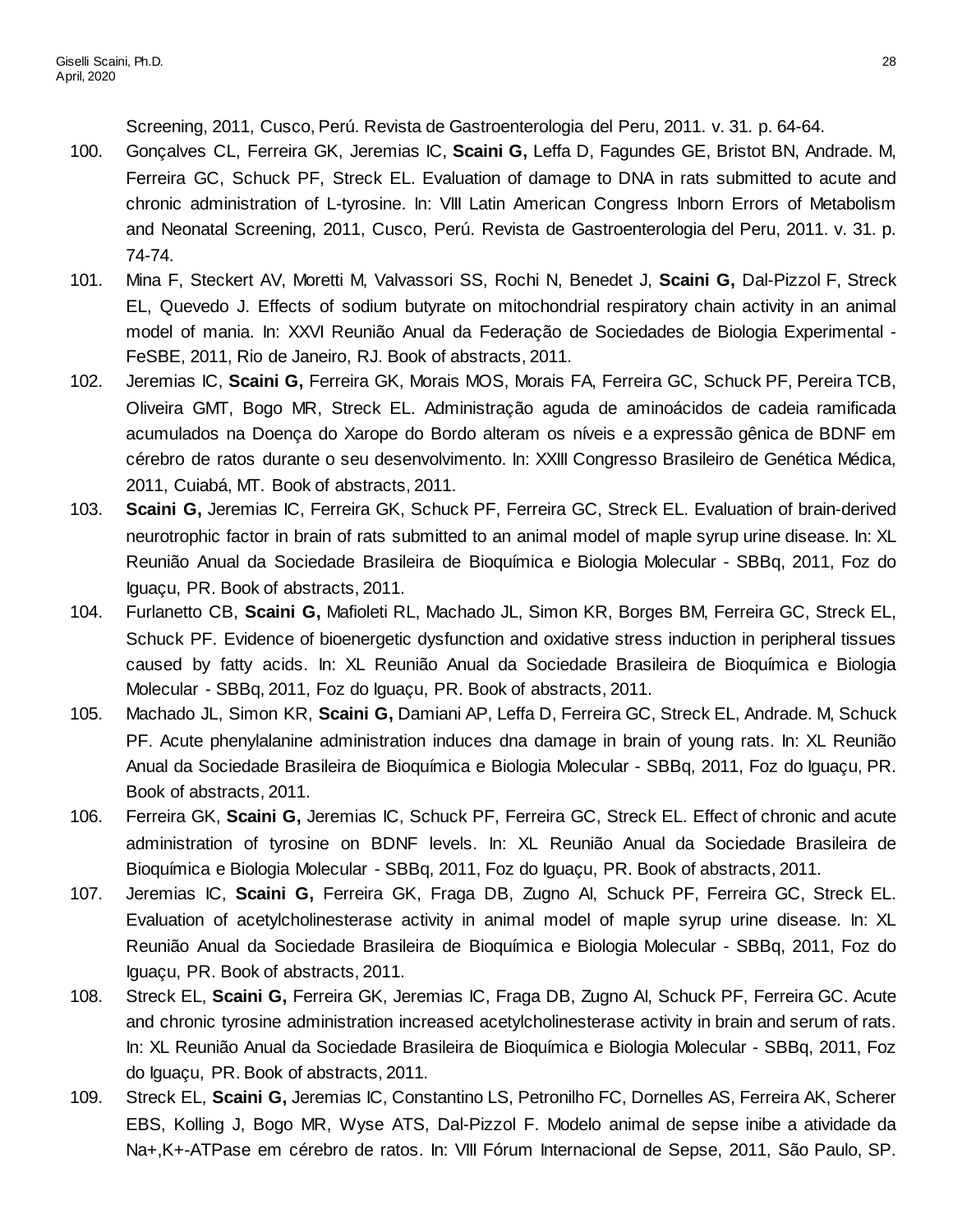Book of abstracts, 2011.

- 110. Jeremias GC, Ferreira GK, Jeremias IC, Gomes LM, Carvalho-Silva M, **Scaini G,** Fraga DB, Zugno AI, Ferreira GC, Schuck PF, Streck EL. Atividade da acetilcolinesterase em cérebro e soro de ratos é aumentada após administração aguda e crônica de L-Tirosina. In: 7º Congresso Brasileiro de Cérebro, Comportamento e Emoções, 2011, Gramado, RS. Book of abstracts, 2011.
- 111. Gomes LM, Jeremias IC, **Scaini G,** Constantino LS, Petronilho FC, Dornelles AS, Ferreira AK, Scherer EBS, Kolling J, Wyse ATS, Bogo MR, Dal-Pizzol F, Streck EL. Atividade da Na,K-ATPase em cérebro de ratos submetidos ao modelo animal de sepse. In: 7º Congresso Brasileiro de Cérebro, Comportamento e Emoções, 2011, Gramado, RS. Book of abstracts, 2011.
- 112. Ferreira GK, Jeremias IC, **Scaini G,** Gomes LM, Carvalho-Silva M, Fraga DB, Zugno AI, Ferreira GC, Schuck PF, Streck EL. Efeito in vitro da L-Tirosina sobre a cadeia respiratória mitocondrial de cérebro e fígado de ratos jovens. In: 7º Congresso Brasileiro de Cérebro, Comportamento e Emoções, 2011, Gramado, RS. Book of abstracts, 2011.
- 113. Ferreira GK, Carvalho-Silva M, Jeremias IC, **Scaini G,** Gomes LM, Ferreira GC, Schuck PF, Streck EL. Níveis de BDNF em cérebro de ratos após administração aguda e crônica de tirosina. In: 7º Congresso Brasileiro de Cérebro, Comportamento e Emoções, 2011, Gramado, RS. Book of abstracts, 2011.
- 114. Rochi N, **Scaini G,** Morais MOS, Jeremias IC, Teodorak BP, Ferreira GC, Schuck PF, Streck EL. Avaliação dos níveis de BDNF em cérebro de ratos submetidos ao modelo animal da doença do xarope do bordo. In: 7º Congresso Brasileiro de Cérebro, Comportamento e Emoções, 2011, Gramado, RS. Book of abstracts, 2011.
- 115. Rochi N, **Scaini G,** Jeremias IC, Teodorak BP, Fraga DB, Zugno AI, Ferreira GC, Schuck PF, Streck EL. Administração aguda e crônica de aminoácidos de cadeia ramificada acumulados na doença do xarope do bordo aumentam a atividade de acetilcolinesterase. In: 7º Congresso Brasileiro de Cérebro, Comportamento e Emoções, 2011, Gramado, RS. Book of abstracts, 2011.
- 116. Vieira JS, Ferreira GK, Jeremias IC, Carvalho-Silva M, **Scaini G,** Gomes LM, Ferreira GC, Schuck PF, Streck EL. Efeito da administração aguda de L-Tirosina sobre o metabolismo energético de cérebro e fígado de ratos jovens. In: 7º Congresso Brasileiro de Cérebro, Comportamento e Emoções, 2011, Gramado, RS. Book of abstracts, 2011.
- 117. Teodorak BP, **Scaini G,** Rochi N, Morais MOS, Jeremias IC, Comim CM, Ferreira GC, Schuck PF, Quevedo J, Streck EL. Administração aguda de aminoácidos de cadeia ramificada acumulados na Doença do Xarope do Bordo induz déficit cognitivo em ratos. In: 7º Congresso Brasileiro de Cérebro, Comportamento e Emoções, 2011, Gramado, RS. Book of abstracts, 2011.
- 118. Mello-Santos LM, Rezin GT, **Scaini G,** Bez GD, Abelaira HM, Réus GZ, Ribeiro KF, Stringari RB, Quevedo J, Streck EL. Efeitos da administração crônica de lamotrigina sobre os níveis de BDNF e NGF em cérebro de ratos adultos submetidos a privação materna. In: 7º Congresso Brasileiro de Cérebro, Comportamento e Emoções, 2011, Gramado, RS. Book of abstracts, 2011.
- 119. **Scaini G,** Jeremias IC, Ferreira GK, Fraga DB, Zugno AI, Morais FA, Ferreira GC, Schuck PF, Streck EL. Avaliação da atividade da acetilcolinesterase em cérebro e soro de ratos submetidos a um modelo animal de DXB tratados com antioxidantes. In: XXIII Congresso Brasileiro de Genética Médica, 2011, Cuiabá, MT. Book of abstracts, 2011.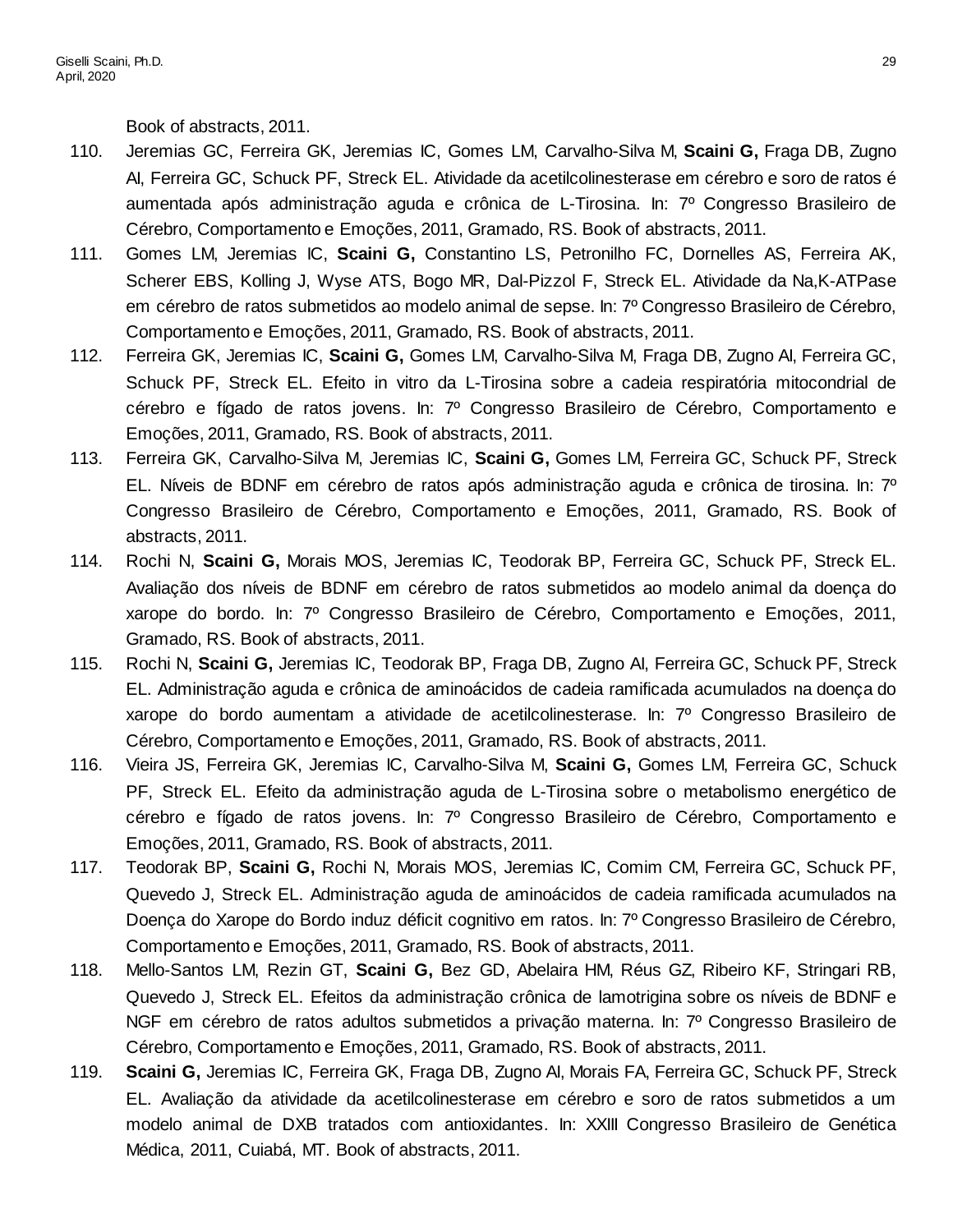- 120. Jeremias IC, **Scaini G,** Ferreira GK, Morais FA, Ferreira GC, Schuck PF, Streck EL. Avaliação dos níveis de BDNF em cérebro de ratos submetidos a um modelo animal de DXB tratados com antioxidantes. In: XXIII Congresso Brasileiro de Genética Médica, 2011, Cuiabá, MT. Book of abstracts, 2011.
- 121. Ferreira GK, Jeremias IC, **Scaini G,** Morais FA, Ferreira GC, Schuck PF, Pereira TCB, Oliveira GMT, Bogo MR, Streck EL. Efeito da administração aguda e crônica de L-tirosina sobre os níveis de BDNF e expressão de RNAm em cérebro de ratos. In: XXIII Congresso Brasileiro de Genética Médica, 2011, Cuiabá, MT. Book of abstracts, 2011.
- 122. Streck EL, **Scaini G,** Jeremias IC, Ferreira GK, Morais FA, Comim CM, Ferreira GC, Schuck PF, Quevedo J. Administração aguda de aminoácidos de cadeia ramificada acumulados na Doença do Xarope do Bordo induz déficit cognitivo em ratos jovens. In: XXIII Congresso Brasileiro de Genética Médica, 2011, Cuiabá, MT. Book of abstracts, 2011.
- 123. **Scaini G,** Jeremias IC, Fraga DB, Zugno AI, Morais FA, Ferreira GC, Schuck PF, Pereira TCB, Oliveira GMT, Bogo MR, Streck EL. Administração aguda de aminoácidos de cadeia ramificada acumulados na Doença do Xarope do Bordo alteram a atividade e a expressão gênica da acetilcolinesterase em cérebro de ratos. In: XXIII Congresso Brasileiro de Genética Médica, 2011, Cuiabá, MT. Book of abstracts, 2011.
- 124. Fagundes GE, Leffa D, Damiani AP, Simon KR, **Scaini G,** Ferreira GC, Streck EL, Schuck PF, Andrade. M. Brian DNA damage induced by acute phenylalanine administration. In: X Congresso Brasileiro da Sociedade Brasileira de Mutagênese, Carcinogênese e Teratogênese Ambiental, 2011, São Pedro, SP. Book of abstracts, 2011.
- 125. Ferreira GK, **Scaini G,** Jeremias IC, Gonçalves CL, Fraga DB, Zugno AI, Streck EL. Acute and chronic tyrosine administration increased acetylcholinesterase activity in brain and serum of rats. In: II Simpósio Catarinense de Neurociências, 2011, Florianópolis, SC. Book of abstracts, 2011.
- 126. Jeremias IC, **Scaini G,** Bez GD, Ferreira GK, Gonçalves CL, Schuck PF, Ferreira GC, Streck EL. Alteration of brain-derived neurotrophic factor in animal model of maple syrup urine disease. In: II Simpósio Catarinense de Neurociências, 2011, Florianópolis, SC. Book of abstracts, 2011.
- 127. Quevedo J, Steckert AV, Valvassori SS, **Scaini G,** Ferreira CL, Padilha:T, Streck EL, Kapczinski F. Effects of sodium butyrate and tamoxifen on creatine kinase activity in an animal model of mania. In: 4th Biennal Conference in the International Society for Bipolar Disorders, 2010, São Paulo, SP. Bipolar Disorders, 2010. v. 12. p. 45-45.
- 128. Streck EL, **Scaini G,** Rezin GT, Ferreira GK, Comim CM, Quevedo J, Schuck PF, Dal-Pizzol F. Evaluation of citrate synthase activity in brain of rats in an animal model of sepsis. In: XXXIX Annual Meeting of The Brazilian Biochemistry and Molecular Biology Society, 2010, Foz do Iguaçu, PR. Book of abstracts, 2010.
- 129. **Scaini G,** Ferreira GC, Wajner M, Schuck PF, Streck EL. Inhibition of respiratory chain in cerebral cortex and liver of rats caused by medium-chain fatty acids accumulating in MCAD deficiency. In: XXXIX Annual Meeting of The Brazilian Biochemistry and Molecular Biology Society, 2010, Foz do Iguaçu, PR. Caderno dos Resumos, 2010.
- 130. Rochi N, Benedet J, Teodorak BP, **Scaini G,** Ferreira GC, Wajner M, Schuck PF, Streck EL. Tyrosine acute administration inhibited of mitochondrial respiratory chain in cerebral cortex and liver of young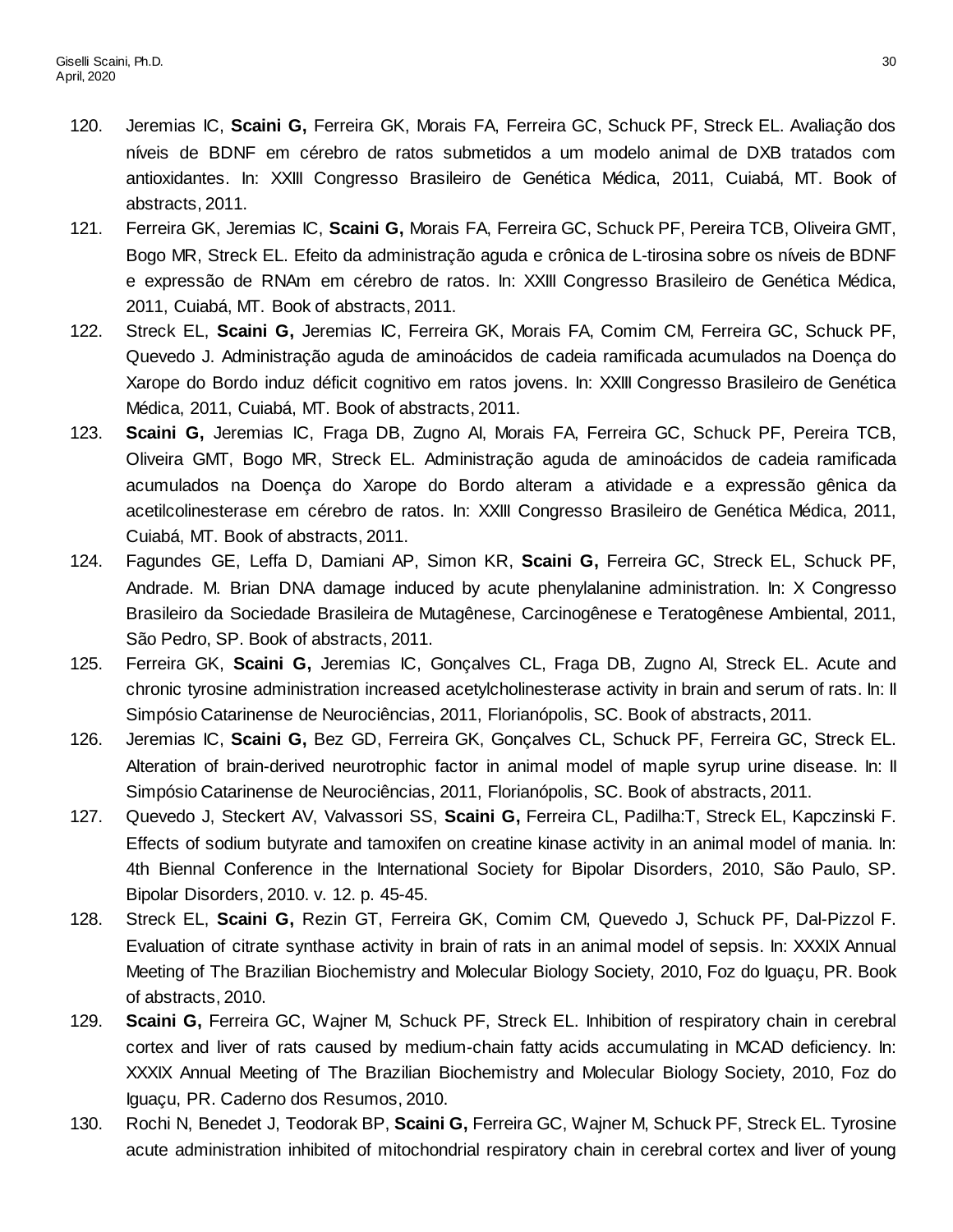rats. In: XXXIX Annual Meeting of The Brazilian Biochemistry and Molecular Biology Society, 2010, Foz do Iguaçu, PR. Book of abstracts, 2010.

- 131. Benedet J, **Scaini G,** Rochi N, Rezin GT, Ferreira GK, Santos PM, Quevedo J, Schuck PF, Streck EL. Effect of chronic administration of antidepressants on mitochondrial respiratory chain in brain of rats. In: XXXIX Annual Meeting of The Brazilian Biochemistry and Molecular Biology Society, 2010, Foz do Iguaçu, PR. Book of abstracts, 2010.
- 132. Savi GD, Barichello T, Simoes LR, Generoso JS, Fraga DB, Bellettini, G, Daufenbach JF, Rezin GT, **Scaini G,** Streck EL. Evaluation of mitochondrial respiratory chain in the brain of rats after pneumococcal meningitis. In: XXXIX Annual Meeting of The Brazilian Biochemistry and Molecular Biology Society, 2010, Foz do Iguaçu, PR. Book of abstracts, 2010.
- 133. Rezin GT, Freitas TP, Gonçalves CL, Jeremias GC, Gomes LM, **Scaini G,** Valvassori SS, Quevedo J, Streck EL. Evaluation of citrate synthase activity in brain of rats submitted to an animal model of mania induced by ouabain. In: XXXIX Annual Meeting of The Brazilian Biochemistry and Molecular Biology Society, 2010, Foz do Iguaçu, PR. Book of abstracts, 2010.
- 134. Daufenbach JF, **Scaini G,** Gomes LM, Borges LS, Rezin GT, Pezente DP, Quevedo J, Streck EL. Evaluation of krebs cycle enzymes in the brain of rats after chronic administration of antidepressants. In: XXXIX Annual Meeting of The Brazilian Biochemistry and Molecular Biology Society, 2010, Foz do Iguaçu, PR. Book of abstracts, 2010.
- 135. Teodorak BP, Gonçalves CL, Sifroni KG, Damiani CR, Cardoso MR, Ferreira GK, **Scaini G,** Jeremias GC, Rezin GT, Dal-Pizzol F, Streck EL. Mitochondrial respiratory chain in the colonic mucosal of patients with ulcerative colitis. In: XXXIX Annual Meeting of The Brazilian Biochemistry and Molecular Biology Society, 2010, Foz do Iguaçu, PR. Book of abstracts, 2010.
- 136. Réus GZ, Stringari RB, Ribeiro KF, Zapellini Filho, G, **Scaini G,** Benedet J, Rochi N, Streck EL, Quevedo J. Effects of memantine and imipramine on creatine kinase activity in the rat brain. In: 6 Congresso Brasileiro de Cérebro Comportamento e Emoções, 2010, Gramado, RS. Book of abstracts, 2010.
- 137. **Scaini G,** Ferreira GC, Schuck PF, Streck EL. Evidence that ammonia potentiates the toxicity of medium-chain fatty acids accumulating in MCAD deficiency on bioenergetics in cerebral cortex and liver of rats. In: Annual Symposium of the Society for the Study of Inborn Errors of Metabolism, 2010, Istanbul, Turquia. Book of abstracts, 2010.
- 138. Ferreira GK, **Scaini G,** Ferreira GC, Schuck PF, Streck EL. In vitro effect of tyrosine on energy metabolism parameters in cerebral cortex and liver of young rats. In: Annual Symposium of the Society for the Study of Inborn Errors of Metabolism, 2010, Istanbul, Turquia. Book of abstracts, 2010.
- 139. Streck EL, **Scaini G,** Ferreira GK, Rochi N, Benedet J, Ferreira GC, Schuck PF. Acute tyrosine administration inhibited mitochondrial energy metabolism in cerebral cortex and liver of young rats. In: Annual Symposium of the Society for the Study of Inborn Errors of Metabolism, 2010, Istanbul, Turquia. Book of abstracts, 2010.
- 140. **Scaini G,** Fraga DB, Ghedim F, Ferreira GC, Zugno AI, Streck EL, Schuck PF. Efeito da administração aguda de ácido metilmalônico associada à insuficiência renal sobre a atividade da enzima acetilcolinesterase em córtex cerebral de ratos jovens. In: XXV Reunião Anual de Federação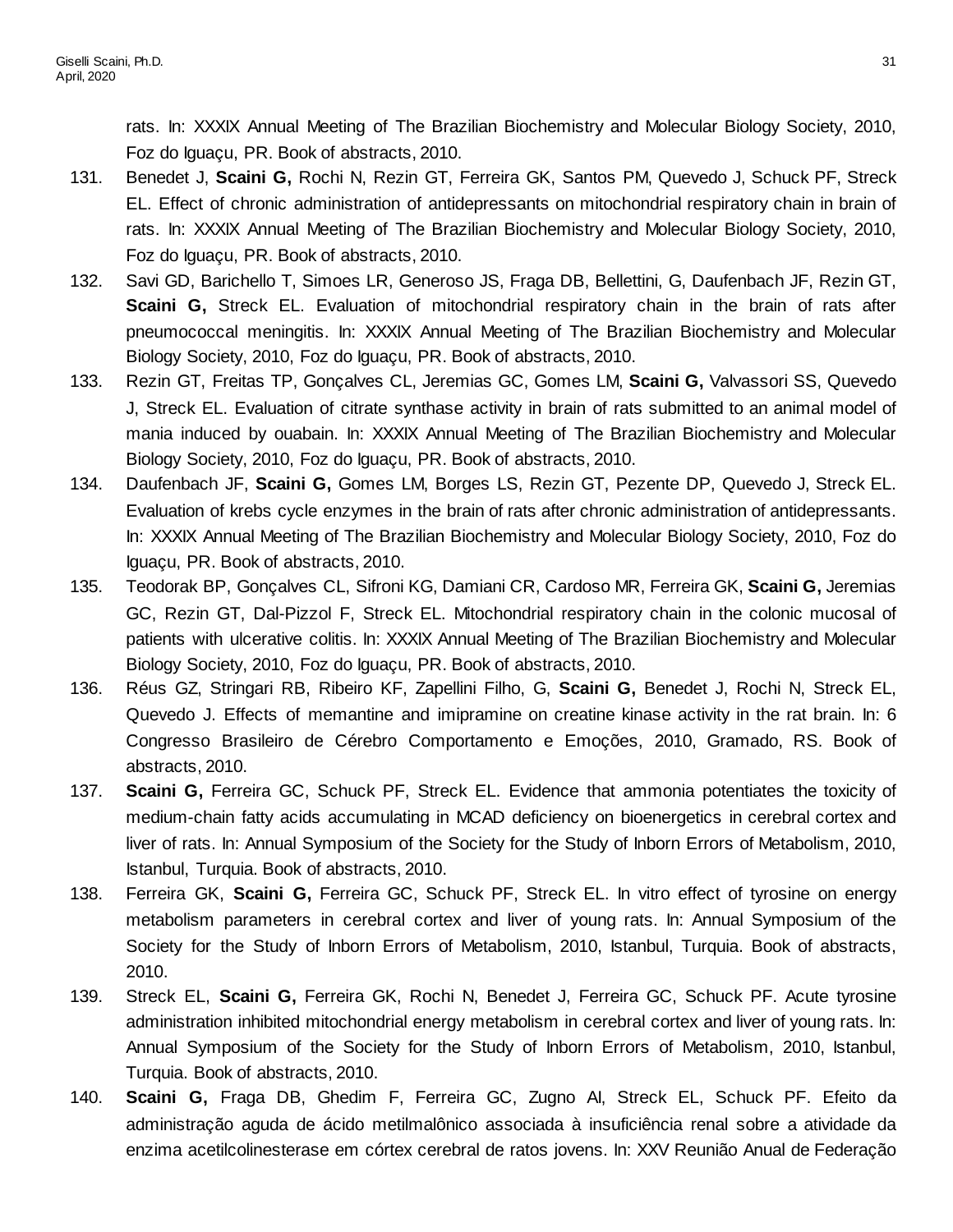de Sociedades de Biologia Experimental, 2010, Águas de Lindóia, SP. Book of abstracts, 2010.

- 141. Cardoso MR, Maggi DD, De-Nês BT, Pezente DP, **Scaini G,** Rezin GT, Ferreira GK, Streck EL. Efeito in vitro de antipsicóticos sobre a atividade da creatina quinase em cérebro de ratos. In: XXV Reunião Anual de Federação de Sociedades de Biologia Experimental, 2010, Águas de Lindóia, SP. Book of abstracts, 2010.
- 142. Simon KR, Varela AG, **Scaini G,** Leffa D, Damiani AP, Hainzenreder, G, Ferreira GC, Andrade. M, Streck EL, Schuck PF. Fenilalanina causa dano ao DNA in vitro: Implicações para a fenilcetonúria. In: XXV Reunião Anual de Federação de Sociedades de Biologia Experimental, 2010, Águas de Lindóia, SP. Book of abstracts, 2010.
- 143. Varela AG, **Scaini G,** Ferreira GC, Streck EL, Schuck PF. Toxicidade de ácidos graxos de cadeia média em fígado e músculo de ratos: implicações na deficiência de MCAD. In: XXV Reunião Anual de Federação de Sociedades de Biologia Experimental, 2010, Águas de Lindóia, SP. Book of abstracts, 2010.
- 144. Bez GD, Teodorak BP, Sifroni, K. G, Damiani CR, Cardoso MR, Ferreira GK, Rezin GT, **Scaini G,** Dal-Pizzol F, Streck EL. Disfunção mitocondrial em pacientes com colite ulcerativa. In: XXV Reunião Anual de Federação de Sociedades de Biologia Experimental, 2010, Águas de Lindóia, SP. Book of abstracts, 2010.
- 145. Jeremias GC, Rosa, T, **Scaini G,** Ferreira GK, Rezin GT, Rossato, A. E, Amaral:A, Citadini-Zanette, Streck EL. Avaliação do efeito gastroprotetor do extrato hidroalcoólico de Zollernia ilicifolia (fabaceae) em ratos. In: XXV Reunião Anual de Federação de Sociedades de Biologia Experimental, 2010, Águas de Lindóia, SP. Book of abstracts, 2010.
- 146. Pereira JN, Mello-Santos LM, **Scaini G,** Rezin GT, Ferreira GK, Vuolo F, Constantino LS, Dal-Pizzol F, Streck EL. Inibição da atividade da creatina quinase em cérebro de ratos após a administração de contraste radiológico. In: XXV Reunião Anual de Federação de Sociedades de Biologia Experimental, 2010, Águas de Lindóia, SP. Book of abstracts, 2010.
- 147. Borges LS, Jeremias GC, Carvalho-Silva M, Gomes LM, **Scaini G,** Rezin GT, Ferreira GK, Quevedo J, Streck EL. Efeito da administração crônica de antidepressivos sobre a atividade da cadeia respiratória mitocondrial em cérebro de ratos. In: XXV Reunião Anual de Federação de Sociedades de Biologia Experimental, 2010, Águas de Lindóia, SP. Book of abstracts, 2010.
- 148. Carvalho-Silva M, Barg, M, Ferreira GK, **Scaini G,** Leffa D, Rezin GT, Petronilho FC, Andrade. M, Dal-Pizzol F, Streck EL. Avaliação do efeito da administração do extrato da Ilex Paraguariensis na prevenção do dano oxidativo causado por radiação ultravioleta. In: XXV Reunião Anual de Federação de Sociedades de Biologia Experimental, 2010, Águas de Lindóia, SP. Book of abstracts, 2010.
- 149. Ferreira GK, **Scaini G,** Vieira JS, Gomes LM, Ferreira GC, Schuck PF, Streck EL. Efeito in vitro da tirosina sobre os parâmetros do metabolismo energértico em córtex cerebral e fígado de ratos jovens. In: XXV Reunião Anual de Federação de Sociedades de Biologia Experimental, 2010, Águas de Lindóia, SP. Book of abstracts, 2010.
- 150. Streck EL, **Scaini G,** Ferreira GK, Rochi N, Benedet J, Bez GD, Ferreira GC, Schuck PF. Efeito da administração aguda de tirosina sobre parâmetros de metabolismo energético mitocondrial em córtex cerebral e fígado de ratos jovens. In: XXV Reunião Anual de Federação de Sociedades de Biologia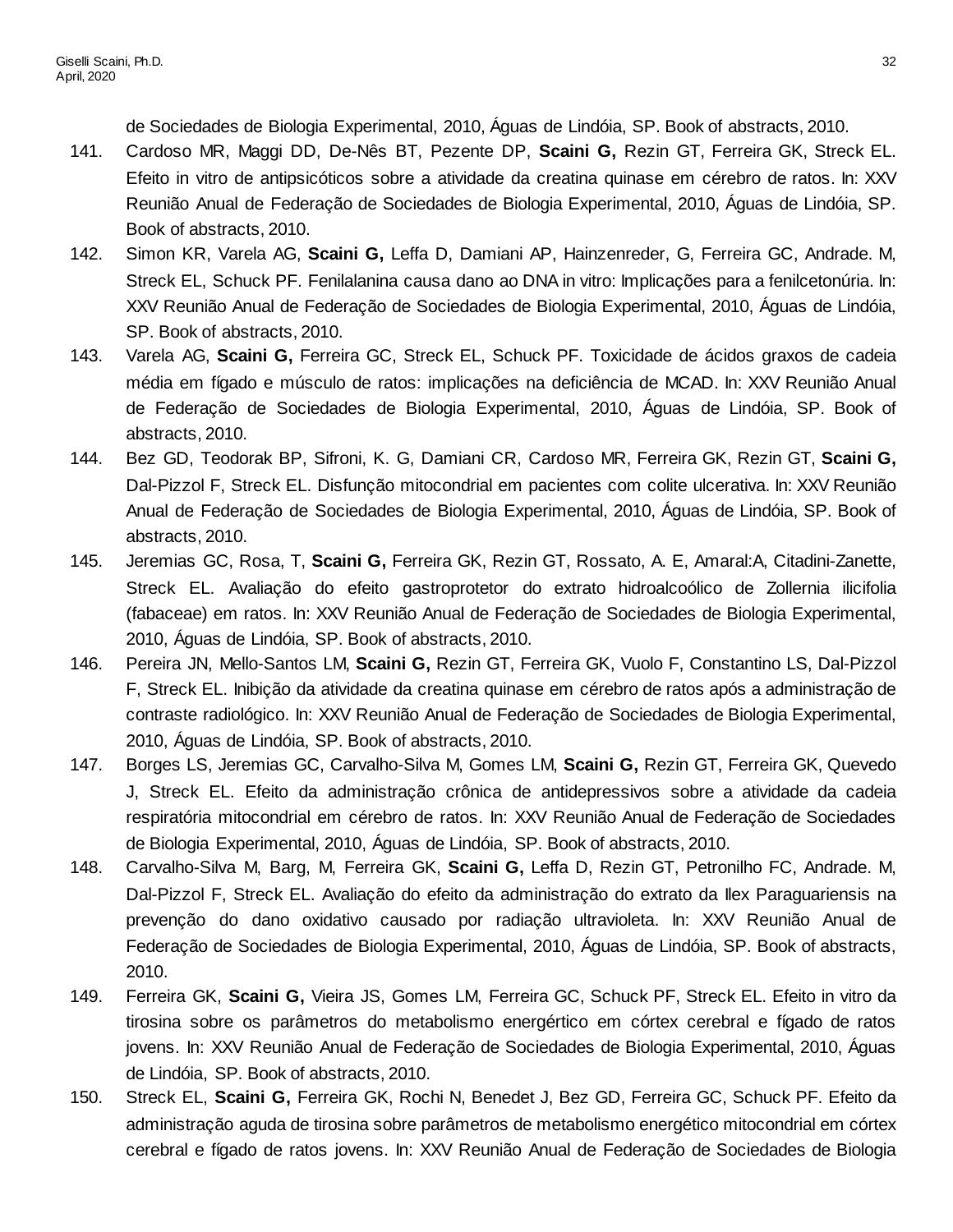Experimental, 2010, Águas de Lindóia, SP. Book of abstracts, 2010.

- 151. Mello-Santos LM, Pereira JN, Ferreira GK, **Scaini G,** Carvalho-Silva M, Petronilho FC, Comim CM, Quevedo J, Dal-Pizzol F, Streck EL. Avaliação da atividade da citrato sintase em cérebro de ratos em modelo de sepse. In: XXV Reunião Anual de Federação de Sociedades de Biologia Experimental, 2010, Águas de Lindóia, SP. Book of abstracts, 2010.
- 152. Vieira JS, Borges LS, **Scaini G,** Bez GD, Ferreira GK, Vuolo F, Constantino LS, Dal-Pizzol F, Streck EL. Avaliação da atividade da citrato sintase em cérebro e rim de ratos submetidos a administração de contraste radiológico. In: XXV Reunião Anual de Federação de Sociedades de Biologia Experimental, 2010, Águas de Lindóia, SP. Book of abstracts, 2010.
- 153. Gonçalves CL, Rezin GT, Ferreira GK, **Scaini G,** Quevedo J, Streck EL. Avaliação do metabolismo energético mitocondrial em cérebro de ratos após administração de antidepressivos. In: IX Curso de Inverno de Bioquímica e Biologia Molecular, 2010, Ribeirão Preto, SP. Book of abstracts, 2010.
- 154. Agostinho, F. R, **Scaini G,** Ferreira GK, Jeremias IC, Réus GZ, Rezin GT, Zugno AI, Quevedo J, Streck EL. Efeitos da combinação de olanzapina/fluoxetina na atividade da creatina kinase em cerebros de ratos wistar. In: XXVIII Congresso Brasileiro de Psiquiatria, 2010, Fortaleza, CE. Book of abstracts, 2010.
- 155. Varela AG, Moretti M, Valvassori SS, Ferreira CL, Rochi N, Benedet J, **Scaini G,** Streck EL, Zugno AI, Quevedo J. Avaliação da atividade locomotora e dos complexos da cadeia transportadora de elétrons mitocondrial após o tratamento com butirato de sódio em um modelo animal de mania. In: XXXIV Congresso Anual da Sociedade Brasileira de Neurociências e Comportamento, 2010, Caxambu, MG. Book of abstracts, 2010.
- 156. Mafioleti RL, **Scaini G,** Ferreira GC, Streck EL, Schuck PF. Efeitos tóxicos dos ácidos octanóico e decanóico em fígado e músculo esquelético em ratos. In: II Semana Acadêmica do Curso de Medicina da Universidade do Extremo Sul Catarinense, 2010, Criciúma, SC. Book of abstracts, 2010.
- 157. Zugno AI, Barcelos, M, Fraga DB, Oliveira L, Canever L, Luca RD, Rezin GT, **Scaini G,** Streck EL, Quevedo J. Energetic metabolism, leptin are altered in rats submitted to chronic administration of olanzapine. In: European College of Neuropsychopharmacology, 2010, Amsterdam, Holanda. Book of abstracts, 2010.
- 158. Savi GD, Silva GZ, Torquato JM, Bellettini G, Silvestre C, **Scaini G,** Rezin GT, Feier G, Streck EL, Barichello T. Atividade da creatina quinase no cérebro de ratos wistar acometidos com meningite pneumocócica. In: II Congresso Sul-Brasileiro de Microbiologia Clínica, 2009, Curitiba, PR. Book of abstracts, 2009.
- 159. **Scaini G,** Fagundes AON, Santos PM, Sachet MU, Ferreira GK, Jeremias IC, Bernhardt NM, Quevedo J, Streck EL. Efeito da administração de metilfenidato sobre a atividade da creatina quinase em cérebro de ratos espontaneamente hipertensivos. In: XXIV Reunião Anual da Federação de Sociedades de Biologia Experimental, 2009, Águas de Lindóia, SP. Book of abstracts, 2009.
- 160. Santos PM, **Scaini G,** Rezin GT, Quevedo J, Streck EL. Efeito da administração de nortriptilina e paroxetina sobre a atividade da creatina quinase em cérebro de ratos. In: XXIV Reunião Anual da Federação de Sociedades de Biologia Experimental, 2009, Águas de Lindóia, SP. Book of abstracts, 2009.
- 161. Maravai SG, **Scaini G,** Daros T, Benedet J, Valvassori SS, Quevedo J, Crippa JA, Hallak JE, Streck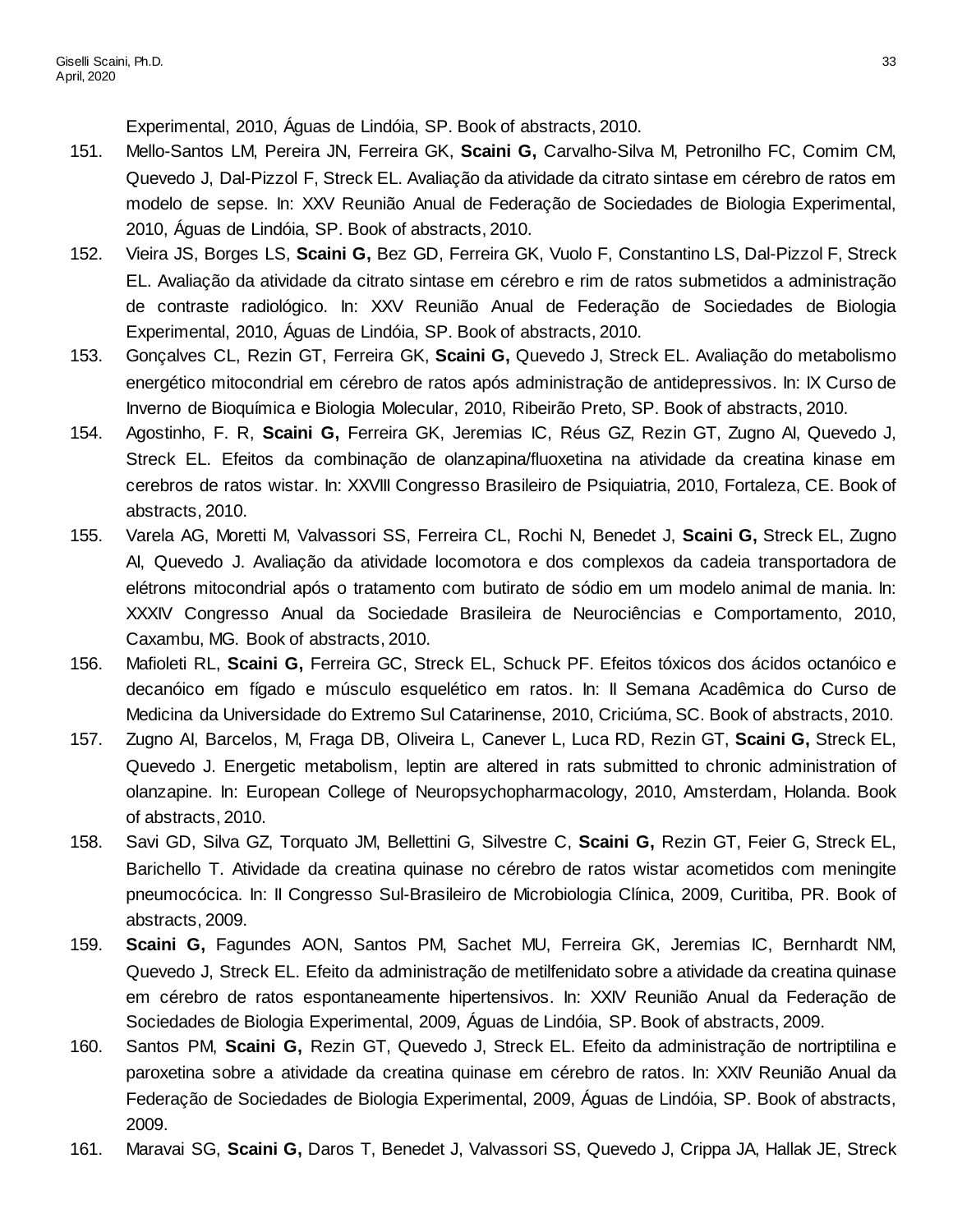EL. Efeito da administração aguda de canabidiol sobre a atividade da creatina quinase em cérebro de ratos. In: XXIV Reunião Anual da Federação de Sociedades de Biologia Experimental, 2009, Águas de Lindóia, SP. Book of abstracts, 2009.

- 162. Daros T, Maravai SG, Ferreira GK, Jeremias IC, **Scaini G,** Rezin GT, Quevedo J, Streck EL. Avaliação da creatina quinase em cérebro de ratos submetidos à administração aguda de femproporex. In: XXIV Reunião Anual da Federação de Sociedades de Biologia Experimental, 2009, Águas de Lindóia, SP. Book of abstracts, 2009.
- 163. Pezente DP, Maggi DD, Pacheco GS, Panatto JP, Daufenbach JF, **Scaini G,** Rezin GT, Constantino LS, Dal-Pizzol F, Streck EL. Atividade da creatina quinase cerebral é inibida após indução de insuficiência hepática por tetracloreto de carbono ou paracetamol. In: XXIV Reunião Anual da Federação de Sociedades de Biologia Experimental, 2009, Águas de Lindóia, SP. Book of abstracts, 2009.
- 164. Percador BB, Milioni ME, Carbonera L, Constantino LC, Rezin GT, **Scaini G,** Fraga DB, Streck EL, Boeck CR. Avaliação da atividade das enzimas do metabolismo energético em cérebro de camundongos pré-condicionados com NMDA e expostos ao traumatismo crânio-encefálico. In: XXIV Reunião Anual da Federação de Sociedades de Biologia Experimental, 2009, Águas de Lindóia, SP. Book of abstracts, 2009.
- 165. Bellettini GS, Silva GZ, Savi GD, Torquato JM, Santos ALB, **Scaini G,** Rezin GT, Feier G, Streck EL, Barichello T. Brain creatine kinase activity after meningitis induced by Streptococcus pneumoniae. In: XXIV Reunião Anual da Federação de Sociedades de Biologia Experimental, 2009, Águas de Lindóia, SP. Book of abstracts, 2009.
- 166. De-Nês BT, Rezin GT, Gonçalves CL, **Scaini G,** Comim CM, Quevedo J, Streck EL. Efeitos da administração crônica de cetamina sobre os parâmetros de metabolismo energético cerebral após estresse crônico moderado. In: XXIV Reunião Anual da Federação de Sociedades de Biologia Experimental, 2009, Águas de Lindóia, SP. Book of abstracts, 2009.
- 167. Maggi DD, De-Nês BT, Pezente DP, Ferreira GK, Jeremias IC, Rochi N, **Scaini G,** Rezin GT, Quevedo J, Streck EL. Avaliação da cadeia respiratória mitocondrial em hipocampo de ratos submetidos à administração aguda de femproporex. In: XXIV Reunião Anual da Federação de Sociedades de Biologia Experimental, 2009, Águas de Lindóia, SP. Book of abstracts, 2009.
- 168. Oliveira L, Canever L, Castro AA, Correa PT, **Scaini G,** Cardoso MR, Rezin GT, Quevedo J, Streck EL, Zugno AI. Alterações na creatina quinase em ratos submetidos à administração de diferentes concentrações de cetamina. In: XXIV Reunião Anual da Federação de Sociedades de Biologia Experimental, 2009, Águas de Lindóia, SP. Book of abstracts, 2009.
- 169. Feldhaus P, Panatto JP, Rezin GT, **Scaini G,** Moreira J, Fochesato CM, Romao PRT, Zugno AI, Streck EL. Avaliação da cadeia respiratória mitocondrial em cérebro de camundongos submetidos à administração de nevirapina e efavirenz. In: XXIV Reunião Anual da Federação de Sociedades de Biologia Experimental, 2009, Águas de Lindóia, SP. Book of abstracts, 2009.
- 170. Rezin GT, Gonçalves CL, Daufenbach JF, Fraga DB, Santos PM, **Scaini G,** Ferreira GK, Comim CM, Quevedo J, Streck EL. Administração aguda de cetamina reverte a inibição da cadeia respiratória mitocondrial induzida pelo estresse crônico moderado. In: XXIV Reunião Anual da Federação de Sociedades de Biologia Experimental, 2009, Águas de Lindóia, SP. Book of abstracts, 2009.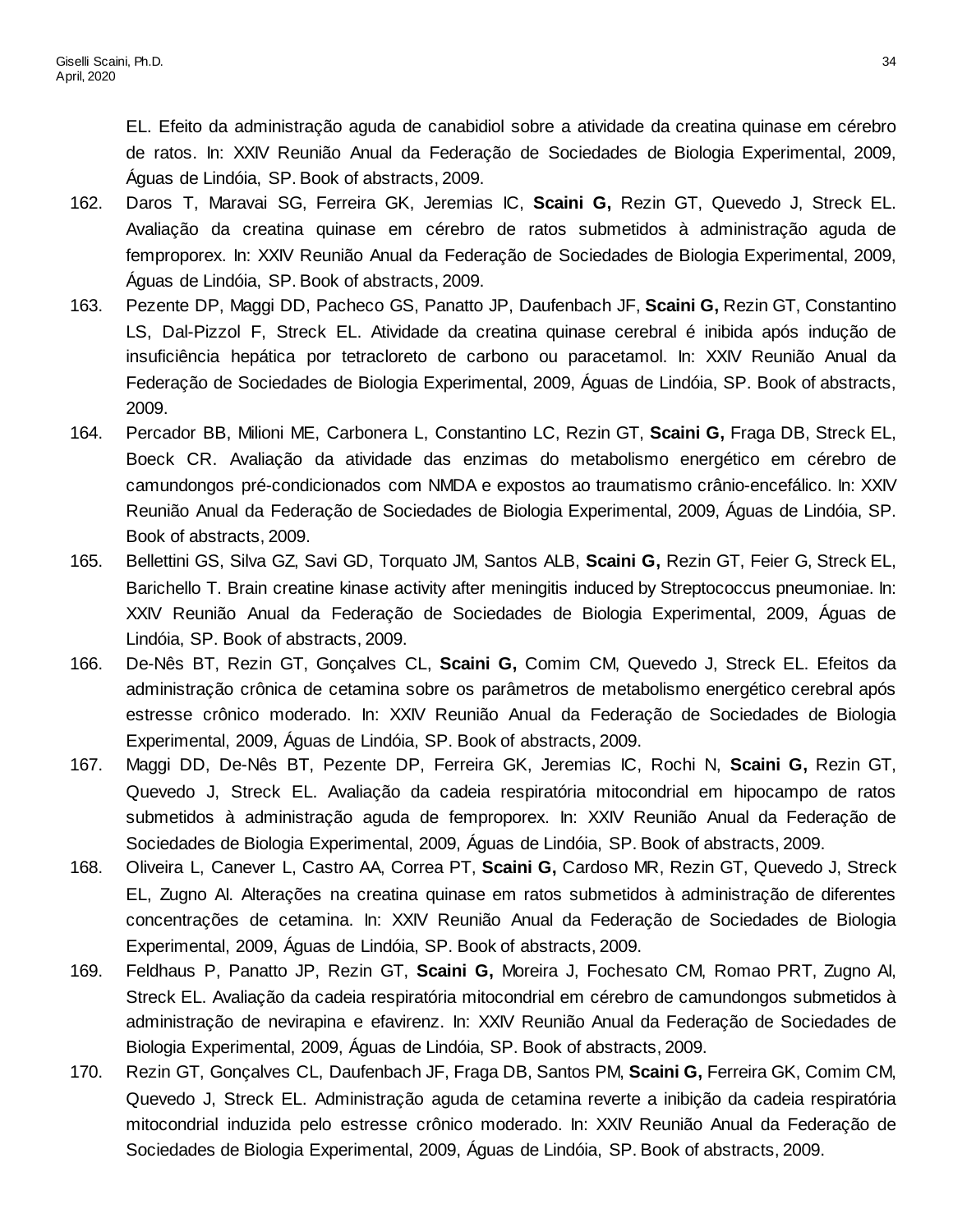- 171. Streck EL, Freitas TP, Correa C, **Scaini G,** Valvassori SS, Quevedo J. Inhibition of citrate synthase and creatine kinase in brain of rats after intracerebroventricular administration of ouabain. In: 8th International Conference on Bipolar Disorder, 2009, Pittsburgh, Estados Unidos. Bipolar Disorders, 2009. v. 11. p. 83-83.
- 172. Oliveira HM, Damiani AP, Hainzenreder G, Moretti M, Chaves, G, Rezin GT, **Scaini G,** Moreira J, Fochesato CM, Streck EL, Romao PRT, Gavioli EC, Andrade. M. Effects of the HIV treatment drugs nevirapine and evafirenz on brain creatine kinase activity, DNA damage and anxiety and moodrelated behaviour in mice. In: 8th International Comet Assay Workshop, 2009, Perugia, Itália. Book of abstracts, 2009.
- 173. Oliveira HM, Damiani AP, Hainzenreder G, Moretti M, Chaves G, Rezin GT, **Scaini G,** Moreira J, Fochesato CM, Streck EL, Romao PRT, Gavioli EC, Andrade. M. Effects of the HIV treatment drugs nevirapine and evafirenz on brain creatine kinase activity, DNA damage and anxiety and moodrelated behaviour in mice. In: 10th International Conference on Environmental Mutagenesis, 2009, Florença, Itália. Book of abstracts, 2009.
- 174. Streck EL, Santos PM, **Scaini G,** Freitas TP, Valvassori SS, Rezin GT, Quevedo J. Brain creatine kinase activity in an animal model of mania induced by ouabain. In: 41 Congresso Brasileiro de Farmacologia e Terapêutica Experimental, 2009, Ribeirão Preto, SP. Book of abstracts, 2009.
- 175. Streck EL, Santos PM, **Scaini G,** Réus GZ, Rezin GT, Quevedo J. Effects of acute and chronic tratament of memantine on brain creatine kinase activity. In: 41 Congresso Brasileiro de Farmacologia e Terapêutica Experimental, 2009, Ribeirão Preto, SP. Book of abstracts, 2009.
- 176. **Scaini G,** Santos PM, Rezin GT, Ferreira GK, Jeremias IC, Quevedo J, Streck EL. Effects of acute administration of fenproporex and amphetamine on brain creatine kinase activity. In: 41 Congresso Brasileiro de Farmacologia e Terapêutica Experimental, 2009, Ribeirão Preto, SP. Book of abstracts, 2009.
- 177. **Scaini G,** Santos PM, Valvassori SS, Quevedo J, Crippa JA, Hallak JE, Streck EL. Cannabidiol increases creatine kinase activity in rat brain. In: 41 Congresso Brasileiro de Farmacologia e Terapêutica Experimental, 2009, Ribeirão Preto, SP. Book of abstracts, 2009.
- 178. Santos PM, **Scaini G,** Réus GZ, Rezin GT, Quevedo J, Crippa JA, Hallak JE, Streck EL. Harmine increases creatine kinase activity in the prefrontal cortex of adult rats. In: 41 Congresso Brasileiro de Farmacologia e Terapêutica Experimental, 2009, Ribeirão Preto, SP. Book of abstracts, 2009.
- 179. Barichello T, Savi GD, Silva GZ, Torquato JM, Santos ALB, Rezin GT, Feier G, Santos PM, Streck EL, **Scaini G.** Avaliação da atividade da creatina quinase no hipocampo e córtex de ratos wistar submetidos a meningite pneumocócica. In: 25º Congresso Brasileiro de Microbiologia, 2009, Porto de Galinhas, PE. Book of abstracts, 2009.
- 180. Fraga DB, Luca RD, Oliveira L, Canever L, Mildner NM, **Scaini G,** Streck EL, Quevedo J, Zugno AI. The creatine kinase activity in animal models of schizophrenia in ketamine different doses. In: International Symposium Obsessive-Compulsive Spectrum Disorders and their Relationship with Mood Disorders and Schizophrenia, 2009, Sao Paulo, SP. Book of abstracts, 2009.
- 181. Comim CM, Quevedo J, Barichello T, Cassol Jr OJ, Constantino LS, Petronilho FC, Rezin GT, **Scaini G,** Streck EL, Dal-Pizzol F. Avaliação do dano oxidativo e metabolismo energético cerebral em ratos sobreviventes à sepse. In: 25º Congresso Brasileiro de Microbiologia, 2009, Porto de Galinhas, PE.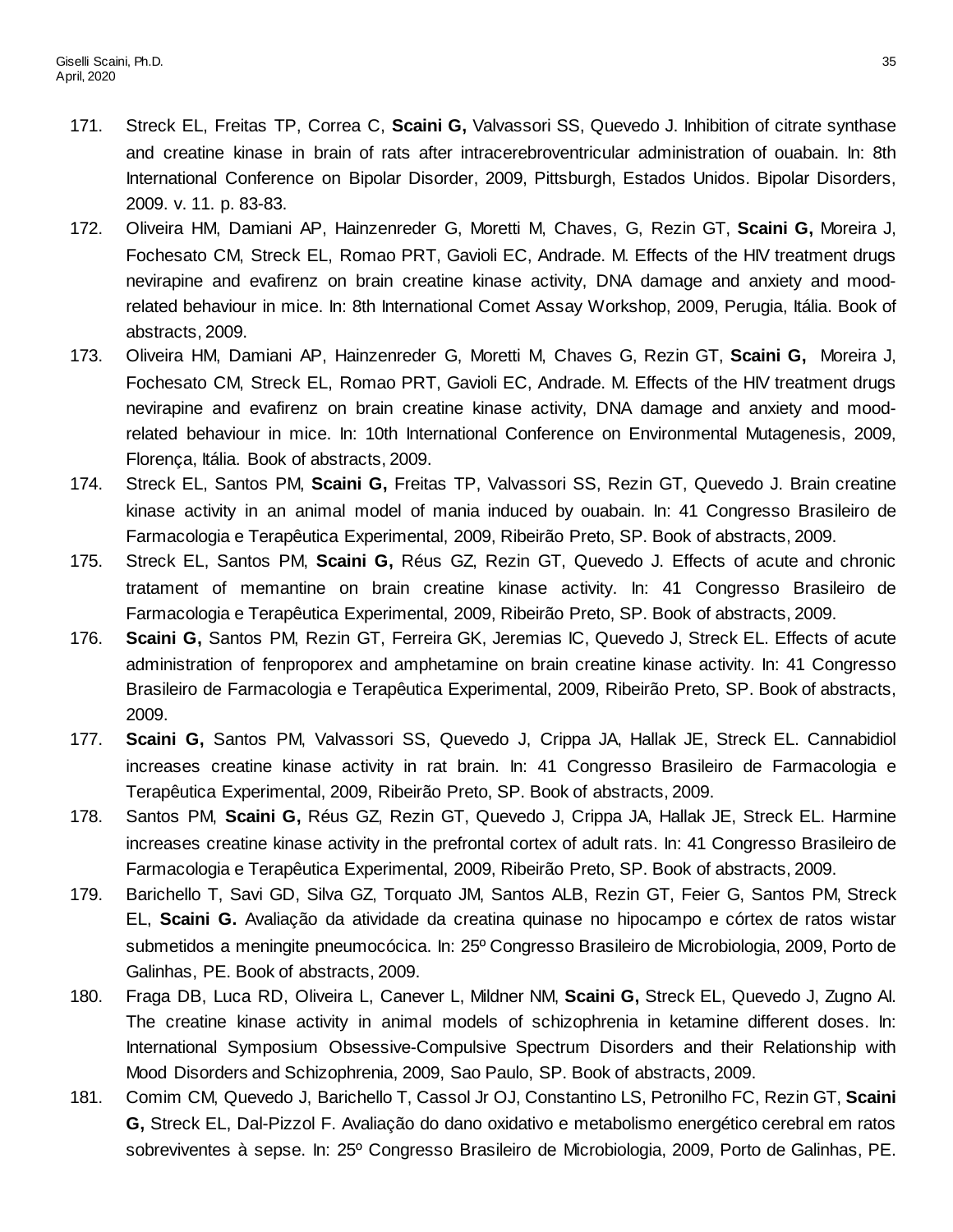Book of abstracts, 2009.

- 182. Fraga DB, Rezin GT, **Scaini G,** Fagundes AON, Santos PM, Valvassori SS, Gomes, K. M, Quevedo J, Streck EL. Efeito da administração de metilfenidato sobre a atividade da creatina quinase em cérebro de ratos espontaneamente hipertensos. In: II Jornada de Neurociências do Centro de Neuropediatria do Hospital de Clínicas, 2009, Curitiba, PR. Book of abstracts, 2009.
- 183. Fraga DB, Rezin GT, **Scaini G,** Gonçalves CL, Hermann, F. V, Comim CM, Quevedo J, Streck EL. Administração aguda de cetamina reverte inibição da cadeia respiratória mitocondrial induzida pelo estresse crônico moderado. In: II Jornada de Neurociências do Centro de Neuropediatria do Hospital de Clínicas, 2009, Curitiba, PR. Book of abstracts, 2009.
- 184. Streck EL, Fagundes AON, **Scaini G,** Rezin GT, Gomes KM, Zugno AI, Quevedo J. Methylphenidate increases creatine kinase activity in brain of young and adult rats. In: XXVI Collegium Internationale Neuro-Psychopharmacologicum Congress, 2008, Munique, Alemanha. The International Journal of Neuropsychopharmacology, 2008. v. 11. p. 213-213.
- 185. Streck EL, Di-Pietro PB, **Scaini G,** Quevedo J, Zugno AI, Dal-Pizzol F. Inhibition of brain creatine kinase activity after renal ischemia is attenuated by N-acetylcysteine and deferoxamine. In: XXVI Collegium Internationale Neuro-Psychopharmacologicum Congress, 2008, Munique, Alemanha. The International Journal of Neuropsychopharmacology, 2008. v. 11. p. 213-213.
- 186. Gonçalves CL, Rezin GT, **Scaini G,** Castro AA, Quevedo J, Streck EL. Efeito da administração aguda de olanzapina e fluoxetina sobre a atividade da creatina quinase em cérebro de ratos. In: Reunião Anual da Federação de Sociedades de Biologia Experimental, 2008, Águas de Lindóia, SP. Book of abstracts, 2008.
- 187. Freitas LBS, **Scaini G,** Rezin GT, Costa CS, Baldin MC, Paula MMS, Streck EL. Efeito in vitro de nanoparticulas de prata sobre a atividade da creatina quinase. In: XXIII Reunião Anual da Federação de Sociedades de Biologia Experimental, 2008, Águas de Lindóia, SP. Book of abstracts, 2008.
- 188. Daufenbach JF, **Scaini G,** Rezin GT, Fraga DB, Nesi RT, Pinho RA, Streck EL. Efeito protetor do exercício preventivo sobre a inibição da atividade da creatina quinase em córtex cerebral de camundongos expostos à fumaça de cigarro. In: XXIII Reunião Anual da Federação de Sociedades de Biologia Experimental, 2008, Águas de Lindóia, SP. Book of abstracts, 2008.
- 189. Cassol Jr OJ, **Scaini G,** Petronilho FC, Roesler R, Dal-Pizzol F, Streck EL. Atividade da creatina quinase em cerebro de ratos sépticos tratados com n-acetilcisteína+deferoxamina (NAC+DFX), taurina e RC-3095. In: XXIII Reunião Anual da Federação de Sociedades de Biologia Experimental, 2008, Águas de Lindóia, SP. Book of abstracts, 2008.
- 190. Correa C, Amboni, G, **Scaini G,** Di-Pietro PB, Rezin GT, Valvassori SS, Kapczinski F, Streck EL, Quevedo J. Brain creatine kinase activity in an animal model of mania. In: XXXVII Reunião Anual da Sociedade Brasileira de Bioquímica e Biologia Molecular, 2008, Águas de Lindóia, SP. Book of abstracts, 2008.
- 191. Streck EL, Fagundes AON, **Scaini G,** Rezin GT, Gomes KM, Zugno AI, Quevedo J. Methylphenidate activates creatine kinase activity in brain of young and adult rats. In: XXXVII Reunião Anual da Sociedade Brasileira de Bioquímica e Biologia Molecular, 2008, Águas de Lindóia. Book of abstracts, 2008.
- 192. Comim CM, Rezin GT, **Scaini G,** Di-Pietro B, Machado RA, Cardoso MR, Gavioli EC, Streck EL,